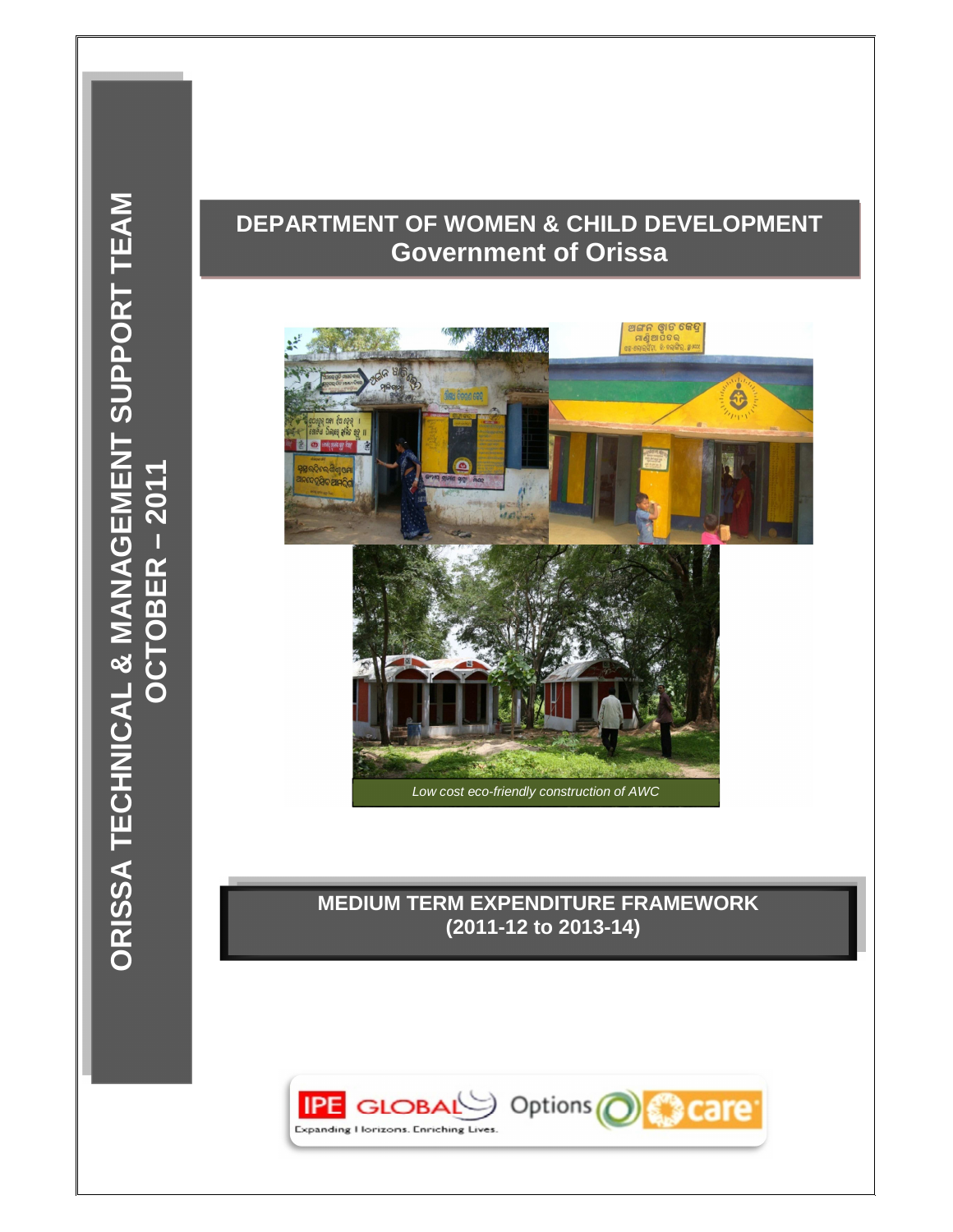*The Medium Term Expenditure Framework (MTEF) for Department of Women and Child Development (DWCD) for fiscal years 2011-12, 2012-13, and 2013-14 is presented here. This is the first MTEF produced for the Department.*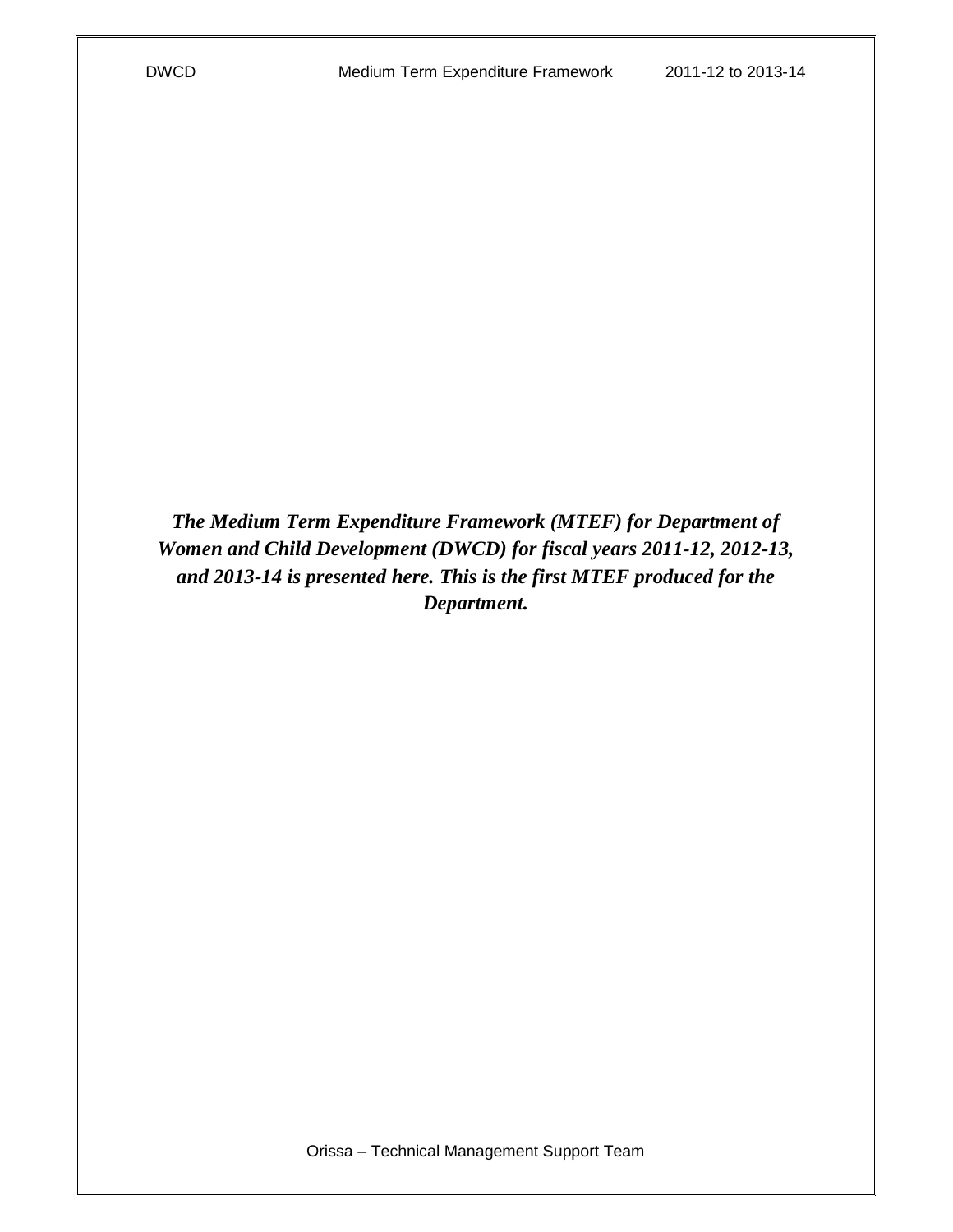# **Abbreviations & Acronyms**

| AWC          | Anganwadi Centre                                    |
|--------------|-----------------------------------------------------|
| AWH          | Anganwadi Helper                                    |
| AWW          | Anganwadi Worker                                    |
| ВE           | <b>Budget Estimates</b>                             |
| <b>CAGR</b>  | <b>Compounded Annual Growth Rate</b>                |
| CDPO         | Child Development Project Officer                   |
| <b>CP</b>    | <b>Central Plan</b>                                 |
| <b>CSP</b>   | <b>Centrally Sponsored Plan</b>                     |
| <b>DFID</b>  | Department For International Development            |
| <b>DHFW</b>  | Department of Health and Family Welfare             |
| <b>DSME</b>  | Department of School and Mass Education             |
| <b>DSWO</b>  | <b>District Social Welfare Officer</b>              |
| <b>DWCD</b>  | Department of Women and Child Development           |
| FA           | <b>Financial Assistance</b>                         |
| <b>FCI</b>   | Food Corporation of India                           |
| <b>FRBM</b>  | <b>Fiscal Responsibility and Budget Management</b>  |
| Gol          | Government of India                                 |
| GoO          | Government of Orissa                                |
| GSDP         | <b>Gross State Domestic Product</b>                 |
| <b>ICDS</b>  | Integrated Child Development Scheme                 |
| <b>IGMSY</b> | Indira Gandhi Matritva Sahyog Yojana                |
| <b>IMR</b>   | <b>Infant Mortality Rate</b>                        |
| KBK          | Kalahandi, Balangir and Koraput Districts of Orissa |
| <b>LSEO</b>  | Lady Social Educational Organizer                   |
| MDM          | Mid-Day-Meal                                        |
| MMR          | <b>Maternal Mortality Rate</b>                      |
| <b>MTEF</b>  | Medium Term Expenditure Framework                   |
| <b>MVSN</b>  | Mahila Vikas Samabaya Nigam                         |
| <b>NFHS</b>  | National Family Health Survey                       |
| ΝP           | Non Plan                                            |
| <b>OHSP</b>  | Orissa Health Sector Plan                           |
| <b>PSE</b>   | <b>Pre-School Education</b>                         |
| PW&LM        | <b>Pregnant Women and Lactating Mother</b>          |
| RE           | <b>Revised Estimates</b>                            |
| SAM          | Severely Acute Malnutrition                         |
| <b>SEO</b>   | Social Educational Organizer                        |
| SHG          | Self Help Group                                     |
| <b>SNP</b>   | <b>Supplementary Nutrition Programme</b>            |
| SP           | State Plan                                          |
| TFR          | <b>Total Fertility Rate</b>                         |
| THR          | <b>Take Home Ration</b>                             |
| <b>TMST</b>  | <b>Technical and Management Support Team</b>        |
| TSE          | <b>Total State Expenditure</b>                      |
|              | 100,000<br>Lakh                                     |
|              | 10,000,000<br>Crore                                 |
|              |                                                     |

Orissa – Technical Management Support Team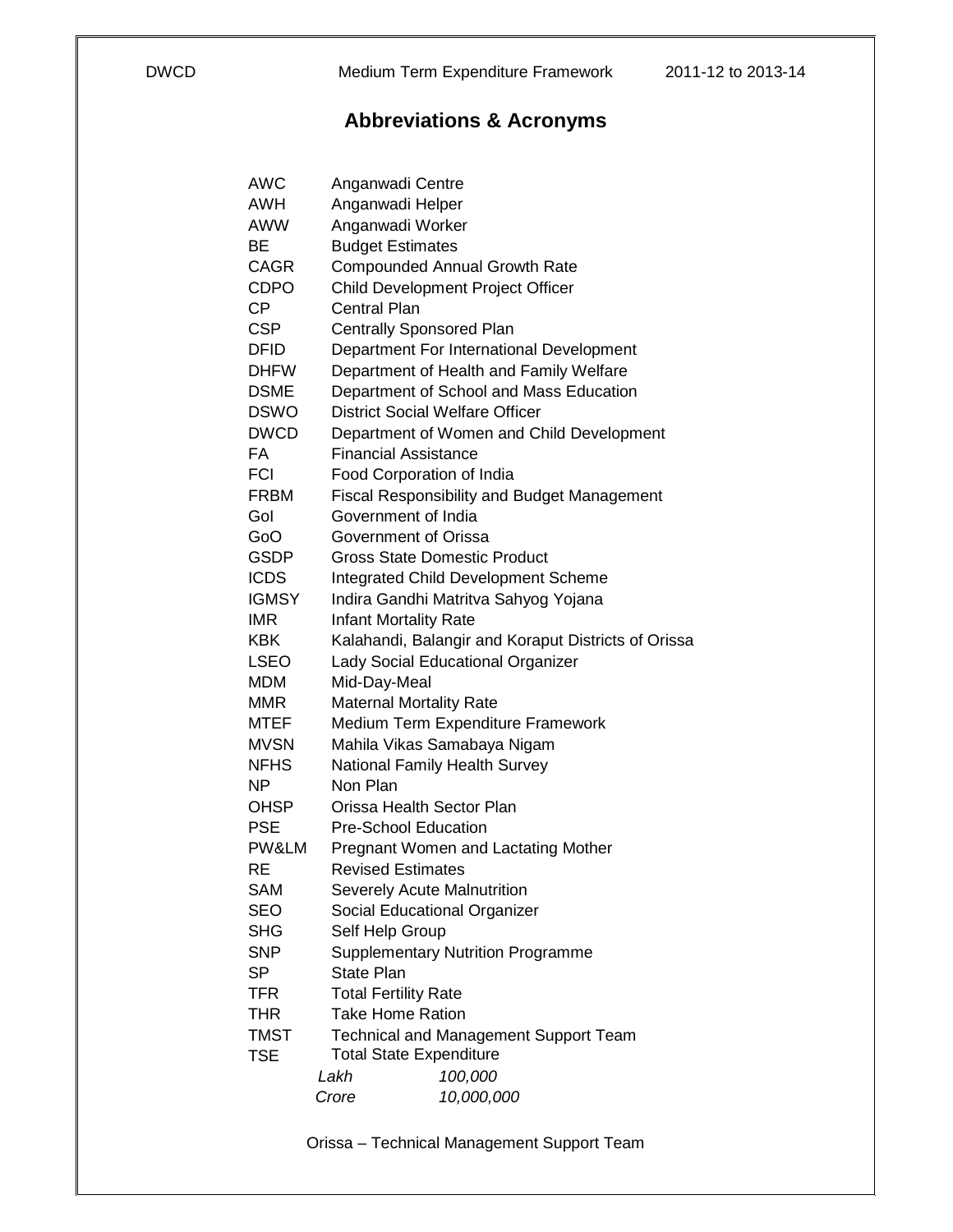$\epsilon$ 

| <b>Contents</b>      |  |
|----------------------|--|
|                      |  |
|                      |  |
|                      |  |
|                      |  |
| $\mathbf 1$ .        |  |
| 1.1                  |  |
| 1.2                  |  |
| 1.3                  |  |
| 1.4                  |  |
| 2.                   |  |
| 2.1                  |  |
| 2.1.1                |  |
| 2.1.2                |  |
| 2.1.3                |  |
| $2.2^{\circ}$<br>2.3 |  |
| 2.3.1                |  |
| 2.3.2                |  |
| 2.3.3                |  |
| 2.4                  |  |
| 2.5                  |  |
| 2.5.1                |  |
| 2.5.2                |  |
| 2.5.3                |  |
| 3.                   |  |
| 3.1                  |  |
| 3.1.1                |  |
| 3.1.2                |  |
| 3.2                  |  |
| 3.2.1                |  |
| 3.2.2                |  |
| 3.3                  |  |
| 3.4                  |  |
|                      |  |
|                      |  |
|                      |  |
|                      |  |
|                      |  |

## **List of Tables and Figures**

| Table 3.5: Budget estimates for construction of AWCs and CDPO office buildings26 |  |
|----------------------------------------------------------------------------------|--|
|                                                                                  |  |
|                                                                                  |  |
|                                                                                  |  |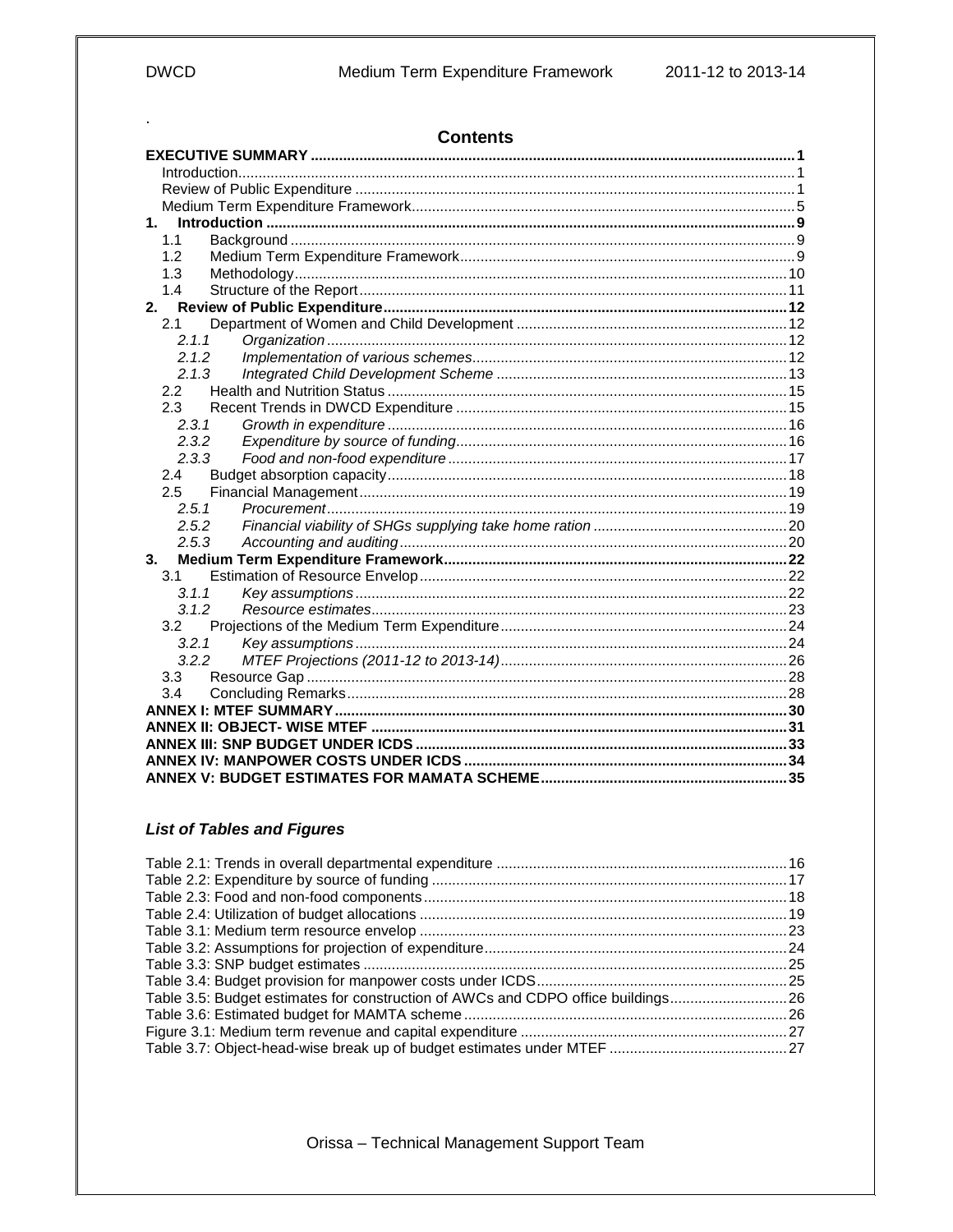## **EXECUTIVE SUMMARY**

#### **Introduction**

Government of Orissa has been pursuing Orissa Health Sector Plan for improving health and nutrition status of the people in the state through Department of Health and Family Welfare (DHFW) and Department of Women and Child Development (DWCD). Department for International Development (DFID) has committed to provide grants up to £100 million as Poverty Reduction Budget Support for supporting OHSP over the period from 2007-08 to 2014-15. The grant consists of £88 million of Financial Aid (FA) and £12 million of Technical Cooperation (TC) funds. Out of £88 million FA, £53 is being earmarked for the DHFW and £35 million for the DWCD. To provide technical assistance to DHFW and DWCD, Technical and Management Support Team (TMST) has been engaged by DFID $^1$ .

As an integral part of OHSP, it is mandated to prepare Medium Term Expenditure Framework (MTEF) for DHFW and DWCD. The MTEF for DHFW has been prepared and updated annually. For DWCD, MTEF is being prepared for the first time and presented in this report. The present MTEF covers the three year period from 2011-12 to 2013-14.

#### **Review of Public Expenditure**

Like in other states, DWCD implements several social security and welfare schemes for aged, children, and women in Orissa.

**Integrated Child Development Scheme (ICDS)**: This scheme caters to children under the age of six years and pregnant and lactating women and provides a package of six services viz. (i) supplementary feeding, (ii) non-formal pre-school education, (iii) nutrition and health education, (iv) immunization, (v) health check-up, and (vi) referral services. At present, DWCD provides ICDS services in Orissa through a network of 338 projects (200 in rural areas, 24 in urban areas, and 118 in tribal areas) and 68,402 operational Anganwadi Centres (AWC) (43,342 in rural areas, 2,026 in urban areas, and 23,034 in tribal areas) as against 71,134 sanctioned AWCs (60,918 AWCs and 10,216 mini-AWCs).

Only 28% of the AWCs are located in own building, 21% AWCs in school building, 17% AWCs in rented buildings and the remaining 34% AWCs are functioning from private and other premises. This suggests that the department needs to construct a large number of AWCs.

Apart from inadequate infrastructure, DWCD is also faced with shortage of human resources, which is adversely affecting the work related to implementation, co-ordination, monitoring and supervision of ICDS and other schemes in the districts. Currently, posts of 47 Child Development Project Officers (CDPO) (33 in rural areas, 7 in urban areas, and 7 in tribal areas), 858 Supervisors (640 in rural areas, 20 in urban areas, and 198 in tribal areas) 6,684 Anganwadi Workers (AWW), and 3,672 Anganwadi Helpers (AWH) are lying vacant. It is understood that DWCD is in the process of filling up the vacant posts.

As on July 2011, 4.7 million beneficiaries are availing supplementary food from AWCs as compared to coverage of 5.0 million beneficiaries as of May 2010. The decline in number of beneficiaries by 5.8% over a period of less than a year has been mainly on account of reduction in child beneficiaries. It may be further noted that the current level of child beneficiaries (3.9 million) availing supplementary nutrition covers 78% of the 5.0 million child

 1 TMST is a consortium of three organizations: (i) Options Consultancy Services, UK; (ii) Infrastructure Professionals Enterprise Pvt. Ltd. (IPE), India; and (iii) CARE, India.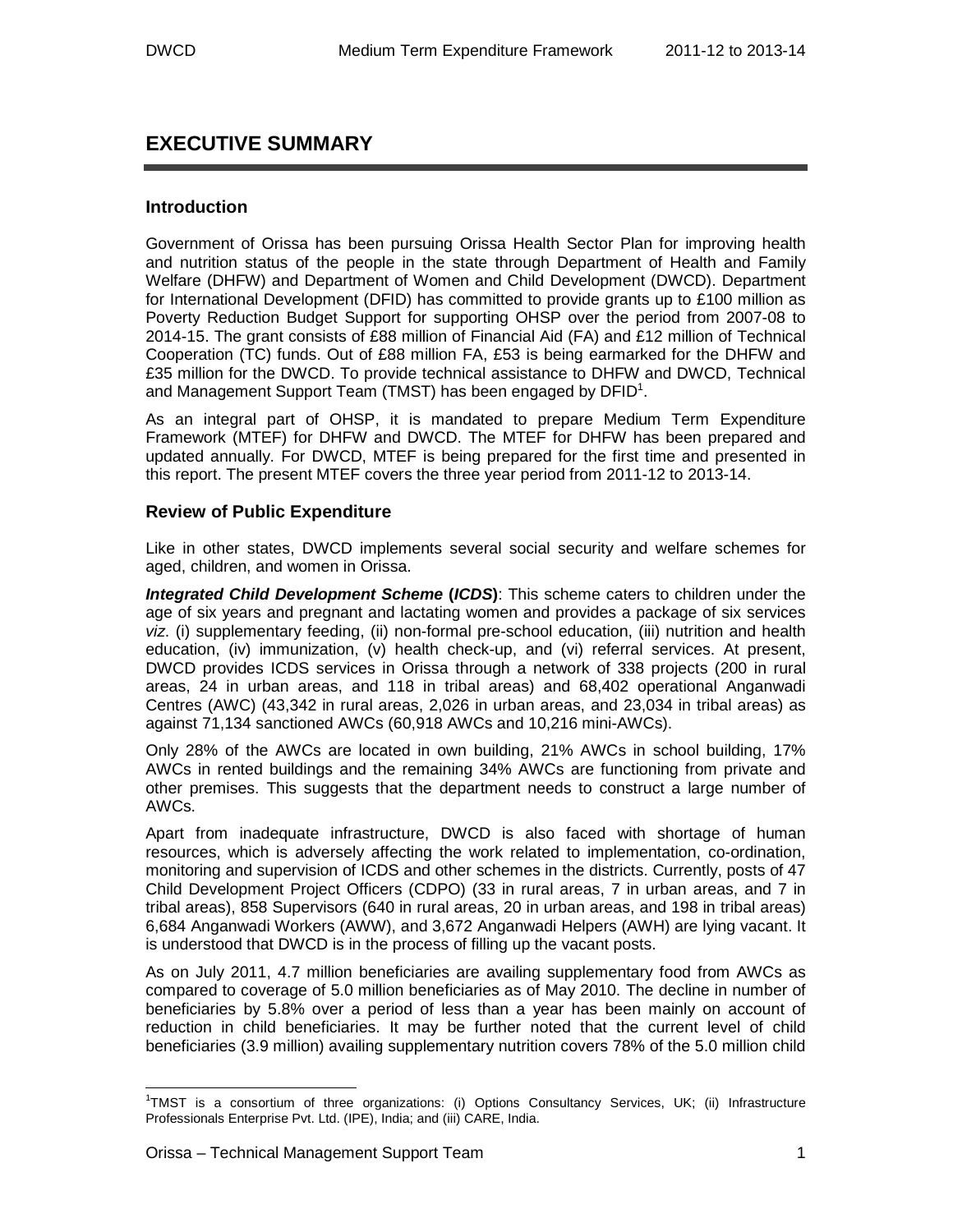population of the state in the 0-6 year age group (Census 2011). In case of Pregnant Women and Lactating Mothers (PW&LM), the number of beneficiaries almost remained the same at 8 million.

At present, DWCD makes budget for supplementary food provision for 35,566 severely malnourished children. However, a rough estimate shows that around 1.6 lacs of children below 3 year of age are suffering from Severely Acute Malnutrition (SAM). This means that SAM children are not adequately identified and covered under SNP.

**Health and Nutrition Status**: Orissa lags far behind the country in terms of Infant Mortality Rate (IMR) and Maternal Mortality Ratio (MMR). Though there has been a rapid decline over the years, the state's IMR of 62 per 1,000 live births (Annual Health Survey, 2010-11) far above the country's average IMR of 50 per 1000 live births (SRS, 2009). According to Annual Health Survey 2010-11, IMR has further declined to 62 per 1,000 live births.

The state's MMR at 258 per 100,000 live births in 2007-09 has improved as compared to 303 per 100,000 live births in 2004-06; but it is still way above the national average of 212 per 100,000 live births.

The state continues to have highest proportion of under-five child malnutrition in the country. According to the  $3^{rd}$  Round (2005-06) of National Family Health Survey (NFHS-3) data, 40% under 5 year children were under-weight in Orissa, and 44% were stunted and 24% were wasted. Prevalence of underweight children under 5 year was higher in rural areas than in urban areas as well as higher among schedule tribes (54%). Even during the first six months of life, when babies are breastfed, 26% of children were found to be stunted, 28% were wasted and 36% were underweighted.

Anaemia is another major health and nutrition problem in Orissa, especially for women and children. As revealed by the NFHS-3 data, among children between the ages of 6 and 59 months, almost two thirds (65%) were anaemic. This includes 29% who were mildly anaemic, 35% who were moderately anaemic, and 2% who suffered from severe anaemia. The girls (67%) were slightly more likely to have anaemia than boys (64%).

More than half of women (61%) have anaemia, including 45% with mild anaemia, 15% with moderate anaemia, and 2% with severe anaemia. About 69% of women who were pregnant and 65% of women who were breast-feeding were anaemic. However, the likelihood of anaemia was less among the more educated women and among female belonging to families in the higher wealth quintiles.

**Growth in expenditure**: There has been phenomenal increase in social security and nutrition expenditure in the recent period. Beginning with an expenditure of Rs. 1,103 crores in 2007-08, the budget spends by DWCD increased to Rs. 2,364 crores in 2010-11 representing a CAGR of 29%. The spectacular increase in budget spends in 2010-11 as compared to previous year was mainly on account of increase in food expenditure (34%), pension amount (32%), and increase in salary (104%) due to implementation of the Sixth Pay Commission's recommendations. The budget estimates for the current fiscal year (2011-12) stands at Rs. 2,517 crores, which shows an increase by 6.5% over the previous year. DWCD budget outlay now accounts for 5.6% of the total state expenditure and little over 1% of GSDP.

**Expenditure by source of funding**: Analysis of expenditure by sources of funds reveals that the state's own resources, both under Non-Plan and State Plan, decreased from 56% in 2007-08 to 47% in 2009-10 and then again increased to 54% in 2010-11 and expected to reach 57% by the end of current fiscal year, 2011-12. The contribution from Government of India (GoI) moved in tandem with deployment of state resources. In absolute terms, the state's own resource for the current year (2011-12) is budgeted at Rs. 1,434 crores, comprising of Rs. 262 crores under Non-Plan (10.4%) and Rs. 1,171 crores under State Plan (46.5%). GoI funding amounts to Rs. 1,083 crores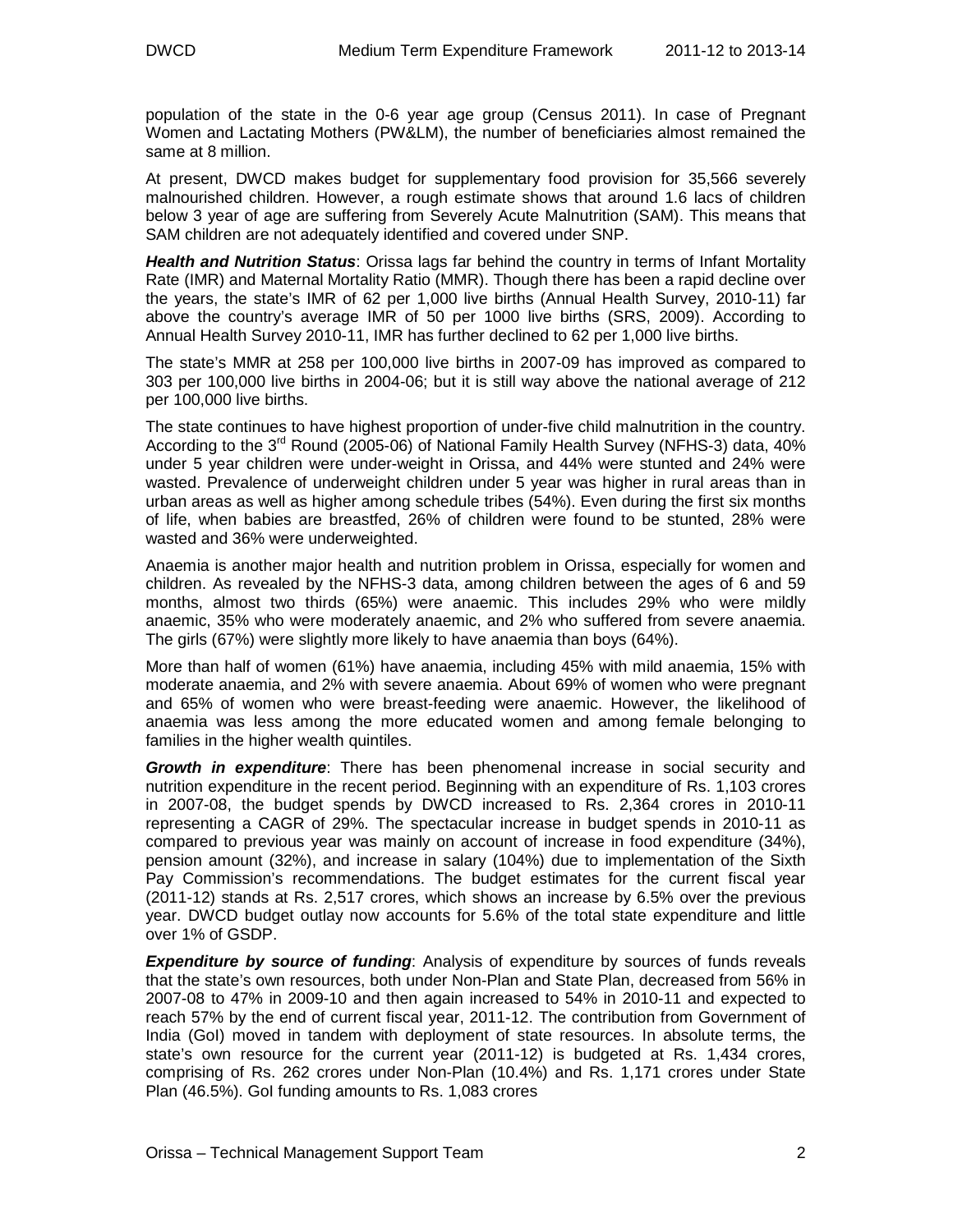**Food expenditure**: Over the years, food expenditure has increased significantly, from Rs. 475 crores in 2007-08 to Rs. 1,024 crores in 2010-11 with a compound annual growth rate (CAGR) of 29% per year. For the current fiscal year 2011-12, food budget is set at Rs. 1,156 crores, consisting of Supplementary Nutrition Programme (SNP) allocations of Rs. 480 crores, mid-day-meal budget of Rs. 638 crores and Rs. 38 crores for emergency feeding in KBK districts. The food budget accounts for 46% of the total budget outlay of 2011-12.

Though budget provision of Rs. 638 crores is being made for mid-day meal for the current year (2011-12), the entire amount is being transferred to the Department of School and Mass Education (DSME). There will be no provision for mid-day-meal in the departmental budget from the next year. It may be further noted that the SNP budget provisions of Rs. 480 crores is much less than the required budget outlay estimated to be Rs. 551 crores. It is understood that the Finance Department prunes down supplementary food budget due to under spending of funds by the department.

**Non-food expenditure**: Expenditure on salary and consolidated pay doubled from Rs. 96 crores in 2009-10 to Rs. 195 crores during 2010-11 due to increase in pay based on the Sixth Pay Commission's recommendation and arrears thereof. The budget provision for the current fiscal year is Rs. 140 crores, which is less than the previous year's amount since arrears payment have been already been made. Salary and consolidated pay now accounts for 6% of the total budget.

The current year's budget includes honorarium payment to AWW/AWH to the tune of Rs. 245 crores, which accounts for around 10% of the total budget amount. GoI has doubled the honorarium to AWW/AWH with effect from 1<sup>st</sup> April 2011. The department therefore needs to make additional budget provision, estimated to be Rs. 187 crores, to pay for incremental honorarium during 2011-12.

The expenditure on various pension schemes for old, handicapped, widow and destitute has increased from Rs. 393 crores in 2007-08 to Rs. 663 crores in 2010-11 registering a CAGR of 19%. The current year's provision is marginally reduced to Rs. 636 crores accounting for 25% of the total departmental budget.

During the period under consideration, budget spending for civil works remained nil. This is despite the fact that the department is required to construct a sizeable number of AWCs and CDPO office buildings. The Thirteenth Finance Commission has recommended GoI allocation of Rs. 400 crores for construction of AWCs, out of which Rs. 100 crores is budgeted for the current fiscal year (2011-12). For construction of CDPO office building, the state has allocated Rs. 14 crores for the current year.

**Budget absorption capacity**: Overall budget absorption capacity of the DWCD is found to be over 90%. SNP budget utilisation has improved significantly, from 82% in 2007-08 to 94% in 2009-10. In this context, it may be noted that only 92% of AWCs are providing SNP for more than 21 days in a month. Needless to say that DWCD must take corrective measures for improving utilisation of SNP budget provision and ensure that all the AWCs supply supplementary food for required number of days.

**Procurement**: In pursuance of the orders of Supreme Court, decentralized procurement system has been implemented with effect from 1<sup>st</sup> April, 2011. Under decentralised system, rice and wheat are presently supplied by GoI to the state government through Food Corporation of India (FCI). At the district level, a procurement committee headed by the District Collector selects private transporter, based on competitive bidding, to lift rice/wheat from FCI depots and supply them to the doorstep of AWCs for preparation of cooked meal, or to Self Help Groups (SHG) for preparation of Take Home Ration (THR), or to schools for cooking mid-day meal.

The foodstuff like dal, edible oil, soya chunks, eggs, and condiments for morning snack and hot cooked meal are procured by AWW. A joint bank account is opened by AWW and the Ward Member and an initial advance amount of Rs. 10,000 per AWC, or Rs. 5,000 per mini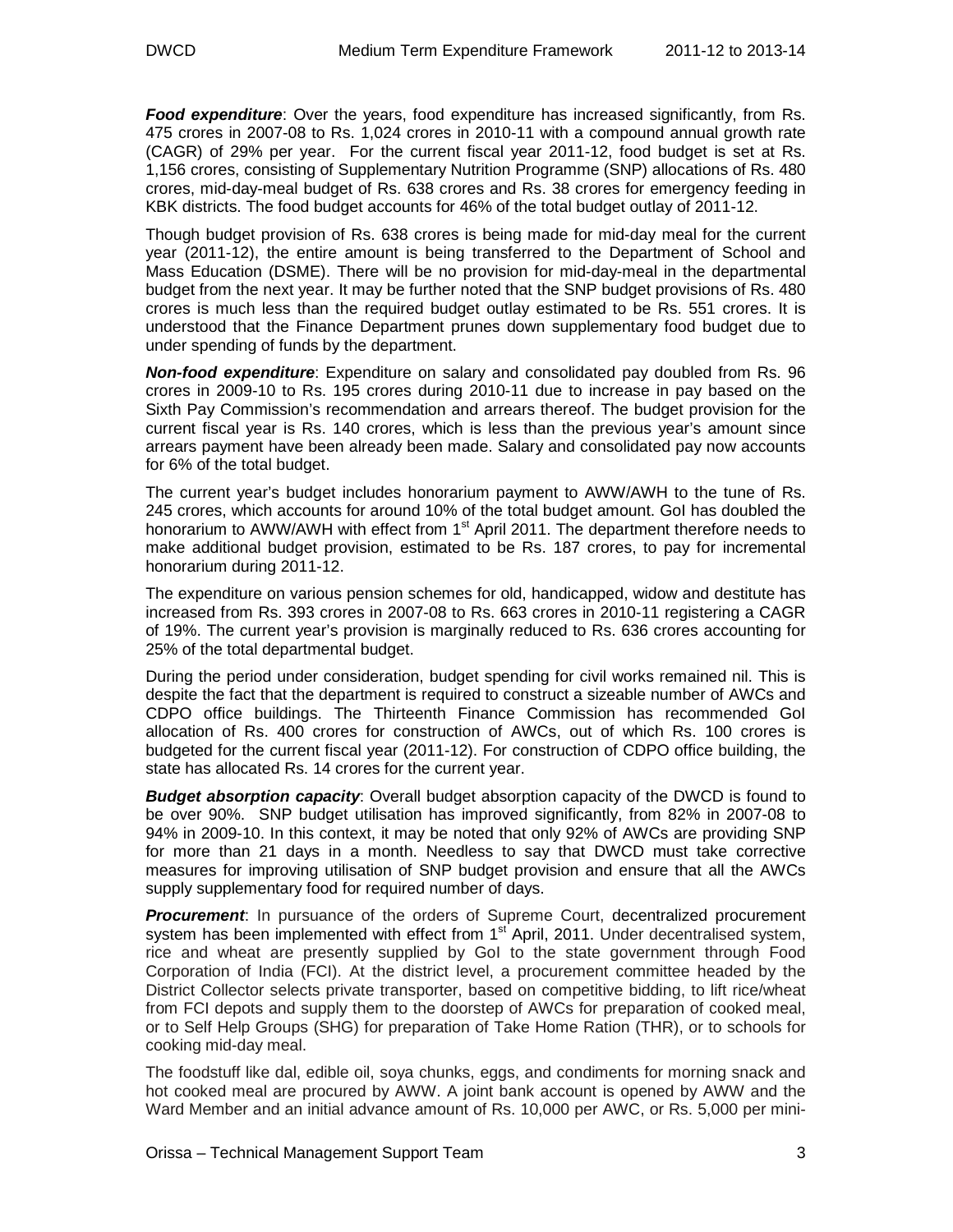AWC, is credited to the said bank account by the concerned CDPO. AWW and Ward Member withdraw money from the bank deposit for procurement of rations as per requirements. Actual expenditures are reimbursed after submission of Statement of Expenses (SOE) in a prescribed format to the CDPO. In fact, the Supervisor collects SOEs from the AWCs/mini-AWCs under her sector every month and submits the same to the concerned CDPO. The reimbursement amount is e-transferred to the respective bank accounts of AWCs/Mini AWCs by the CDPO by  $7<sup>th</sup>$  of the following month.

THR is prepared and supplied by women SHGs or federation of SHGs across the state. SHGs prepare food packets as per given specifications and supply them fortnightly to the doorsteps of AWCs. SHGs are paid at GoI rates after deducting cost of rice or wheat. The quantity of take home ration to be processed is intimated by CDPO to the SHGs from time to time. Payments are made through e-transfer to the bank account of the SHGs against fortnightly bill submitted and verified by supervisor.

For effective implementation of decentralised procurement, the department has developed and issued guidelines regarding feeding norms, procurement procedure, financial procedure, and monitoring and supervision at district, sub-division, Panchayat and village level involving different committees, such as, Janch Committee and Mother's Committee at the village level, School Management Committee (SMC) at school level.

**Financial viability of SHGs supplying THR**: There has been a general understanding that the rates paid to the SHGs for supplying THR are not remunerative and SHGs are not financially viable. To assess the situation, TMST carried out a rapid survey of 10 SHGs in four districts (Rayagada, Jharsuguda, Bhadrak, and Boudh) during 22-26 August 2011. The survey has revealed that at going rates of billing most of the SHGs are not financially viable and losses are more if rice is used instead of wheat. With wheat supply, average loss works out to be 32 paise per beneficiary per day; for rice the loss is estimated to be 37 paise per beneficiary per day.

TMST has recommended the following measures for making SHGs financially viable:

- Provide a grinding machine to the SHG who does not have one. This will require onetime capital investment of Rs. 3.4 crores. With own grinding machines, SHGs will save on grinding costs estimated to be 21 paise per beneficiary per day. Apart from cost savings, SHGs will be able to generate additional income from grinding business at local level. This would be an added incentive for SHGs to continue with the business of supplying take home ration.
- Provide 'cost-equalization subsidy' to SHGs at a rate of 15 paise per beneficiary per day. Budgetary outlay for providing this subsidy will be around Rs. 13 crores per year.

The department is planning to implement the above recommendations with DFID funding support.

**Accounting and auditing**: At present, accounts are maintained manually at the block and district levels and CDPO offices are functioning without an accountant. It is understood that the huge amount is pending for bank reconciliation at CDPO/DSWO offices.

The AWCs receive supply of rice in bags of specified quantity though private transporters. However, AWCs do not have any weighing machine to measure quantity of rice supplied in bags by these transporters. Neither have they had any calibrated cups or mugs to measure correctly the quantity of rice consumed daily for feeding the beneficiaries. Thus, all records of receipt and issue of rice at AWC level run the risk of manipulation and leakage.

There is a separate internal audit cell within the department with eight auditors from the Orissa Service of Auditors (Department of Finance, GoO) and headed by an Audit Superintendent. The current staff strength is inadequate and internal audit is done on an adhoc basis without any prescribed annual work plan. Audit coverage target is low and achievement is still lower. It may be further mentioned that the internal audit cell does not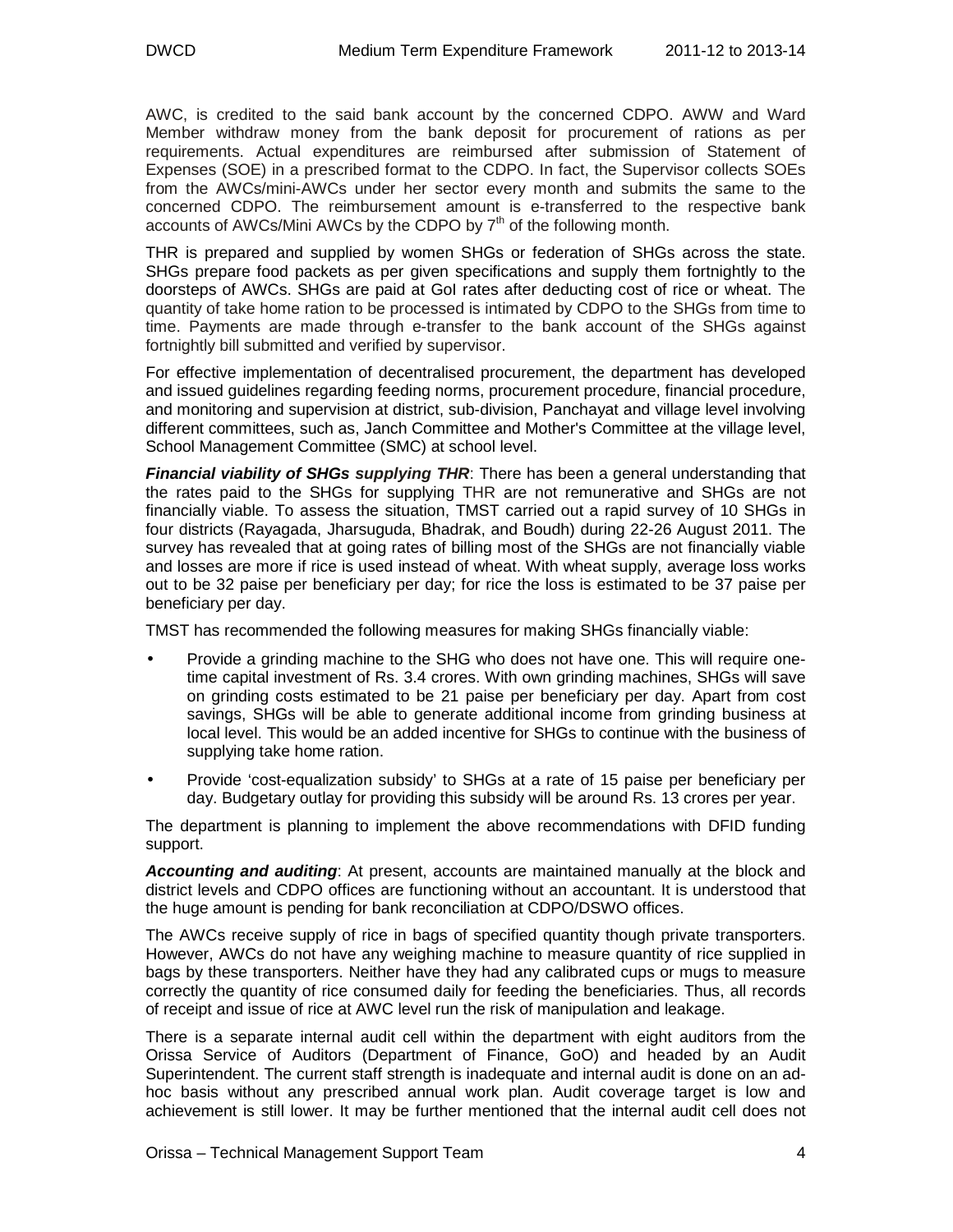have a computer; audit reports consisting of more than 100 pages are written in hand. Another disquieting fact is that internal audit cell does not undertake audit of Social Educational Organisers (SEO) who administer mid-day-meal scheme and pension scheme at the block level.

Regarding external audit by Accountant General (A&E) Orissa, the department needs to expedite the process of responding to audit findings and recommendations. As on 31-07- 2011, the number of outstanding audit paras was 1,928.

In view of the above, there is an urgent need to strengthen accounting and internal audit systems. TMST has recommended a number of measures which can be implemented with DFID grants. These are as follows:

- Develop integrated, computerized, double entry accounting system through installation of customized Tally (ERP 9) at all CDPO/DSWO offices with main server located at the state office.
- Appoint accountant at each CDPO office, who will be entrusted with the following tasks: book keeping; bank reconciliation; handholding support to AWW/supervisor/SHG for proper book keeping and accounting; preparation and submission of periodic financial reports; etc.
- Develop necessary accounting, control, and monitoring manuals/guidelines.
- Hire AG empaneled CA firms for onetime settlement of outstanding bank reconciliations.
- Once the computerization of accounting system and appointments of accountants are completed and the system runs for about an year, engage one retired govt. auditor for conducting internal audit in each district; existing internal audit cell will monitor field work of district level auditor, compile district audit reports, recommend remedial actions to the audit committee/Secretary on a quarterly basis, and prepare Action Taken Report.
- Provide each AWC a weighing machine.

#### **Medium Term Expenditure Framework**

**Estimation of Resource Envelop**: The resource envelop of DWCD includes: (a) the state's own resources under Non-Plan and State Plan, (b) GoI contributions for supplementary food and administrative expenditure, and (c) DFID's grants for supporting nutrition strategy and operation plan. The projections of resource availability over the medium term (2011-12 to 2013-14) are based on a set of assumptions as discussed in the following paragraphs.

**Funding by central government**. It is assumed that the central government funding under Central Plan and Centrally Sponsored Plan, including the new schemes (e.g. IGMSY), will continue. GoI allocations are assumed to grow wherever foreseen. Since the supplementary food rates have been increased recently, GoI is not likely to enhance the rates further in the near future. The supplementary food norms and rates are therefore assumed to remain at the current level during the projection period.

GoO budget allocations: Non-Plan and State Plan allocations are assumed to grow wherever foreseen. For instance, it is assumed that that the state government will make necessary budget allocations for Mamata scheme.

Mid-day-meal: This scheme is being transferred to the DSME. Though the budget for MDM for 2011-12 has been allocated to the demand for grants of DWCD, the money has been transferred to the DSME. From 2012-13 onwards, there will be no budget allocation to DWCD for MDM.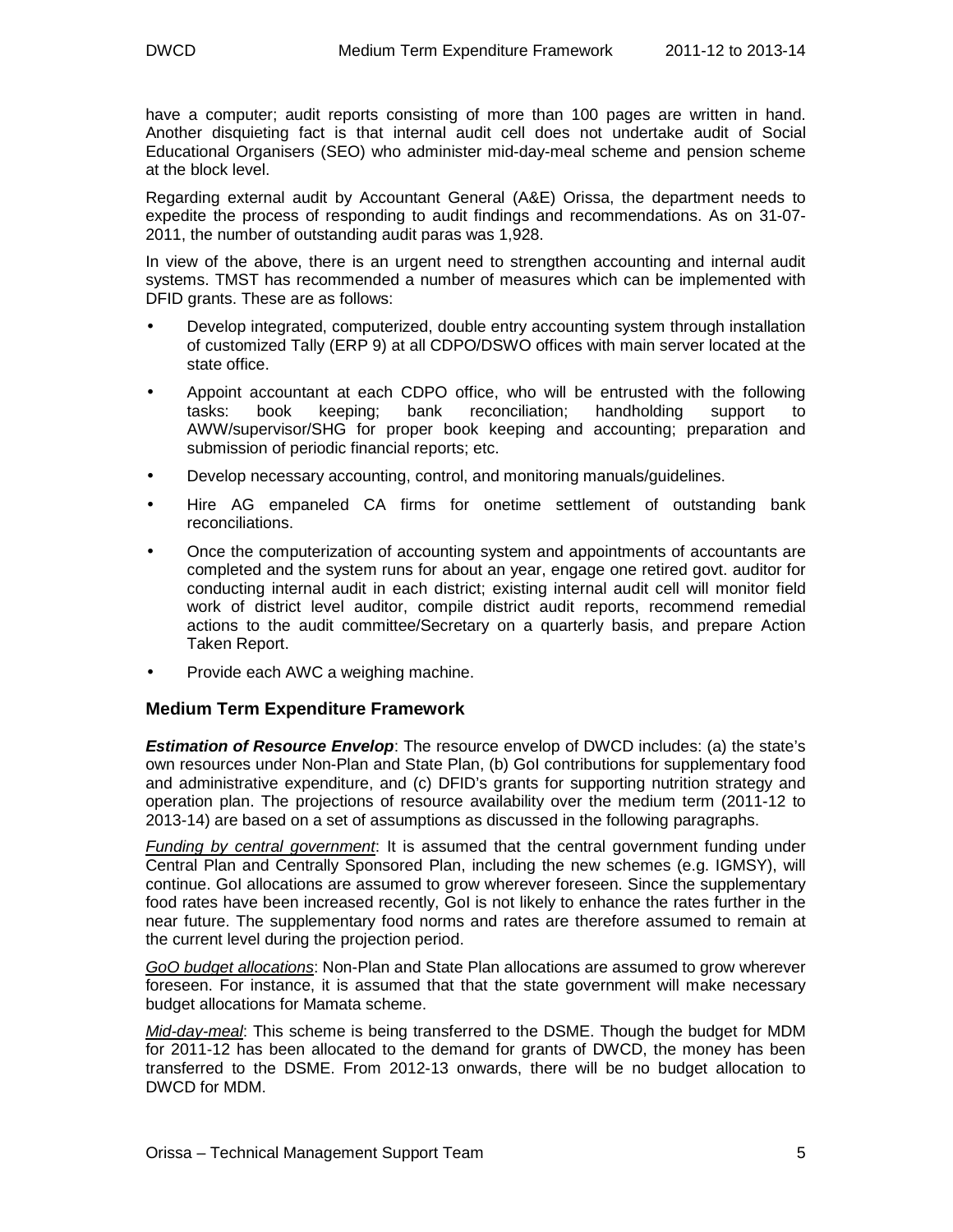DFID grants: Allocations of DFID grants over the projection period (2011-12 to 2013-14) are estimated taking into account undisbursed amount of the current year (2011-12) and the previous year (2010-11). It is assumed that the undisbursed amount will be released by the Finance Department through Supplementary Budget of 2011-12.

For the current fiscal year (2011-12), resource availability is estimated to be Rs. 3,228 crores as against the existing budget allocation of Rs. 2,517 crores. The enhanced amount represents, among others, additional funds required for payments of incremental honorarium to AWW/AWH with effect from 1<sup>st</sup> April 2011, extra provision for pension for destitute due to increase in number of beneficiaries, required budget provision for introduction of Mamata scheme, and the undisbursed amount of DFID grants.

The budget provision for the next fiscal year 2012-13 is set at Rs. 2,704 crores, which is lower than the current year's estimated provision by 16%. The main contributing factor for the envisaged dip in budget provision is the transfer of mid-day-meal scheme (involving an outlay of Rs. 638 crores) from DWCD to the DSME with effect from the fiscal year 2012-13. The budget dip in 2012-13 is expected to be partly offset by the state's budget provision for the new scheme Mamata, estimated to be little over Rs. 200 crores. For the third year (2013- 14) of projection, the budget is estimated to increase by less than one per cent over the previous year.

It may be further noted from the medium term projection (2011-12 to 2013-14) that the state's own contribution to resource envelop would be 62%, followed by the central contribution of 36%.

DFID's grant in the total resource envelop is expected to be about 2% only. Though the grant amount is less, it is not tied to any particular scheme. The department needs to use the grants as flexi, catalytic funds for bringing about necessary reforms to improve nutrition status of the children and women in the state.

**Projections of the Medium Term Expenditure**: The medium term (2011-12 to 2013-14) expenditures are estimated based on a set of assumptions as discussed in the following paragraphs.

SNP budget provision under ICDS: For the purpose of projections, it is assumed that SNP budget utilisation will be 94% (which was the budget absorption rate in 2009-10) during the current fiscal year and it will increase slowly to 97% in 2013-14. Accordingly, supplementary food budget is estimated to go up from Rs. 518 crores in 2011-12 to Rs. 529 crores by the end of 2013-14. It is expected that the department will put up a claim for additional SNP budget of Rs. 37.55 crores for the current year (2011-12) under the supplementary budget.

Manpower costs under ICDS: It is assumed that vacant posts of 6,684 AWWs and 3,672 AWHs will be filled up during the current fiscal year. It is also assumed that supplementary budget provisions will be made to give effect to doubling of honorarium rates for AWW/AWH with effect from  $1<sup>st</sup>$  April 2011. The honorarium rates are kept constant from 2012-13 onwards since the central government is not likely to revise the rates again in the medium term.

The salaries to CDPOs and Supervisors are enhanced from the next year (2012-13) assuming that the department will fill up the vacant posts of 47 CDPOs and 858 Supervisors. Year-to-year salaries are raised by 10%.

On the whole, manpower costs under ICDS are expected to increase from Rs. 576 crores in the current year to Rs. 635 crores during 2013-14.

Construction of AWCs and CDPO office buildings: The Thirteenth Finance Commission has recommended GoI allocation of Rs. 400 crores for construction of AWCs, out of which Rs. 100 crores has been budgeted for the current fiscal year (2011-12). This will enable to construct 2,000 AWCs at a cost of Rs. 5 lacs per unit. It is assumed that the department will make the same budget provisions in each of the next two years of the projection period.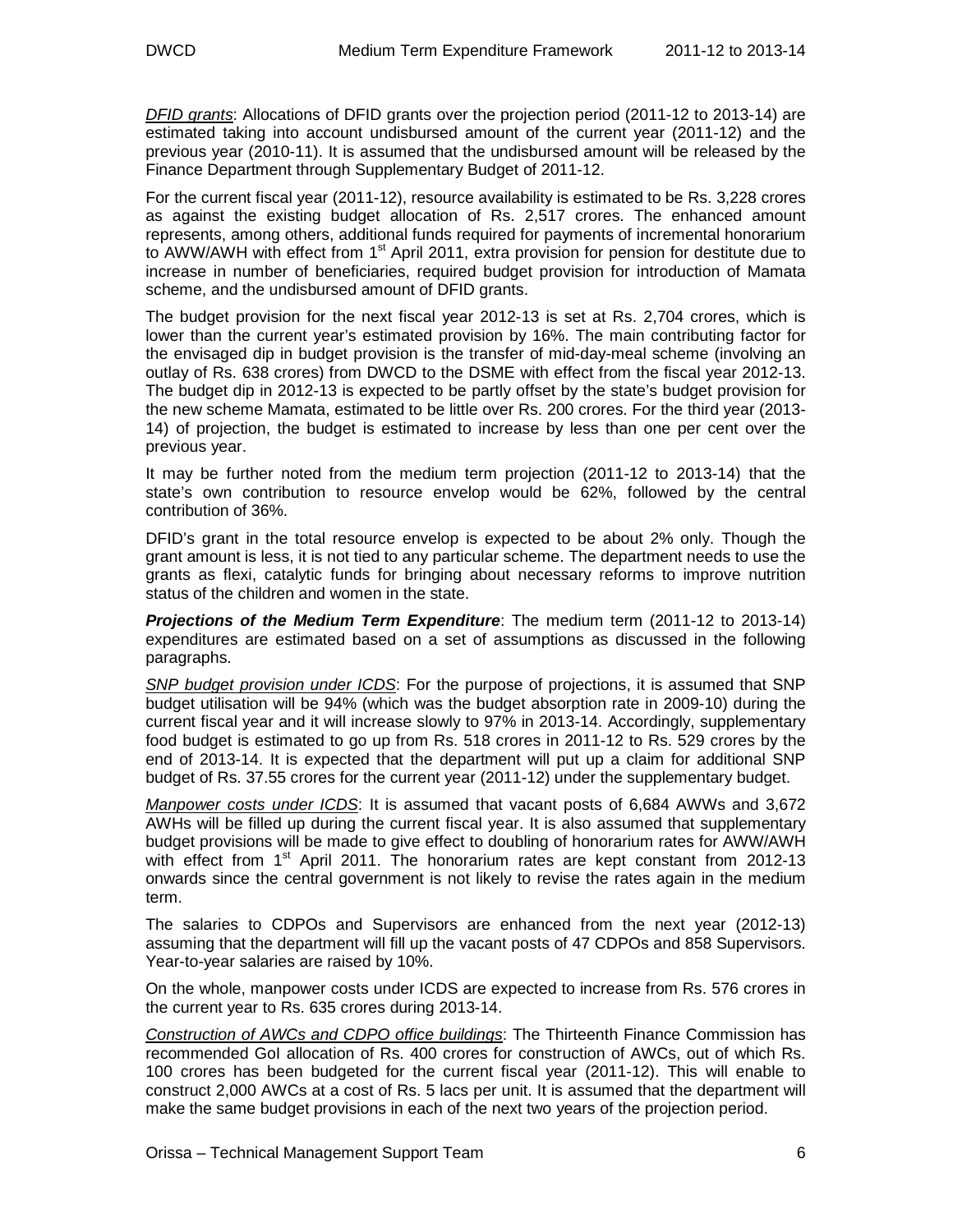There is a plan to construct 140 CDPO office buildings at a unit cost of Rs. 10 lacs during 2011-12. The department needs to construct another 40 nos. of office buildings. It is assumed that the department will undertake this construction in 2012-13.

**Estimated budget for launching Mamata scheme**: This scheme covers PW&LM of 19 years of age or above and for the first two live births. At present there are 812,783 beneficiaries (average number over the period from April 2010 to March 2011) availing SNP through AWCs. Not all of them will be eligible to get cash support under the scheme. However, since it may not be feasible to identify eligible beneficiaries given the existing system, the budget estimates is based on 812,783 beneficiaries. Along with the incentive payments to AWW/AWH, it is estimated that the state would require allocating around Rs. 200 crores annually for Mamata scheme. For the current fiscal year (2011-12), budget provision is created for half-year.

Annex I presents MTEF summary in terms of multi-year resource envelop and budget estimates. Further details are provided in Annexes II to V.

As mentioned earlier, existing budget allocations of Rs. 2,517 crores for the current fiscal year (2011-12) is revised upwards to Rs. 3,228 crores to incorporate budget provisions for, among others, incremental honorarium to AWW/AWH, additional pension for destitute, and for launching Mamata scheme. Due to transfer of mid-day-meal scheme from DWCD to the DSME, budget spends will decline to Rs. 2,704 crores in 2012-13 and thereafter expenditure is slated to rise marginally to Rs. 2,727 crores by the end of 2013-14. During the three-year period under consideration, average expenditure-to-GSDP ratio is estimated to 1.2%.

It may be noted that about 96% of the projected expenditure of DWCD will be on revenue account. Total capital expenditure during the projection period is estimated to be Rs. 336 crores (4%) which include construction of 6,000 AWCs and 180 CDPO office buildings. Needless to say that planned construction of AWC falls far short of the required level; currently only 28% of the AWCs in the state are located in own buildings.

Break-up of budget estimates by object heads indicates some structural shift in budget spending during the projection period. The share of food expenditure will be reduced from 37% as of 2011-12 to around 21% by the end of 2013-14.

Due to reduction in food budget, relative shares of other major components in the DWCD budget will increase. For instance, shares of pension outlay under different schemes will increase from 28% in the current year to 33% in 2013-14. Similarly, honorarium payments to AWWs/AWHs are expected to increase from 14% in 2011-12 to 17% in 2013-1

**Resource Gap**: As is evident from the MTEF projections presented hitherto, the budget outlay for different heads of expenditure are assumed to grow in tandem with the projected resource envelop thereby leaving no resource gap. However, resource availability and budget spends will depend on the realisation of various underlying assumptions.

**Concluding Remarks**: While the department is not likely to face problems of budget allocations as projected under MTEF, fuller utilisation of funds may be a challenging task. Some areas that require close monitoring and control for effective utilisation of funds are the following:

- Filling up of vacant posts
- Construction of 6,000 AWCs over the projection period
- Implementation of conditional maternity benefit schemes

The number of children below 3 year of age suffering from SAM is estimated to be around 1.6 lacs. Currently, DWCD makes budget supplementary food provision for 35,566 severely malnourished children. The department therefore needs to develop targeted interventions to rehabilitate SAM children of the state. For effective implementation of any such targeted interventions, it is imperative that the department develops an appropriate system of tracking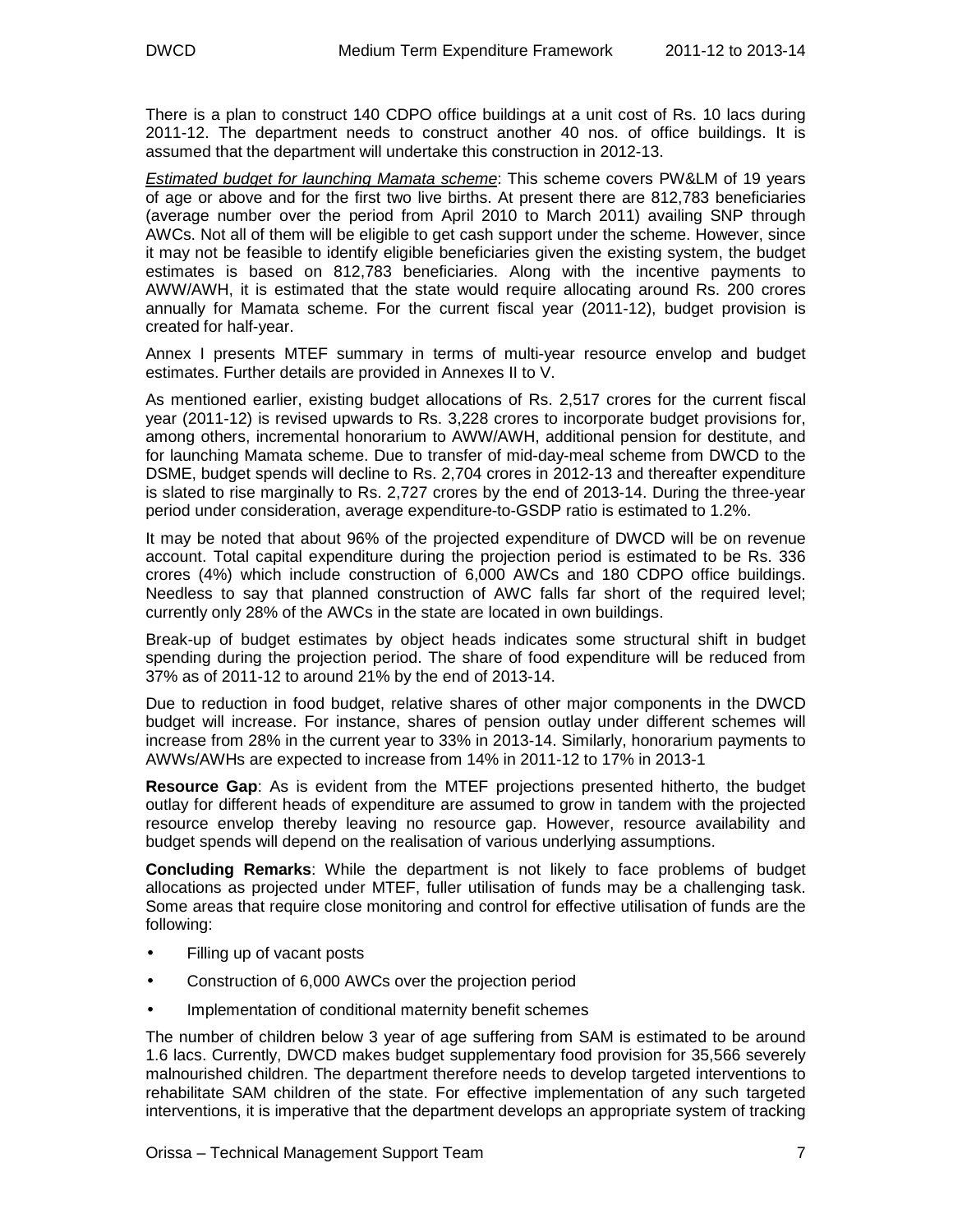the beneficiaries using smart cards. The smart cards can also be used for tracking beneficiaries under Mamta scheme.

To ensure sustained supply of THR, subsidies must be provided for making SHGs financially viable. DFID grants may be used for this purpose. Once the DFID funding support is over, the required budget provision may be made out of the state's own resources.

TMST has recommended several measures for strengthening financial management systems (viz. developing integrated, computerized, double entry accounting system; appoint accountant at each CDPO office; develop necessary accounting, control, and monitoring manuals/guidelines; hire AG empaneled CA firms for onetime settlement of outstanding bank reconciliations; engage retired government auditors for conducting internal audit in each district; etc.). All these measures need to be implemented immediately for mitigating fiduciary risks.

Implementation of ICDS is severely constrained by lack of infrastructure. At present, only 28% of the AWCs are located in own building. It is imperative that the department adopts construction of low cost, eco-friendly AWCs. DFID grants may be used for developing model AWCs, which can be up-scaled at the state level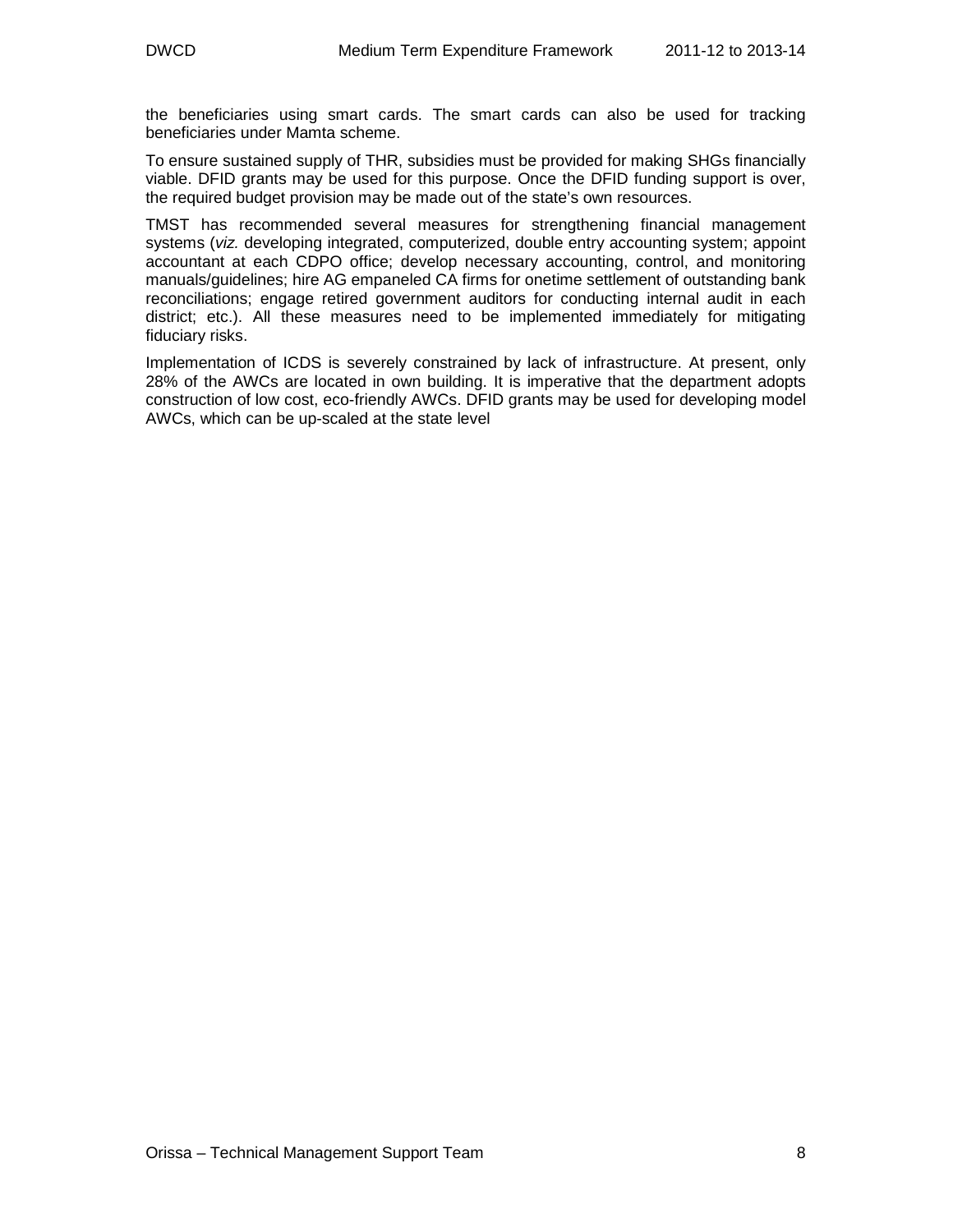# **1. INTRODUCTION**

## **1.1 Background**

1. Government of Orissa (GoO) has been pursuing Orissa Health Sector Plan (OHSP, 2007-12) for improving health and nutrition status of the people in the state through Department of Health and Family Welfare (DHFW) and Department of Women and Child Development (DWCD). In line with the OHSP, GoO has also developed a State Plan of Action for Children (SPAC, 2009-12) following the National Nutrition Policy to address the problem of malnutrition in a holistic manner and accelerate the pace of reduction of various forms of malnutrition, especially among women and children.

2. With the funding support from Department for International Development (DFID), United Kingdom, OHSP aims at enhancing use of quality health and nutrition care, and sanitation services by the poor. Its main strategies include: providing increased resources to poorer districts; capacity building for more responsive service delivery; improving management systems including monitoring of outcomes; addressing barriers to demand and access for SC/ST and other groups; decentralised planning; and inter-departmental convergence to address health determinants and more efficient use of resources. Besides, OHSP includes multi-pronged strategies for addressing equity and gender issues<sup>2</sup>.

3. DFID has committed to provide grants up to £100 million as Poverty Reduction Budget Support for supporting OHSP over the period from 2007-08 to 2014-15. The grant consists of £88 million of Financial Aid (FA) and £12 million of Technical Cooperation (TC) funds<sup>3</sup>.Out of £88 million FA, £53 is being earmarked for the DHFW and £35 million for the DWCD. To provide technical assistance to DHFW and DWCD, Technical and Management Support Team (TMST) has been engaged by  $DFID<sup>4</sup>$ .

4. As an integral part of OHSP, it is mandated to prepare Medium Term Expenditure Framework (MTEF) for DHFW and DWCD. The MTEF for DHFW has been prepared and updated annually. For DWCD, medium term expenditure framework is being prepared for the first time and presented in this report. The main focus of the present MTEF is on developing resource envelop and expenditure framework for nutrition programme of DWCD.

#### **1.2 Medium Term Expenditure Framework**

5. Medium-term expenditure framework is a rolling multi-year (usually three to five year) public expenditure planning exercise. It sets out the medium-term expenditure priorities, taking into account both the ongoing and new programmes/activities. It also defines the budget constraints, commonly referred to as resource envelop, against which the sector plans are developed. Preparation of MTEF requires both top down and bottom up approach

 2 For further details, see OHSP Project Memorandum (2007) and Addendum to OHSP (Jan 2011).  $3$  The break-up of DFID grants are as follows:

| <b>GBP</b> million                      | 2007-08 to 2010-11 | 2011-12 to 2014-15 | Total |
|-----------------------------------------|--------------------|--------------------|-------|
| Financial Assistance for DHFW           | 32.5               | 20.5               | 53.0  |
| Financial Assistance for DWCD           | 10.0               | 25.0               | 35.0  |
| <b>Total Financial Assistance</b>       | 42.5               | 45.5               | 88.0  |
| <b>Technical Cooperation Assistance</b> | 2.5                | 9.5                | 12.0  |
| <b>Total Grants</b>                     | 45.0               | 55.0               | 100.0 |

4 TMST is a consortium of three organizations: (i) Options Consultancy Services, UK; (ii) Infrastructure Professionals Enterprise Pvt. Ltd. (IPE), India; and (iii) CARE, India.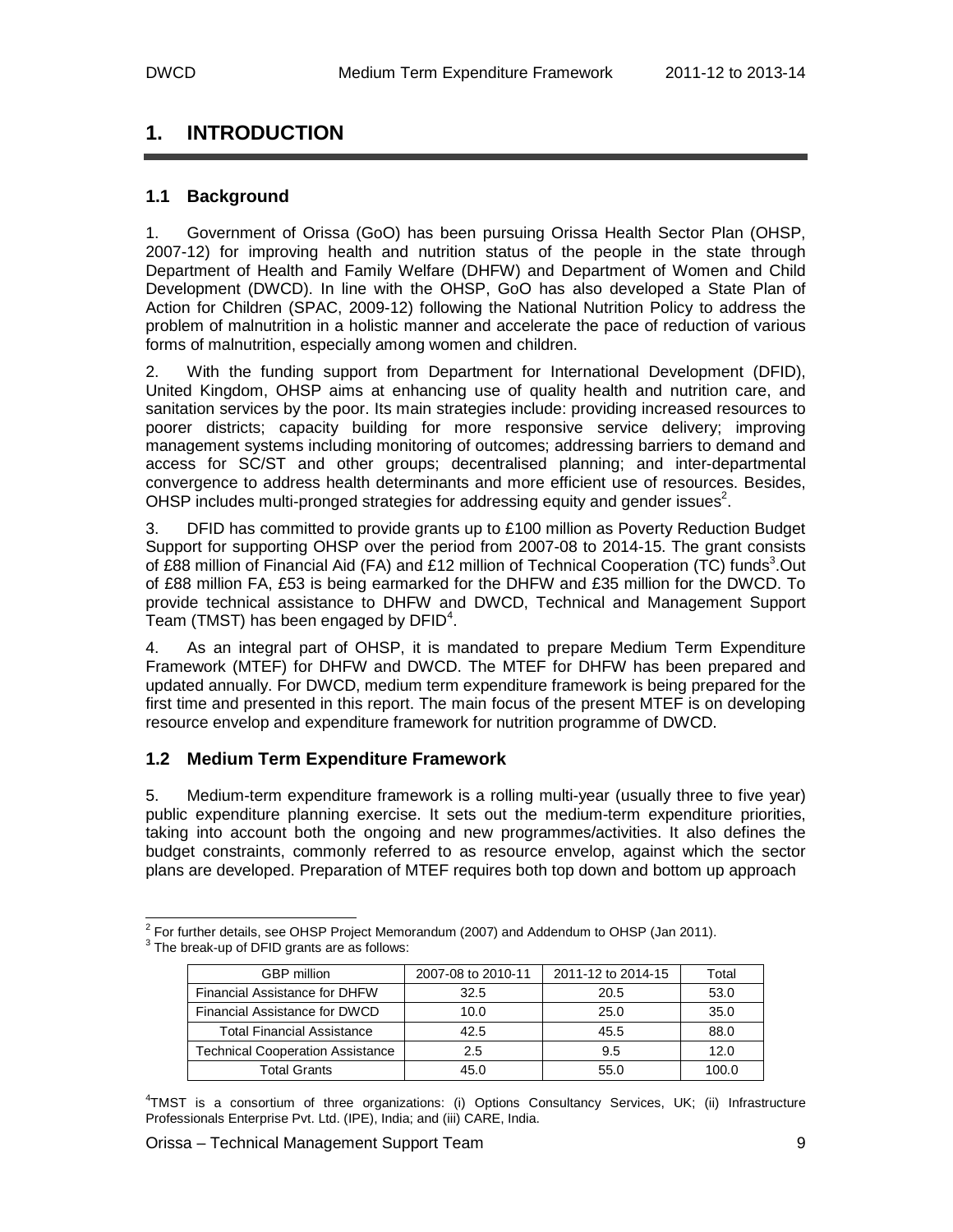- 6. The guiding principles for developing MTEF may be summarised as follows:
- MTEF must be realistic. This means MTEF must be consistent with
	- (i) sector policies, strategies, and various initiatives;
	- (ii) resource envelops; and
	- (iii) funds absorption capacity of the department.
- MTEF should be comprehensive. The budget estimates must be prepared in sufficient details and presented, among others, in traditional budget format so as to enable key officials and programme managers use resource allocations for micro level planning at district level.
- MTEF must facilitate fixing responsibilities and accountability in terms of output/ outcome indicators. This means MTEF needs be integrated with the existing institutional structure and process so as to fix ownership at various levels. It must also be transparent and accessible to all the stakeholders in the state. Besides, MTEF must form the basis for linking budget spending to the output/ outcome indicators of the sector reform program.
- MTEF should provide resource guidelines for developing 'annual plan'. In other words, annual plan must evolve from MTEF.
- MTEF is a rolling plan. It must be updated on an annual basis.

7. Logically, department level MTEF needs to be laid down within the overall fiscal plan of the state. Following the enactment of Fiscal Responsibility and Budget Management (FRBM) Act 2005, GoO has adopted a multi-year perspective for fiscal planning. Since 2006-07 the state has been preparing projections of overall government receipts, expenditure and budget deficits for three years on a rolling basis. However, this exercise is focused at the macro level with the objective of meeting the overall fiscal improvement targets linked to debt relief and other incentives from GoI. The state's rolling three-year fiscal plan does not involve projections at the departmental level. Thus, for linking departmental MTEF with the threeyear rolling fiscal plan of the state, GoO needs to make forward commitment of state resources to the department based on agreed MTEF.

#### **1.3 Methodology**

8. As mentioned earlier, the state government prepares three year rolling fiscal plan. Keeping this in view, it is being proposed that DWCD follow a rolling three-year budgeting process. The present MTEF covers the three year period from 2011-12 to 2013-14.

- 9. The following specific steps have been undertaken to develop MTEF:
- Recent trends (2007-08 to 2011-12) in DWCD expenditure are analysed for the purpose of making projections.
- The first year's projections represent approved budget estimates of DWCD for 2011-12 suitably adjusted for omitted or overcommitted expenditure. The projections for the next two years (2012-13 & 2013-14) are made in consultation with the department. The main focus of the projections, as mentioned earlier, has been the nutrition related activities and expenditures of the department. The projections of other activities of DWCD represent 'business as usual scenario'.
- The resources envelop is projected taking into account: (a) state non-plan and plan allocations; (b) GoI contributions; and (c) DFID support.
- MTEF is presented at the aggregate level as well as in the usual budget format ("major heads", "sub-major heads", "detailed heads", "scheme codes", etc.). The reason for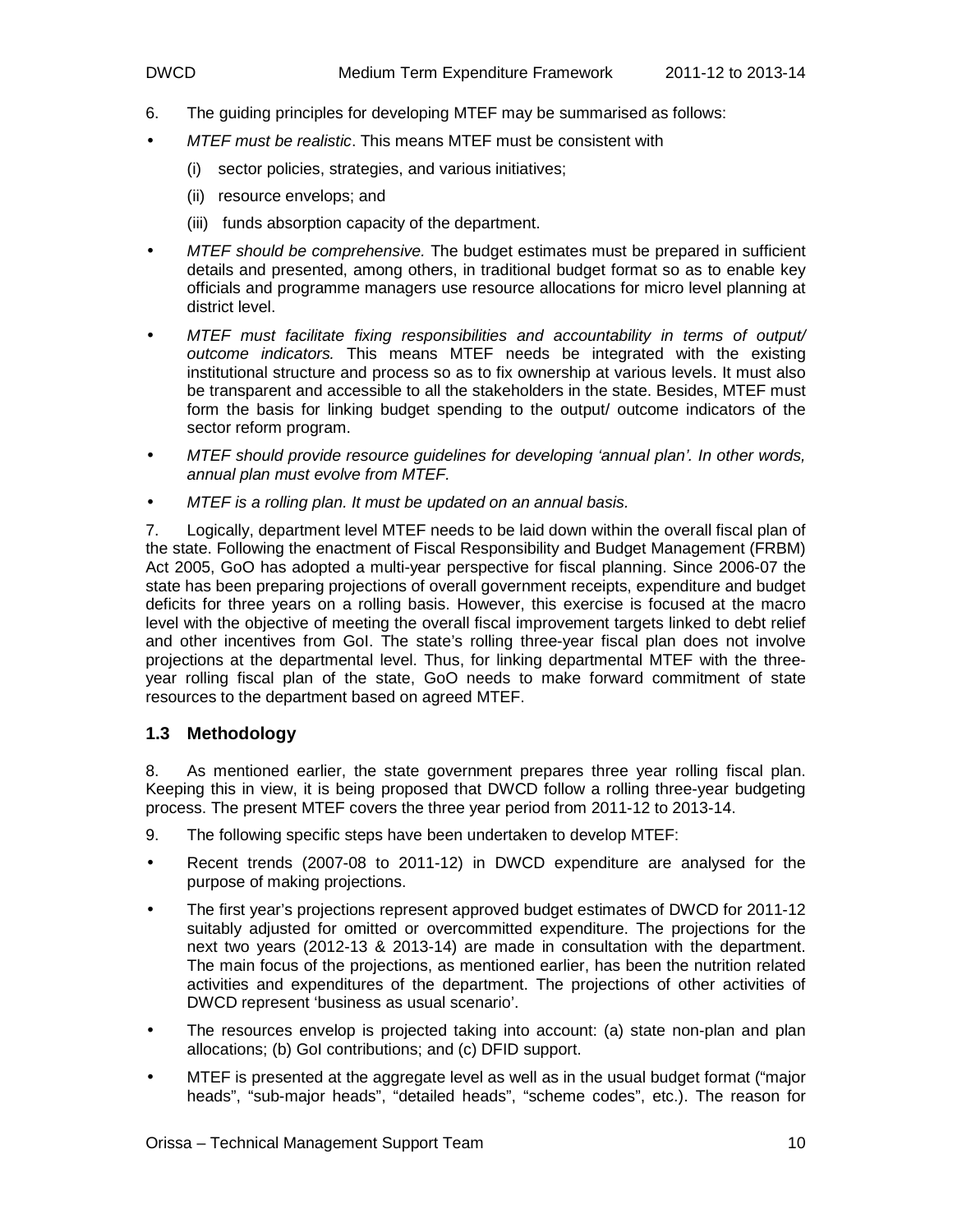presenting MTEF in the budget format is the fact that the officers of the government departments are more familiar with the budget format.

#### **1.4 Structure of the Report**

- 10. This report is organised into the following chapters:
- The next chapter reviews recent trends in expenditure of DWCD with reference to nutrition schemes and expenditures.
- The third chapter contains the MTEF projections with concluding remarks.
- Annexes I to V provide detailed estimates and projections.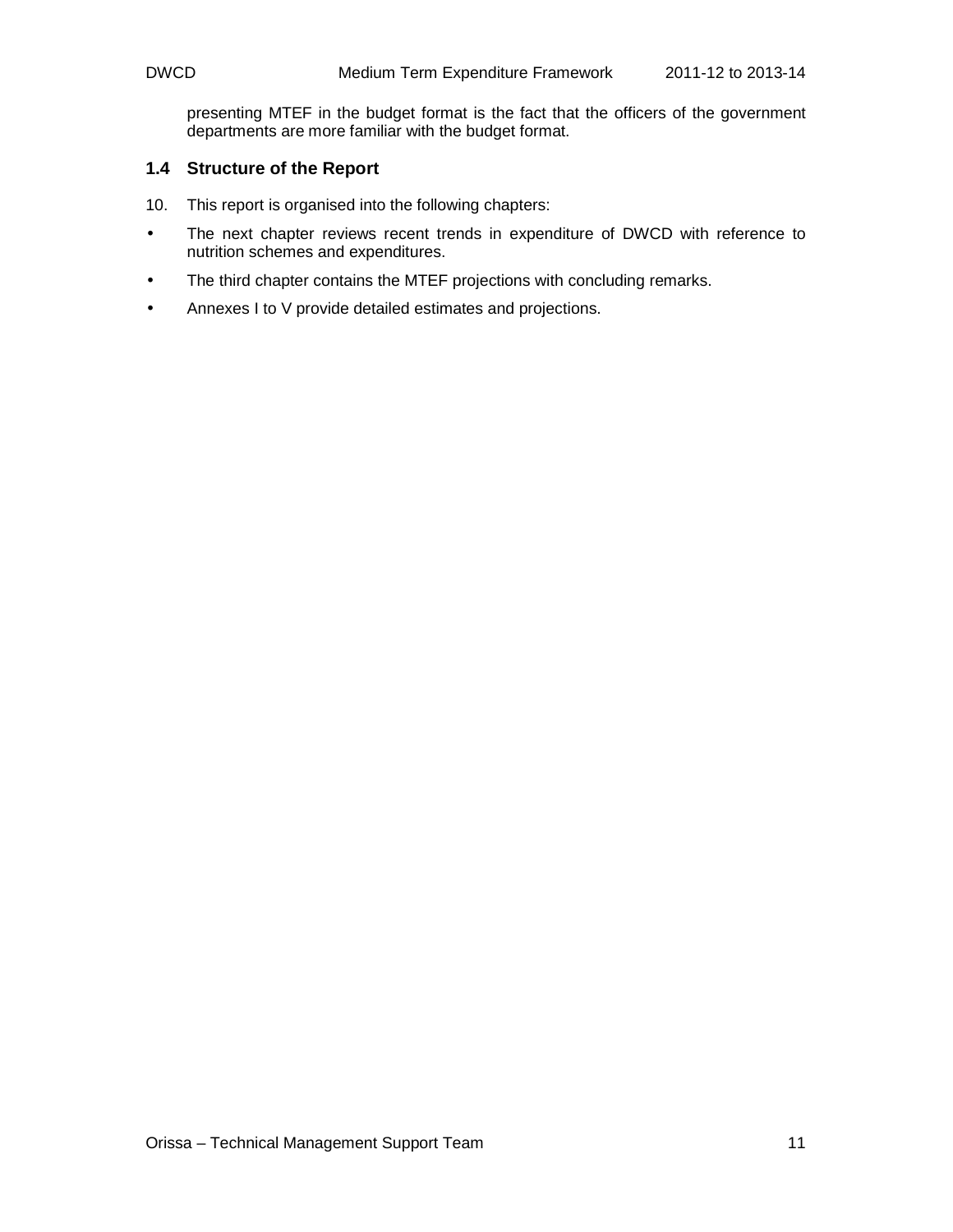# **2. REVIEW OF PUBLIC EXPENDITURE**

#### **2.1 Department of Women and Child Development**

#### **2.1.1 Organization**

11. Like in other states, the social security and welfare services for aged, children, and women in Orissa are provided through the Department of Women and Child Development (DWCD). The department functions through six Sections, namely: (i) Integrated Child Development Services (ICDS), (ii) Supplementary Nutrition Programme (SNP), (iii) Women Welfare, (iv) Disabled Welfare, (v) Child Welfare, and (vi) Social Defence.

12. The department has an elaborate field formation with the District Social Welfare Officer (DSWO) to assist the Collector in each district and a Sub-divisional Social Welfare Officer (SSWO) in every sub-division. Besides, there are Social Educational Organizers (SEOs) and Lady Social Educational Organizers (LSEOs) at the block level who assist the block administration in implementing the social welfare programmes. Child Development Project Officer (CDPO) is responsible for implementation of Integrated Child Development Scheme (ICDS) in every block<sup>5</sup>. Each ICDS project is divided into 5-6 sectors and implementation of the scheme in each sector is managed by a Supervisor, who oversees the work of about 20- 25 Anganwadi Centres (AWC) functioning at the village level. AWC is run by an Anganwadi Worker (AWW) assisted by an Anganwadi Helper (AWH).

13. DWCD has under its aegis four statutory bodies, viz. State Commission for Women, Orissa State Council for Child Welfare, State Social Welfare Board, and Mahila Vikas Samabaya Nigam.

#### **2.1.2 Implementation of various schemes**

- 14. DWCD has been implementing several schemes, such as:
- Social welfare schemes (e.g. rehabilitation of cured leprosy patients, maintenance and rehabilitation of physically and mentally challenged and socially disadvantaged persons, home for the aged, etc.)
- Child welfare schemes (e.g. maintenance of orphan and destitute children, reduction of child malnutrition and child mortality in KBK districts. etc.), women welfare (e.g. construction of working women's hostel, training programme of MVSN, Mission Shakti, protection of women from domestic violence, etc.)
- National Social Assistance Programme (e.g. national old age pension, national family benefit scheme, Madhu Babu pension for destitute, etc.)
- Integrated Child Development Scheme (Supplementary Nutrition Programme and other services)
- Mid-day-Meal programme (transferred to the Department of School and Mass Education from the current fiscal year, 2011-12)
- Emergency feeding programme for KBK region
- Rajiv Gandhi Scheme for Empowerment of Adolescent Girls SABALA<sup>6</sup>

 5 Details about ICDS are discussed later in this chapter.

<sup>&</sup>lt;sup>6</sup> This scheme has been introduced merging two earlier schemes, namely Nutrition for Adolescent Girls and Kishori Shakti Yojana. The scheme will be implemented through AWCs and it is fully funded by central assistance for all items of expenditure except nutrition for which cost will be shared between GoI and the state on a fifty-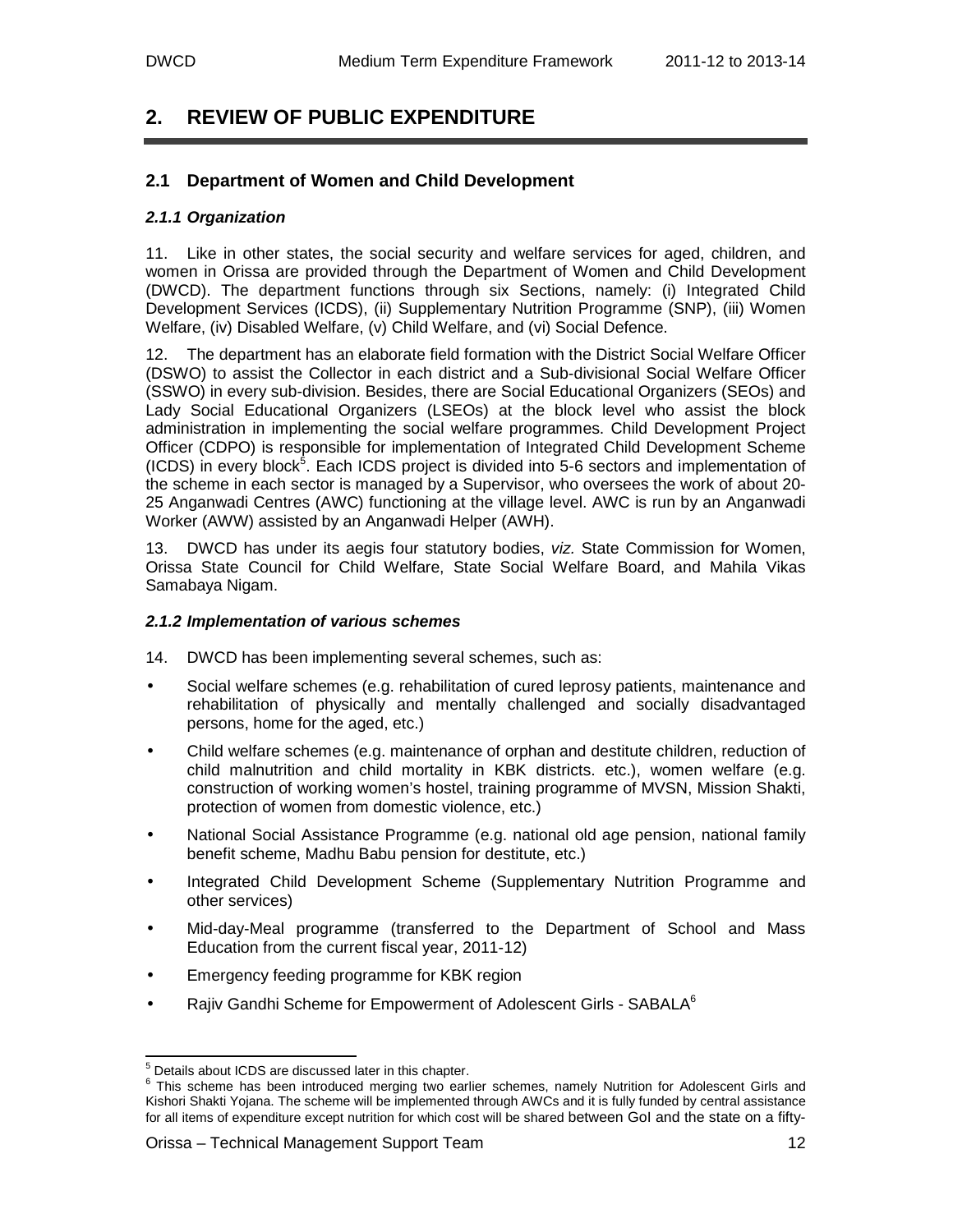- Indira Gandhi Matritva Sehyog Yojana (IGMSY) Conditional Maternity Benefit (CMB) Scheme<sup>7</sup>
- Mamata scheme<sup>8</sup>

#### **2.1.3 Integrated Child Development Scheme**

15. ICDS caters to children under the age of six years and pregnant and lactating women and provides a package of six services viz. (i) supplementary feeding, (ii) non-formal preschool education, (iii) nutrition and health education, (iv) immunization, (v) health check-up, and (vi) referral services. At present, DWCD provides ICDS services in Orissa through a network of 338 projects (200 projects in rural areas, 24 projects in urban areas, and 118 projects in tribal areas) and 68,402 operational AWCs (43,342 AWCs in rural areas, 2,026 AWCs in urban areas, and 23,034 AWCs in tribal areas) as against 71,134 sanctioned AWCs (60,918 AWCs and 10,216 mini-AWCs)<sup>9</sup>.

16. As per available statistics, 28% of the AWCs are located in own building, 21% AWCs in school building, 17% AWCs in rented buildings and the remaining 34% AWCs are functioning from private and other premises $10$ . This suggests that the department needs to construct a large number of AWCs.

 $^8$  In line with IGMSY, the state has launched its own conditional cash transfer scheme called Mamata from 19 October 2011. The scheme will be operational in all the 318 rural/tribal ICDS projects. The objectives of the scheme are :

- provide partial wage compensation, rest, and nutrition to the pregnant women and nursing mothers for a maximum of two live births.
- increase utilisation of anti-natal and postnatal care.
- improve child care practices like breastfeeding etc.

The scheme will cover pregnant women and lactating mothers (PW&LM) of 19 years or above age and for the first 2 live births, except wives of all govt. or PSU employees. The beneficiary under the scheme is entitled to a total incentive of Rs. 5000 to be paid in four instalments through e-transfer to the beneficiary's bank account subject to fulfilment of specific conditions.

| Nos.                                                                                                                 | Rural       | Urban    | Tribal      | Total        |  |
|----------------------------------------------------------------------------------------------------------------------|-------------|----------|-------------|--------------|--|
| <b>ICDS Projects</b>                                                                                                 | 200 (59)    | 20(6)    | 118 (35)    | 338 (100)    |  |
| Sanctioned AWC                                                                                                       | 44,948 (63) | 2,028(3) | 24,158 (34) | 71,134 (100) |  |
| Operational                                                                                                          | 43,342 (63) | 2,026(3) | 23,034 (34) | 68,402 (100) |  |
| Source: Monthly Progress Reports (MPR), DWCD. The figures within parentheses represent %<br>share in row-wise total. |             |          |             |              |  |

 $9$  Nos. of ICDS projects and AWCs as on July 2011:

 $10$  The percentage figures are derived from the data available in respect of 59,904 AWCs (as on March 31, 2011:

| Location of AWC | Nos.   | %   |
|-----------------|--------|-----|
| Own building    | 16,649 | 28% |
| School building | 12.446 | 21% |
| Rented building | 10.297 | 17% |
| Pvt. premises   | 2,915  | 5%  |

l fifty basis. Drop-out school girls in the age group 11-14 years and all girls in the age group of 15 to 18 years are the beneficiaries under the scheme. In Orissa, implementation of the scheme has started in nine districts (Bargarh, Bhadrak, Cuttack, Gajapati, Kalahandi, Keonjhar, Mayurbhanj, Puri and Sundargarh).

 $^7$  It is new scheme for pregnant women and lactating mother, which GoI intends to implement on pilot basis in 52 selected districts across the country including two (Baragarh and Sundargarh) in Orissa. The objectives of the scheme are to improve the health and nutrition status of pregnant women and lactating mother by (i) promoting appropriate practice, care and service utilization during pregnancy, safe delivery, and lactation; (ii) encouraging women to follow optimal practices including early and exclusive barest feeding for six month; and (iii) enabling better environment by providing cash incentives.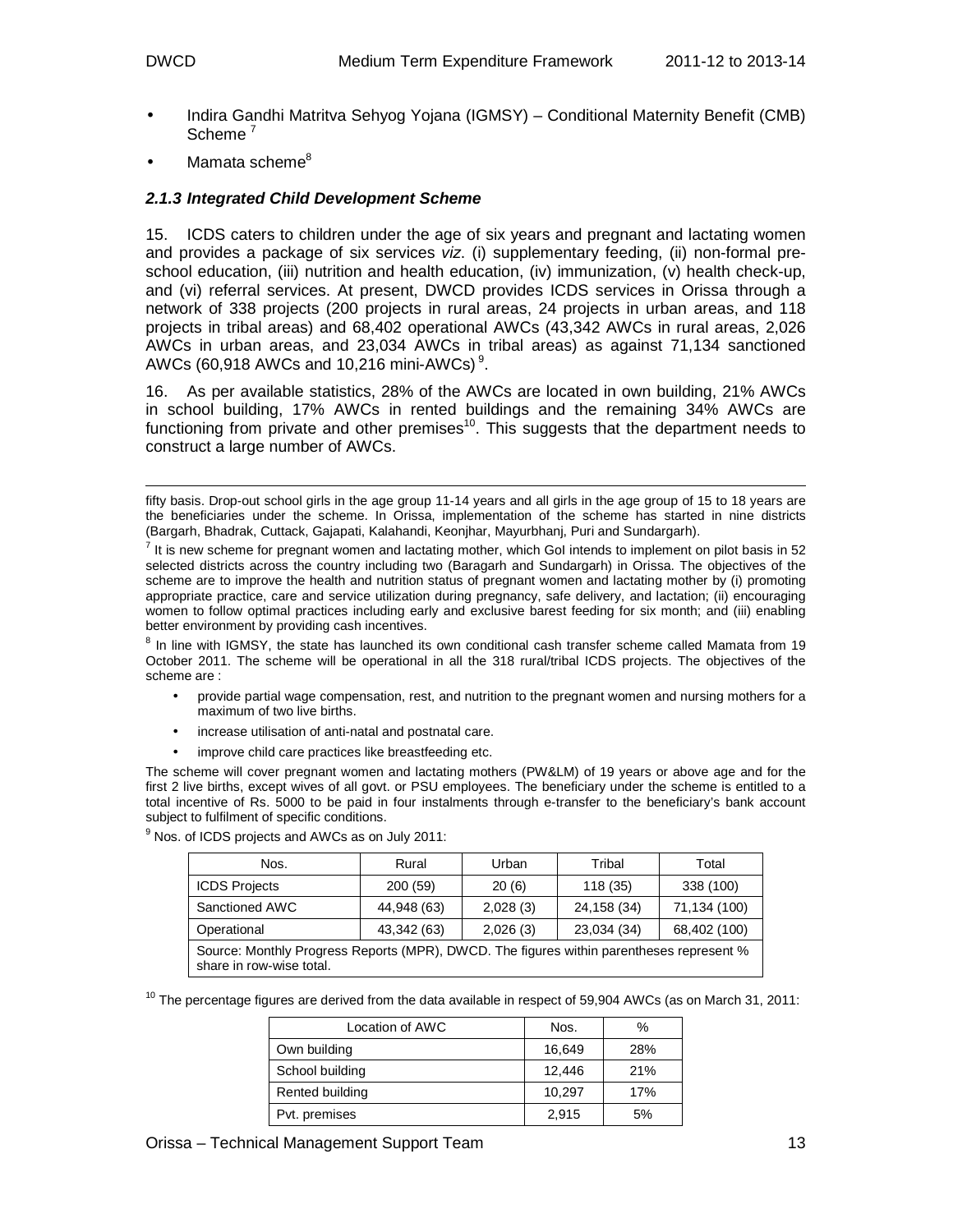$\overline{a}$ 

17. Apart from inadequate infrastructure, DWCD is also faced with shortage of human resources, which is adversely affecting the work related to implementation, co-ordination, monitoring and supervision of ICDS and other schemes in the districts. Currently, posts of 47 CDPOs (33 in rural areas, 7 in urban areas, and 7 in tribal areas), 858 Supervisors (640 in rural areas, 20 in urban areas, and 198 in tribal areas) 6,684 AWWs, and 3,672 AWHs are lying vacant<sup>11</sup>. It is understood that DWCD is in the process of filling up the vacant posts.

18. As on July 2011, 4.7 million beneficiaries are availing supplementary food from AWCs as compared to coverage of 5.0 million beneficiaries as of May  $2010^{12}$ . The decline in number of beneficiaries by 5.8% over a period of less than a year has been mainly on account of reduction in child beneficiaries. Between May 2010 and July 2011, child beneficiaries in the age group of 6 months to 3 year declined by 4.4%, from 2.1 million to 2.0 million, while that in the age group of 3 year to 6 year reduced by 9.2%, from 2.1 million to

| Premises provided by community | 7.198  | 12%  |
|--------------------------------|--------|------|
| <b>Others</b>                  | 10.399 | 17%  |
| Total                          | 59.904 | 100% |
| Source: DWCD                   |        |      |

<sup>11</sup> Manpower as on July 2011:

| Post              | Type   | Sanctioned | In position | Vacant         | % Vacant |  |
|-------------------|--------|------------|-------------|----------------|----------|--|
|                   | Rural  | 200        | 167         | 33             | 17       |  |
| CDPO              | Urban  | 20         | 13          | $\overline{7}$ | 35       |  |
|                   | Tribal | 118        | 111         | $\overline{7}$ | 6        |  |
|                   | Total  | 338        | 291         | 47             | 14       |  |
|                   | Rural  | 1,810      | 1,170       | 640            | 35       |  |
|                   | Urban  | 72         | 52          | 20             | 28       |  |
| Supervisor        | Tribal | 924        | 726         | 198            | 21       |  |
|                   | Total  | 2,806      | 1,948       | 858            | 31       |  |
|                   | Rural  | 44,949     | 40,697      | 4,252          | 9        |  |
| <b>AWW</b>        | Urban  | 2,064      | 1,734       | 330            | 16       |  |
|                   | Tribal | 24,121     | 22,019      | 2,102          | 9        |  |
|                   | Total  | 71,134     | 64,450      | 6,684          | 9        |  |
|                   | Rural  | 40,543     | 37,282      | 3,261          | 8        |  |
|                   | Urban  | 1,894      | 1,622       | 272            | 14       |  |
| AWH               | Tribal | 18,481     | 18,342      | 139            | 1        |  |
|                   | Total  | 60,918     | 57,246      | 3,672          | 6        |  |
| Source: MPR, DWCD |        |            |             |                |          |  |

<sup>12</sup> Reduction in number of SNP beneficiaries:

| Nos.           | $May-10$  | % share | $Jul-11$  | % share | % Change b/w<br>May-10 & Jul-11 |
|----------------|-----------|---------|-----------|---------|---------------------------------|
| Children       | 4,218,655 | 84      | 3,930,104 | 83      | $-6.8$                          |
| 6 month-3 year | 2,078,911 | 41      | 1,987,681 | 42      | $-4.4$                          |
| 3 year-6 year  | 2,139,744 | 43      | 1,942,423 | 41      | $-9.2$                          |
| PW&LM          | 802,953   | 16      | 798.472   | 17      | $-0.6$                          |
| Total          | 5,021,608 | 100     | 4,728,576 | 100     | $-5.8$                          |
| Source: DWCD   |           |         |           |         |                                 |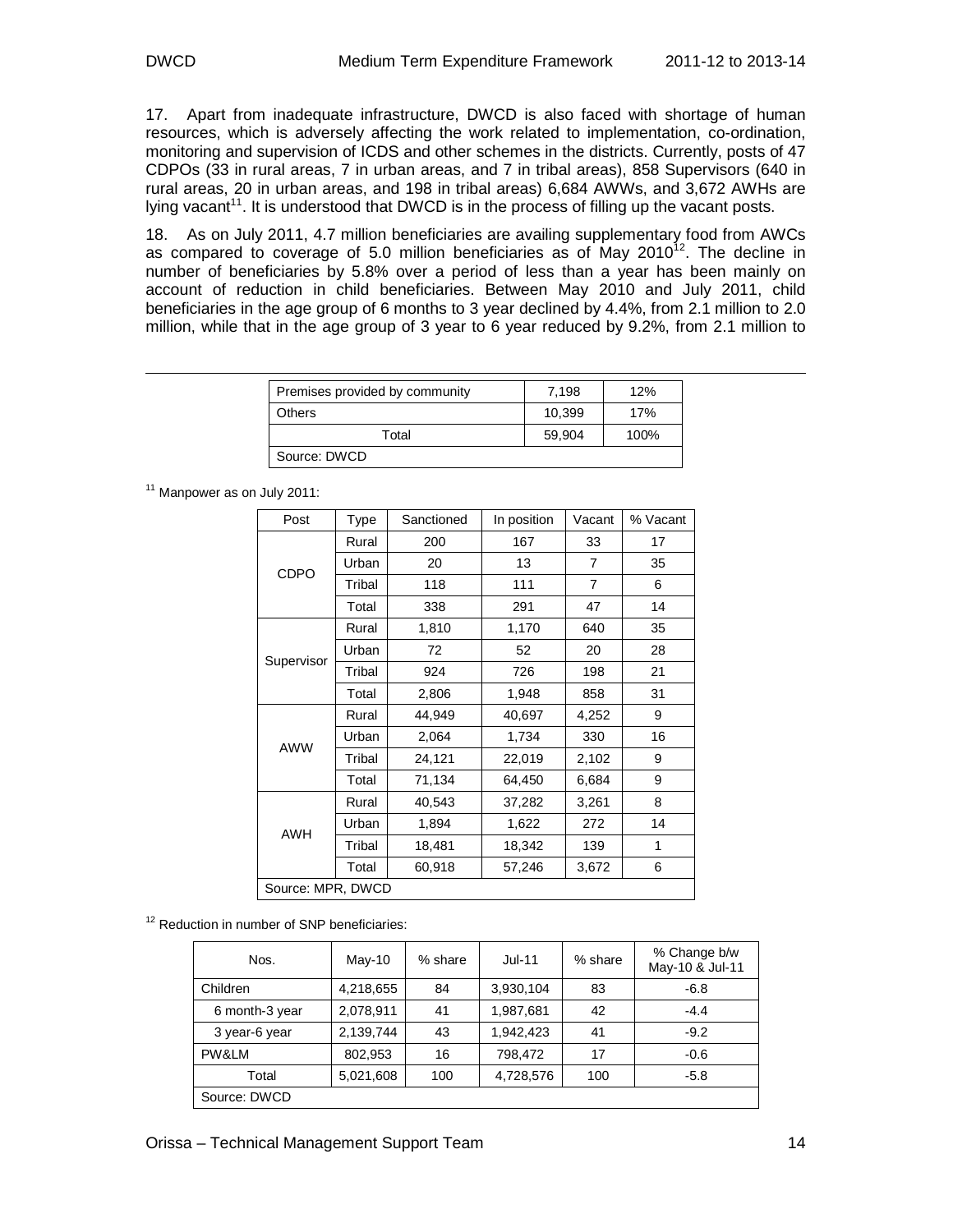1.9 million. It may be further noted that the current level of child beneficiaries (3.9 million) availing supplementary nutrition covers 78% of the 5.0 million child population of the state in the 0-6 year age group (Census 2011). In case of pregnant women and lactating mothers (PW&LM), the number of beneficiaries almost remained the same at 8 million.

19. At present, DWCD makes budget for supplementary food provision for 35,566 severely malnourished children<sup>13</sup>. However, a rough estimate shows that around 1.6 lacs of children below 3 year of age are suffering from Severely Acute Malnutrition (SAM)<sup>14</sup>. This means that SAM children are not adequately identified and covered under SNP.

## **2.2 Health and Nutrition Status**

20. Orissa lags far behind the country in terms of Infant Mortality Rate (IMR) and Maternal Mortality Ratio (MMR). Though there has been a rapid decline over the years, the state's IMR of 62 per 1,000 live births (Annual Health Survey, 2010-11) far above the country's average IMR of 50 per 1000 live births (SRS, 2009). According to Annual Health Survey 2010-11, IMR has further declined to 62 per 1,000 live births.

21. The state's MMR at 258 per 100,000 live births in 2007-09 has improved as compared to 303 per 100,000 live births in 2004-06; but it is still way above the national average of 212 per 100,000 live births<sup>15</sup>.

22. The state continues to have highest proportion of under-five child malnutrition in the country. According to the  $3^{rd}$  Round (2005-06) of National Family Health Survey (NFHS-3) data, 40% under 5 year children were under-weight in Orissa, and 44% were stunted and 24% were wasted. Prevalence of underweight children under 5 year was higher in rural areas than in urban areas as well as higher among schedule tribes (54%). Even during the first six months of life, when babies are breastfed, 26% of children were found to be stunted, 28% were wasted and 36% were underweighted.

23. Anaemia is another major health and nutrition problem in Orissa, especially for women and children<sup>16</sup>. As revealed by the NFHS-3 data, among children between the ages of 6 and 59 months, almost two thirds (65%) were anaemic. This includes 29% who were mildly anaemic, 35% who were moderately anaemic, and 2% who suffered from severe anaemia. The girls (67%) were slightly more likely to have anaemia than boys (64%).

24. More than half of women (61%) have anaemia, including 45% with mild anaemia, 15% with moderate anaemia, and 2% with severe anaemia. About 69% of women who were pregnant and 65% of women who were breast-feeding were anaemic. However, the likelihood of anaemia was less among the more educated women and among female belonging to families in the higher wealth quintiles.

## **2.3 Recent Trends in DWCD Expenditure**

25. This section presents analysis of recent trends in expenditure of DWCD based on budget data contained in Demand for Grants No. 36. The trend analysis covers actual

-

<sup>&</sup>lt;sup>13</sup> Source: DWCD

<sup>&</sup>lt;sup>14</sup> World Health Organization recommends use of a cut-off for weight-for-height of below minus three standard deviations to identify SAM infants and children. According to NFHS-3 data, 6.4% children below 3 years have weight-for-height less than minus three standard deviations. Applying this rate to child population of 0-3 year age group which is assumed to be 2.5 million (half-of-the present 5 million 0-6 year child population as per Census 2011), the number of SAM children is estimated to be 1.6 lacs (=2.5 million x 6.4%).

<sup>&</sup>lt;sup>15</sup> Special Bulletin on Maternal Mortality in India 2007-09, Office of Register General of India, June 2001.

<sup>&</sup>lt;sup>16</sup> Anaemia can result in maternal mortality, weakness, diminished physical and mental capacity, increased morbidity from infectious diseases, perinatal mortality, premature delivery, low birth weight, and (in children) impaired cognitive performance, motor development, and scholastic achievement.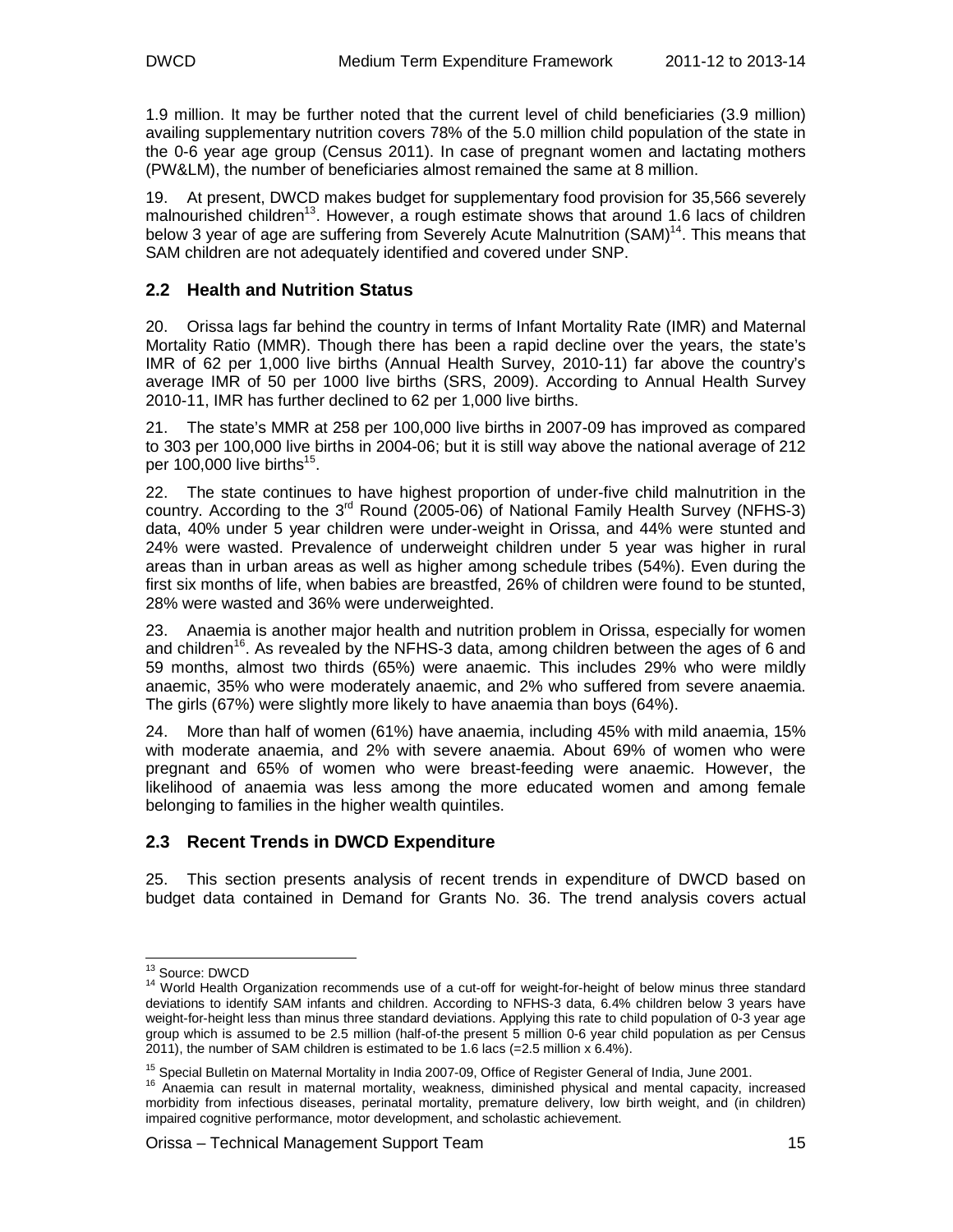expenditure from 2007-08 to 2009-10, revised estimates of 2010-11, and budget estimates of the current fiscal year, 2011-12.

#### **2.3.1 Growth in expenditure**

26. There has been phenomenal increase in social security and nutrition expenditure in the recent period. Beginning with an expenditure of Rs. 1,103 crores in 2007-08, the budget spends by DWCD increased to Rs. 2,364 crores in 2010-11 representing a CAGR of 29% (Table 2.1). The spectacular increase in budget spends in 2010-11 as compared to previous year was mainly on account of increase in food expenditure (34%), pension amount (32%), and increase in salary (104%) due to implementation of the Sixth Pay Commission's recommendations<sup>17</sup>. The budget estimates for the current fiscal year (2011-12) stands at Rs. 2,517 crores, which shows an increase by 6.5% over the previous year. DWCD budget outlay now accounts for 5.6% of the total state expenditure and little over 1% of GSDP.

| Rs. crores                                                                                                                                                                                                                        | 2007-08        | 2008-09        | 2009-10        | 2010-11<br>(RE) | 2011-12<br>(BE) |  |
|-----------------------------------------------------------------------------------------------------------------------------------------------------------------------------------------------------------------------------------|----------------|----------------|----------------|-----------------|-----------------|--|
| General education                                                                                                                                                                                                                 | 287 (26)       | 463 (31)       | 415 (25)       | 505(21)         | 638 (25)        |  |
| Social security                                                                                                                                                                                                                   | 592 (54)       | 811 (54)       | 911 (54)       | 1,332 (56)      | 1,347 (54)      |  |
| Public works <sup>a</sup>                                                                                                                                                                                                         | 7(1)           | 6(0.4)         | 7(0.4)         | 2(0.1)          | 2(0.1)          |  |
| <b>Nutrition</b>                                                                                                                                                                                                                  | 216 (20)       | 219(15)        | 350 (21)       | 522 (22)        | 526 (21)        |  |
| Secretariat economic services                                                                                                                                                                                                     | 2(0.1)         | 2(0.1)         | 3(0.2)         | 3(0.1)          | 3(0.1)          |  |
| Total                                                                                                                                                                                                                             | 1,103<br>(100) | 1,502<br>(100) | 1,686<br>(100) | 2,364<br>(100)  | 2,517<br>(100)  |  |
| Total exp. to TSE (%)                                                                                                                                                                                                             | 4.83           | 5.58           | 5.52           | 6.00            | 5.61            |  |
| Total exp. to GSDP (%)                                                                                                                                                                                                            | 0.87           | 1.05           | 1.04           | 1.27            | 1.17            |  |
| <b>Memo items</b>                                                                                                                                                                                                                 |                |                |                |                 |                 |  |
| Total state exp. (Rs. crores)                                                                                                                                                                                                     | 22,844         | 26,923         | 30,541         | 39,389          | 44,879          |  |
| GSDP (Rs. crores)                                                                                                                                                                                                                 | 127,234        | 142,728        | 162,327        | 186,356         | 214,309         |  |
| Source: Budget Documents, Various Years. Note: (i) <sup>a</sup> - Public works expenditure includes mainly repairs<br>and maintenance but evaludes givil works. (ii) The figures within parantheses denote perceptions (0/) share |                |                |                |                 |                 |  |

 **Table 2.1: Trends in overall departmental expenditure** 

e but excludes civil works. (ii) The figures within parentheses denote percentage in total. (iii) RE - Revised Estimate, BE - Budget Estimate, TSE - Total State Expenditure, and GSDP - Gross State Domestic Product.

#### **2.3.2 Expenditure by source of funding**

27. Analysis of expenditure by sources of funds reveals that the state's own resources, both under Non-Plan and State Plan, decreased from 56% in 2007-08 to 47% in 2009-10 and then again increased to 54% in 2010-11 and expected to reach 57% by the end of current fiscal year, 2011-12 (Table 2.2). The contribution from Government of India (GoI)

| <sup>17</sup> The old and new Supplementary Nutrition Programme (SNP) rates are as follows: |  |  |
|---------------------------------------------------------------------------------------------|--|--|

| (Rs. per beneficiary)                  | Old rates | New rates<br>(effective from 2010-11) |
|----------------------------------------|-----------|---------------------------------------|
| 6 months - 3 year children             |           |                                       |
| Malnourished (Grade I & II)            | 2.00      | 4.00                                  |
| Severely malnourished (Grade III & IV) | 2.70      | 6.00                                  |
| 3 - 6 year children                    | 2.00      | 4.00                                  |
| Pregnant women/nursing mother          | 2.30      | 5.00                                  |
| Source: DWCD.                          |           |                                       |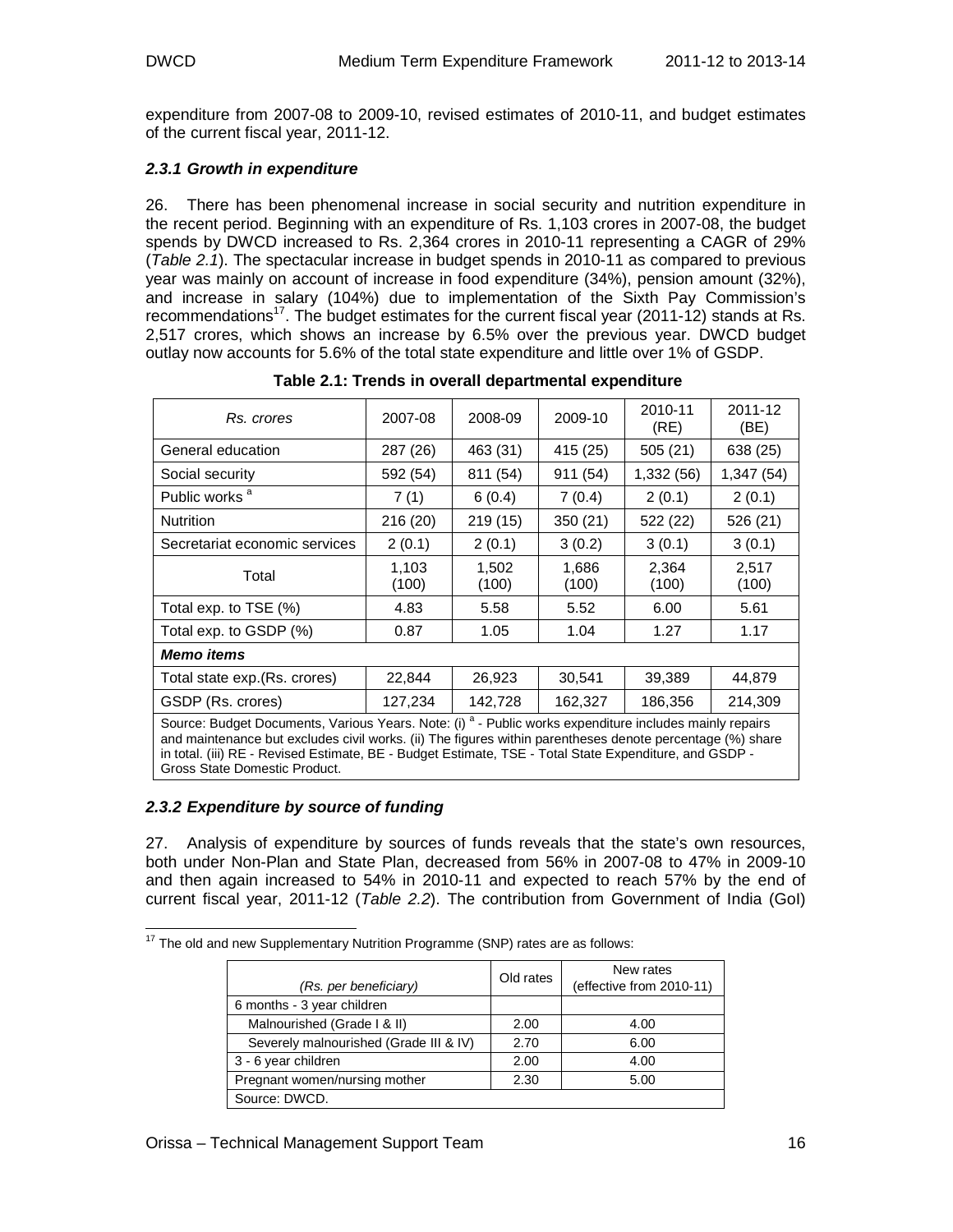moved in tandem with deployment of state resources. In absolute terms, the state's own resource for the current year (2011-12) is budgeted at Rs. 1,434 crores, comprising of Rs. 262 crores under Non-Plan (10.4%) and Rs. 1,171 crores under State Plan (46.5%). GoI funding amounts to Rs. 1,083 crores.

|                                                                                                                                                                                       |      | State's own resource |           | Gol funding |            |           |             |
|---------------------------------------------------------------------------------------------------------------------------------------------------------------------------------------|------|----------------------|-----------|-------------|------------|-----------|-------------|
| Rs. crores                                                                                                                                                                            | NΡ   | <b>SP</b>            | Sub-Total | CP.         | <b>CSP</b> | Sub-total | Grand Total |
| 2007-08                                                                                                                                                                               | 243  | 370                  | 613       | 137         | 353        | 490       | 1,103       |
| 2008-09                                                                                                                                                                               | 272  | 495                  | 767       | 199         | 536        | 735       | 1,502       |
| 2009-10                                                                                                                                                                               | 295  | 506                  | 800       | 0           | 886        | 886       | 1,686       |
| 2010-11 (RE)                                                                                                                                                                          | 263  | 1,008                | 1,271     | 0           | 1,093      | 1,093     | 2,364       |
| 2011-12 (BE)                                                                                                                                                                          | 262  | 1,171                | 1,434     | 24          | 1,059      | 1,083     | 2,517       |
| % Share                                                                                                                                                                               |      |                      |           |             |            |           |             |
| 2007-08                                                                                                                                                                               | 22.0 | 33.5                 | 55.6      | 12.4        | 32.0       | 44.4      | 100.0       |
| 2008-09                                                                                                                                                                               | 18.1 | 33.0                 | 51.1      | 13.2        | 35.7       | 48.9      | 100.0       |
| 2009-10                                                                                                                                                                               | 17.5 | 30.0                 | 47.4      | 0.0         | 52.6       | 52.6      | 100.0       |
| 2010-11 (RE)                                                                                                                                                                          | 11.1 | 42.6                 | 53.8      | 0.0         | 46.2       | 46.2      | 100.0       |
| 2011-12 (BE)                                                                                                                                                                          | 10.4 | 46.5                 | 57.0      | 1.0         | 42.1       | 43.0      | 100.0       |
| Source: Budget Documents, Various Years. Note: RE - Revised Estimate, BE - Budget Estimate, NP -<br>Non-Plan, SP - State Plan, CP - Central Plan, and CSP - Centrally Sponsored Plan. |      |                      |           |             |            |           |             |

#### **Table 2.2: Expenditure by source of funding**

#### **2.3.3 Food and non-food expenditure**

28. **Food expenditure**: Over the years, food expenditure has increased significantly, from Rs. 475 crores in 2007-08 to Rs. 1,024 crores in 2010-11 at a CAGR of 29% per year (Table 2.3). For the current fiscal year 2011-12, food budget is set at Rs. 1,156 crores, consisting of SNP allocations of Rs. 480 crores, mid-day-meal budget of Rs. 638 crores and Rs. 38 crores for emergency feeding in KBK districts. The food budget accounts for 46% of the total budget outlay of 2011-12.

29. Two points are noteworthy at this stage. First, though budget provision of Rs. 638 crores is being made for mid-day meal for the current year (2011-12), the entire amount is being transferred to the Department of School and Mass Education. There will be no provision for mid-day-meal in the departmental budget from the next year.

30. Second, SNP budget provisions of Rs. 480 crores is much less than the required budget outlay estimated to be Rs.  $551$  crores<sup>18</sup>. It is understood that the Finance Department prunes down supplementary food budget due to under spending of funds by the department.

31. **Salaries and honorarium to AWW/AWH**: Expenditure on salary and consolidated pay doubled from Rs. 96 crores in 2009-10 to Rs. 195 crores during 2010-11 due to increase in pay based on the Sixth Pay Commission's recommendation and arrears thereof (Table 2.3). The budget provision for the current fiscal year is Rs. 140 crores, which is less than the previous year's amount since arrears payment have been already been made. Salary and consolidated pay now accounts for 6% of the total budget.

32. The current year's budget includes honorarium payment to AWW/AWH to the tune of Rs. 245 crores, which accounts for around 10% of the total budget amount. GoI has doubled the honorarium to AWW/AWH with effect from 1<sup>st</sup> April 2011. The department therefore

 $\frac{1}{2}$  $18$  Further details are provided in the next chapter.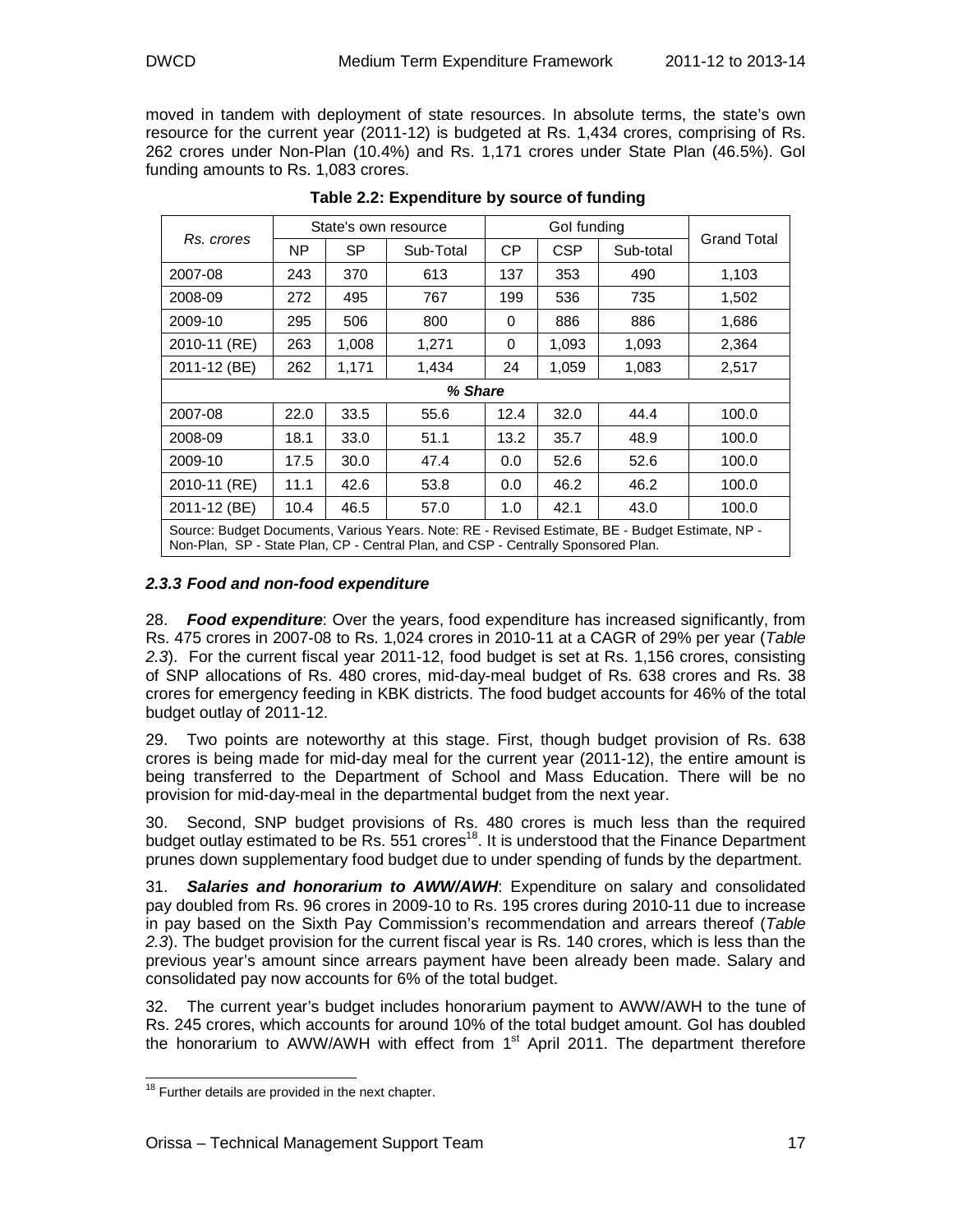needs to make additional budget provision, estimated to be Rs. 187 crores, to pay for incremental honorarium during 2011-12<sup>19</sup>.

| Rs. Crores                                                                                                                                     | 2007-08        | 2008-09  | 2009-10  | 2010-11<br>(RE) | 2011-12<br>(BE) |  |
|------------------------------------------------------------------------------------------------------------------------------------------------|----------------|----------|----------|-----------------|-----------------|--|
| Food expenditure                                                                                                                               | 475            | 678      | 761      | 1,024           | 1,156           |  |
| <b>SNP</b>                                                                                                                                     | 188            | 198      | 324      | 485             | 480             |  |
| <b>MDM</b>                                                                                                                                     | 287            | 463      | 415      | 505             | 638             |  |
| Emergency feeding programme                                                                                                                    | $\Omega$       | 17       | 21       | 34              | 38              |  |
| Pension expenditure                                                                                                                            | 393            | 447      | 503      | 663             | 636             |  |
| Civil works expenses                                                                                                                           | 0              | $\Omega$ | $\Omega$ | $\Omega$        | 119             |  |
| Salaries and consolidated pay                                                                                                                  | 50             | 68       | 96       | 195             | 140             |  |
| Honorarium to AWW/AWH                                                                                                                          | 76             | 147      | 171      | 270             | 245             |  |
| <b>Others</b>                                                                                                                                  | 108            | 163      | 156      | 212             | 220             |  |
| Total                                                                                                                                          | 1,103          | 1,502    | 1,686    | 2,364           | 2,517           |  |
| % share                                                                                                                                        |                |          |          |                 |                 |  |
| Food expenditure                                                                                                                               | 43             | 45       | 45       | 43              | 46              |  |
| <b>SNP</b>                                                                                                                                     | 17             | 13       | 19       | 21              | 19              |  |
| <b>MDM</b>                                                                                                                                     | 26             | 31       | 25       | 21              | 25              |  |
| Emergency feeding programme                                                                                                                    | 0              | 1        | 1        | $\mathbf{1}$    | 2               |  |
| Pension expenditure                                                                                                                            | 36             | 30       | 30       | 28              | 25              |  |
| Civil works expenses                                                                                                                           | 0              | $\Omega$ | $\Omega$ | $\Omega$        | 5               |  |
| Salaries and consolidated pay                                                                                                                  | 5              | 5        | 6        | 8               | 6               |  |
| Honorarium to AWW/AWH                                                                                                                          | $\overline{7}$ | 10       | 10       | 11              | 10              |  |
| <b>Others</b>                                                                                                                                  | 10             | 11       | 9        | 9               | 9               |  |
| Total                                                                                                                                          | 100            | 100      | 100      | 100             | 100             |  |
| Source: Budget Documents, Various Years. Note: AWW - Angnawadi Worker, AWH - Anganwadi<br>Helper, RE - Revised Estimate, BE - Budget Estimate, |                |          |          |                 |                 |  |

#### **Table 2.3: Food and non-food components**

33. **Pension expenditure:** The expenditure on various pension schemes for old, handicapped, widow and destitute has increased from Rs. 393 crores in 2007-08 to Rs. 663 crores in 2010-11 registering a CAGR of 19% (Table 2.3). The current year's provision is marginally reduced to Rs. 636 crores accounting for 25% of the total departmental budget.

34. **Civil works:** During the period under consideration, budget spending for civil works remained nil. This is despite the fact that the department is required to construct a sizeable number of AWCs and CDPO office buildings. The Thirteenth Finance Commission has recommended GoI allocation of Rs. 400 crores for construction of AWCs, out of which Rs. 100 crores is budgeted for the current fiscal year (2011-12). For construction of CDPO office building, the state has allocated Rs. 14 crores for the current year.

## **2.4 Budget absorption capacity**

35. Overall budget absorption capacity of the DWCD is found to be over 90% (Table 2.4). SNP budget utilisation has improved significantly, from 82% in 2007-08 to 94% in 2009-10.

 $\frac{1}{2}$ <sup>19</sup> There will be further increase in honorarium amount if the department fills up the vacant position of AWW/AWH by the end of the current fiscal year. This is discussed in the next chapter.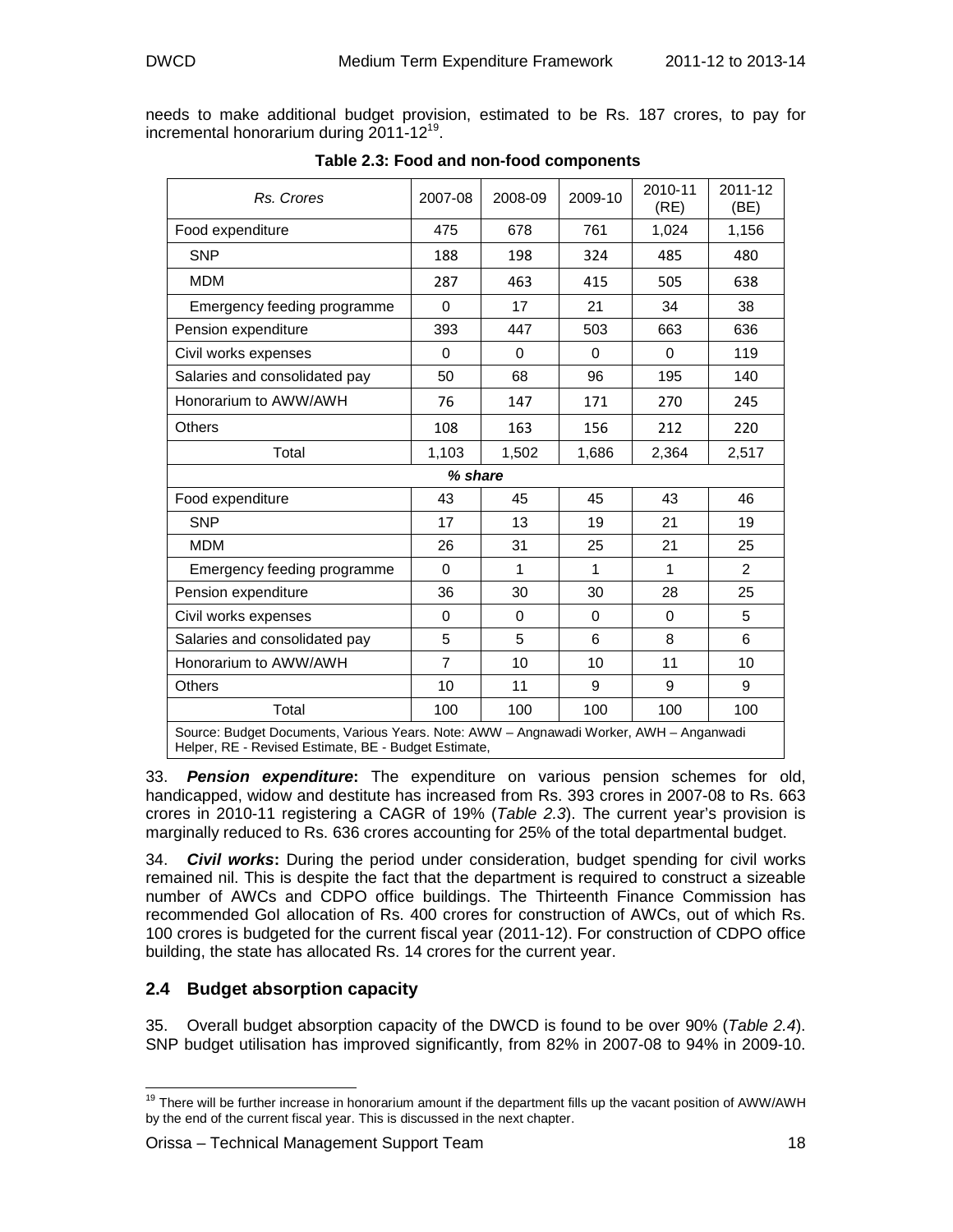In this context, it may be noted that only 92% of AWCs are providing SNP for more than 21 days in a month<sup>20</sup>. Needless to say that DWCD must take corrective measures for improving utilisation of SNP budget provision and ensure that all the AWCs supply supplementary food for required number of days.

|                                                                                                                   |           | Total budget |                         |           | SNP budget |                         |
|-------------------------------------------------------------------------------------------------------------------|-----------|--------------|-------------------------|-----------|------------|-------------------------|
| Rs. crores                                                                                                        | <b>RE</b> | Actuals      | Actuals as<br>$%$ of RE | <b>RE</b> | Actuals    | Actuals as<br>$%$ of RE |
| 2007-08                                                                                                           | 1,204     | 1,103        | 92                      | 229       | 188        | 82                      |
| 2008-09                                                                                                           | 1,632     | 1,502        | 92                      | 237       | 198        | 83                      |
| 2009-10                                                                                                           | 1,872     | 1,686        | 90                      | 345       | 324        | 94                      |
| 88<br>91<br>Average                                                                                               |           |              |                         |           |            |                         |
| Source: Budget Documents, Various Years, Note: SNP - Supplementary Nutrition<br>Programme, RE - Revised Estimate, |           |              |                         |           |            |                         |

**Table 2.4: Utilization of budget allocations**

## **2.5 Financial Management**

#### **2.5.1 Procurement**

36. Anganwadi centres provide two types of supplementary food viz. (a) morning snack and hot cooked meal to 3 to 6 year children who visit AWCs and (b) Take Home Ration (THR) for children in the age group of 6 months to 3 year, malnourished children, and PWLMs.

37. In pursuance of the orders of Supreme Court, the state has decided to decentralize procurement under ICDS and all other feeding programmes operated by  $DWCD^{21}$ . The new decentralized procurement system has been implemented with effect from 1<sup>st</sup> April, 2011. Under decentralised system, rice and wheat are presently supplied by GoI to the state government through Food Corporation of India (FCI). At the district level, a procurement committee headed by the District Collector selects private transporter, based on competitive bidding, to lift rice/wheat from FCI depots and supply it to the doorsteps of AWCs for preparation of cooked meal, or to Self Help Groups (SHG) for preparation of THR, or to schools for cooking mid-day meal.

38. The foodstuff like dal, edible oil, soya chunks, eggs, and condiments for morning snack and hot cooked meal are procured by AWW. A joint bank account is opened by AWW and the Ward Member and an initial advance amount of Rs. 10,000 per AWC, or Rs. 5,000 per mini-AWC, is credited to the said bank account by the concerned CDPO. AWW and Ward Member withdraw money from the bank deposit for procurement of rations as per requirements. Actual expenditures are reimbursed after submission of Statement of Expenses (SOE) in a prescribed format to the CDPO. In fact, the Supervisor collects SOEs from the AWCs/mini-AWCs under her sector every month and submits the same to the concerned CDPO. The reimbursement amount is e-transferred to the respective bank accounts of AWCs/Mini AWCs by the CDPO by  $7<sup>th</sup>$  of the following month.

39. Take home ration is prepared and supplied by women SHGs or federation of SHGs across the state. SHGs prepare food packets as per given specifications and supply them fortnightly to the doorsteps of AWCs. SHGs are paid at GoI rates after deducting cost of rice or wheat. The quantity of take home ration to be processed is intimated by CDPO to the SHGs from time to time. Payments are made through e-transfer to the bank account of the SHGs against fortnightly bill submitted and verified by supervisor.

 $\frac{1}{2}$ <sup>20</sup> The percentage figure is ccalculated based on ICDS Monthly Progress Report (MPR), July 2011.

<sup>&</sup>lt;sup>21</sup> Supreme Court Order No: WPC 196/2001

Orissa – Technical Management Support Team 19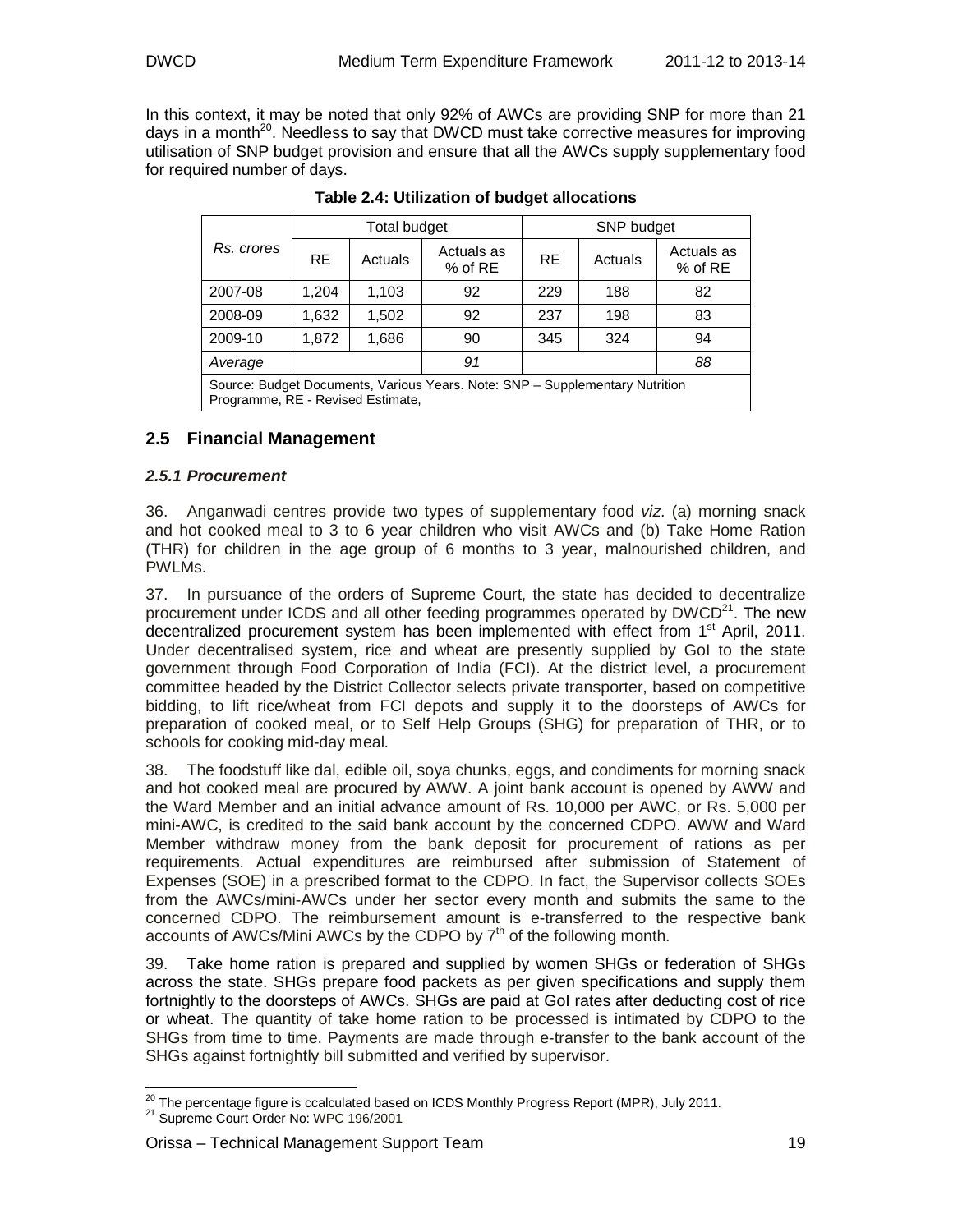40. For effective implementation of decentralised procurement, the department has developed and issued guidelines regarding feeding norms, procurement procedure, financial procedure, and monitoring and supervision at district, sub-division, Panchayat and village level involving different committees, such as, Janch Committee and Mother's Committee at the village level, School Management Committee (SMC) at school level.

#### **2.5.2 Financial viability of SHGs supplying take home ration**

41. There has been a general understanding that the rates paid to the SHGs for supplying take home ration are not remunerative and SHGs are not financially viable. To assess the situation, TMST carried out a rapid survey of 10 SHGs in four districts (Rayagada, Jharsuguda, Bhadrak, and Boudh) during 22-26 August 2011. The survey has revealed that at going rates of billing most of the SHGs are not financially viable and losses are more if rice is used instead of wheat. With wheat supply, average loss works out to be 32 paise per beneficiary per day; for rice the loss is estimated to be 37 paise per beneficiary per day

- 42. TMST has recommended the following measures for making SHGs financially viable:
- Provide a grinding machine to the SHG who does not have one. This will require onetime capital investment of Rs. 3.4 crores. With own grinding machines, SHGs will save on grinding costs estimated to be 21 paise per beneficiary per day. Apart from cost savings, SHGs will be able to generate additional income from grinding business at local level. This would be an added incentive for SHGs to continue with the business of supplying THR.
- Provide 'cost-equalization subsidy' to SHGs at a rate of 15 paise per beneficiary per day. Budgetary outlay for providing this subsidy will be around Rs. 13 crores per year.

43. The department is planning to implement the above recommendations with DFID funding support.

#### **2.5.3 Accounting and auditing**

44. At present, accounts are maintained manually at the block and district levels and CDPO offices are functioning without an accountant. It is understood that the huge amount is pending for bank reconciliation at CDPO/DSWO offices.

45. The AWCs receive supply of rice in bags of specified quantity though private transporters. However, AWCs do not have any weighing machine to measure quantity of rice supplied in bags by these transporters. Neither have they had any calibrated cups or mugs to measure correctly the quantity of rice consumed daily for feeding the beneficiaries. Thus, all records of receipt and issue of rice at AWC level run the risk of manipulation and leakage.

46. There is a separate internal audit cell within the department with eight auditors from the Orissa Service of Auditors (Department of Finance, GoO) and headed by an Audit Superintendent. The current staff strength is inadequate and internal audit is done on an adhoc basis without any prescribed annual work plan. Audit coverage target is low and achievement is still lower. It may be further mentioned that the internal audit cell does not have a computer; audit reports consisting of more than 100 pages are written in hand. Another disquieting fact is that internal audit cell does not undertake audit of Social Educational Organisers (SEOs) who are administer mid-day-meal scheme and pension scheme at the block level.

47. Regarding external audit by Accountant General (A&E) Orissa, the department needs to expedite the process of responding to audit findings and recommendations. As on 31-07- 2011, the number of outstanding audit paras was 1,928.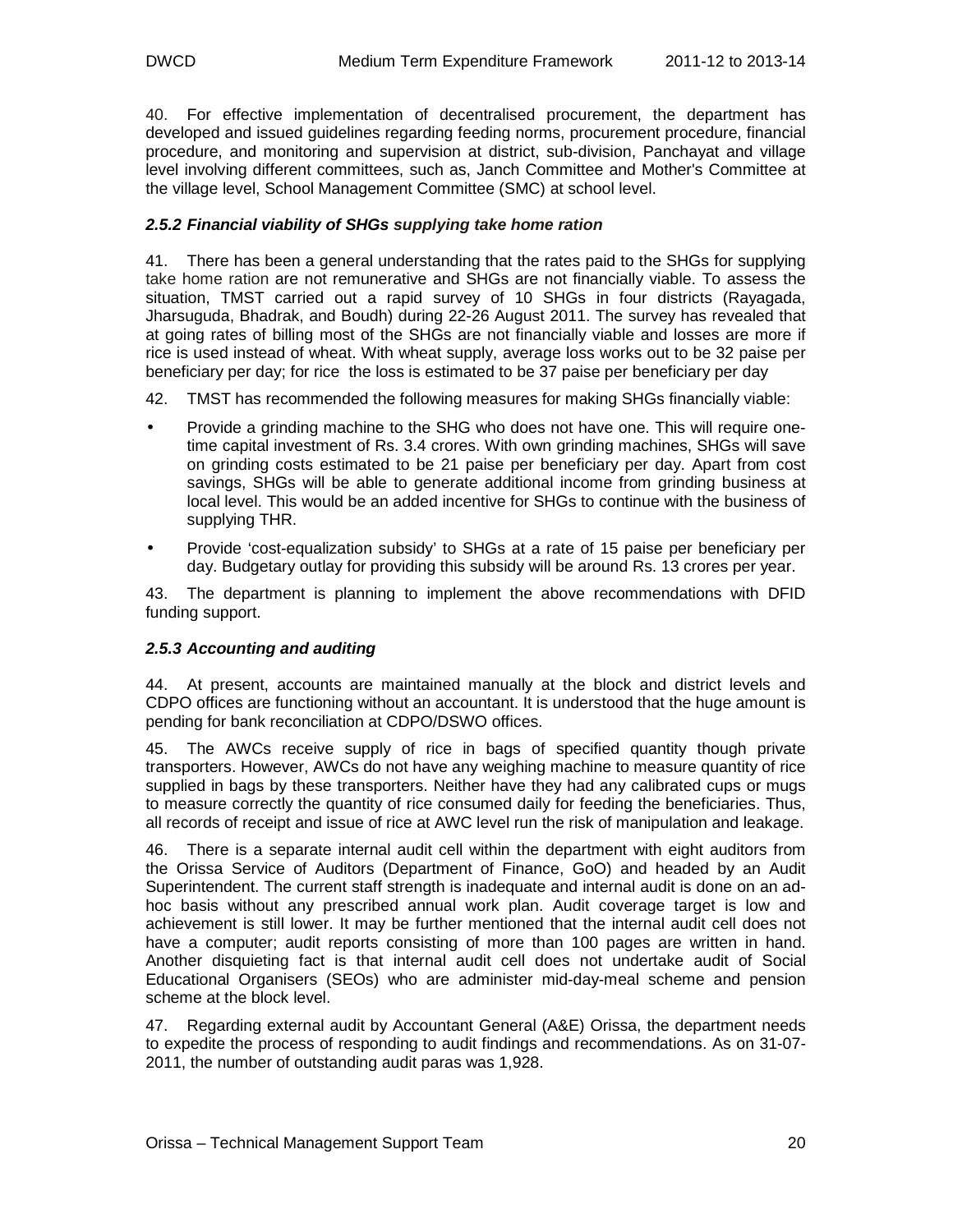48. In view of the above, there is an urgent need to strengthen accounting and internal audit systems. TMST has recommended a number of measures which can be implemented with DFID grants. These are as follows:

- Develop integrated, computerized, double entry accounting system through installation of customized Tally (ERP 9) at all CDPO/DSWO offices with main server located at the state office.
- Appoint accountant at each CDPO office, who will be entrusted with the following tasks: book keeping; bank reconciliation; handholding support to AWW/Supervisor/SHG for proper book keeping and accounting; preparation and submission of periodic financial reports; etc.
- Develop necessary accounting, control, and monitoring manuals/guidelines.
- Hire AG empaneled CA firms for onetime settlement of outstanding bank reconciliations.
- Once the computerization of accounting system and appointments of accountants are completed and the system runs for about an year, engage one retired govt. auditor for conducting internal audit in each district; existing internal audit cell will monitor field work of district level auditor, compile district audit reports, recommend remedial actions to the audit committee/Secretary on a quarterly basis, and prepare Action Taken Report.
- Provide each AWC a weighing machine.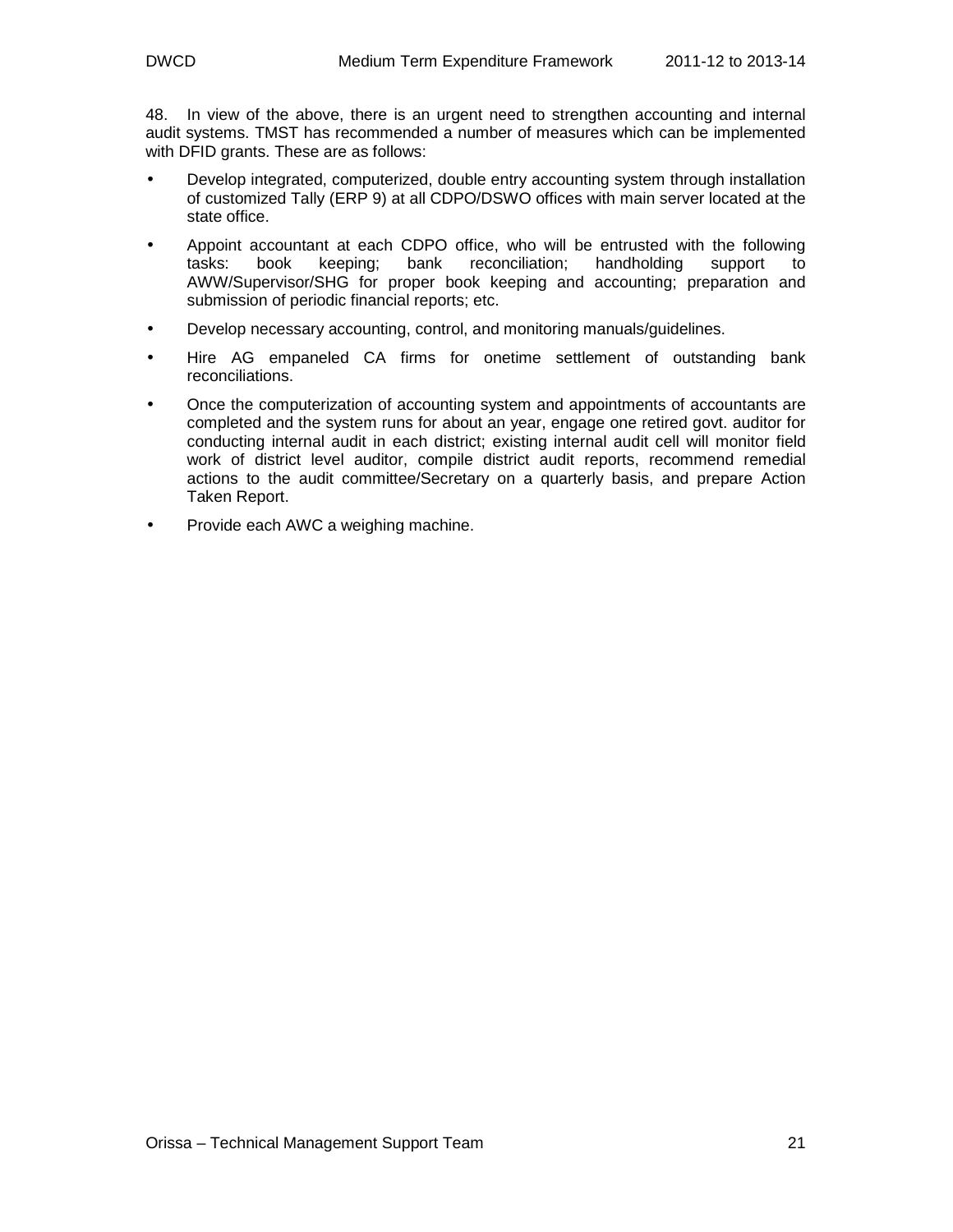-

## **3. MEDIUM TERM EXPENDITURE FRAMEWORK**

#### **3.1 Estimation of Resource Envelop**

#### **3.1.1 Key assumptions**

49. The resource envelop of DWCD includes: (a) the state's own resources under Non-Plan and State Plan, (b) GoI contributions for supplementary food and administrative expenditure, and (c) DFID's grants for supporting nutrition strategy and operation plan. The projections of resource availability over the medium term (2011-12 to 2013-14) are based on a set of assumptions as discussed in the following paragraphs.

50. **Funding by central government**: It is assumed that the central government funding under Central Plan and Centrally Sponsored Plan, including the new schemes (e.g. IGMSY), will continue. GoI allocations are assumed to grow wherever foreseen. Since the supplementary food rates have been increased recently, GoI is not likely to enhance the rates further in the near future. The supplementary food norms and rates are therefore assumed to remain at the current level during the projection period.

51. **GoO budget allocations**: Non-Plan and State Plan allocations are assumed to grow wherever foreseen. For instance, it is assumed that that the state government will make necessary budget allocations for Mamata scheme.

52. **Mid-day-meal**: This scheme is being transferred to the Department of School and Mass Education. Though the budget for MDM for 2011-12 has been allocated to the demand for grants of DWCD, the money has been transferred to the Department of School and Mass Education. From 2012-13 onwards, there will be no budget allocation to DWCD for MDM.

53. **DFID grants**: Allocations of DFID grants over the projection period (2011-12 to 2013- 14) are estimated taking into account undisbursed amount of the current year (2011-12) and the previous year  $(2010-11)^{22}$ . It is assumed that the undisbursed amount will be released by the Finance Department through Supplementary Budget of 2011-12.

Taking into account undisbursed amounts as explained above, DFID allocations are estimated to be as given under:

| Year                       | <b>GBP</b> million                      | Rs. crores |  |  |
|----------------------------|-----------------------------------------|------------|--|--|
| 2011-12                    | $8 + 6$ (undisbursed amount of 2009-10) | 100        |  |  |
| 2012-13                    |                                         | 50         |  |  |
| 2013-14                    | 5                                       | 36         |  |  |
| 2014-15                    | 5                                       | 36         |  |  |
| *Exchange rate: 72 INR/GBP |                                         |            |  |  |

<sup>&</sup>lt;sup>22</sup> Out of DFID funds of £42.5 million, a sum of £10 million was earmarked for DWCD (£4 million for the financial year 2009-10 and £6 million for 2010-11). Since DWCD's share for 2009-10 was allocated in the health budget, DHFW transferred £4 million (Rs. 30 crores) to DWCD (MVSN) in 2009-10 (amount was actually received by MVSN in April 2010). **The balance amount of £6 million equivalent to Rs. 42 crores (being the DFID allocation for 2010-11) has not yet been allocated and disbursed to DWCD by the Finance Department**. For the current fiscal year (2011-12), allocation of DFID funds to DWCD is £8 million, estimated to be Rs 58 crores (assuming an exchange rate 72 INR/GBP), out of which Finance Department has allocated Rs. 20 crores. So the balance amount Rs. 38 crores may be claimed under Supplementary Budget. Thus, taking into account undisbursed amount of Rs. 42 crores for the last year 2010-11 as well as the unallocated amount of Rs. 38 crores for the current fiscal year (2011-12), **DWCD can request for a budget allocation of Rs. 80 crores under Supplementary Budget of 2011-12**.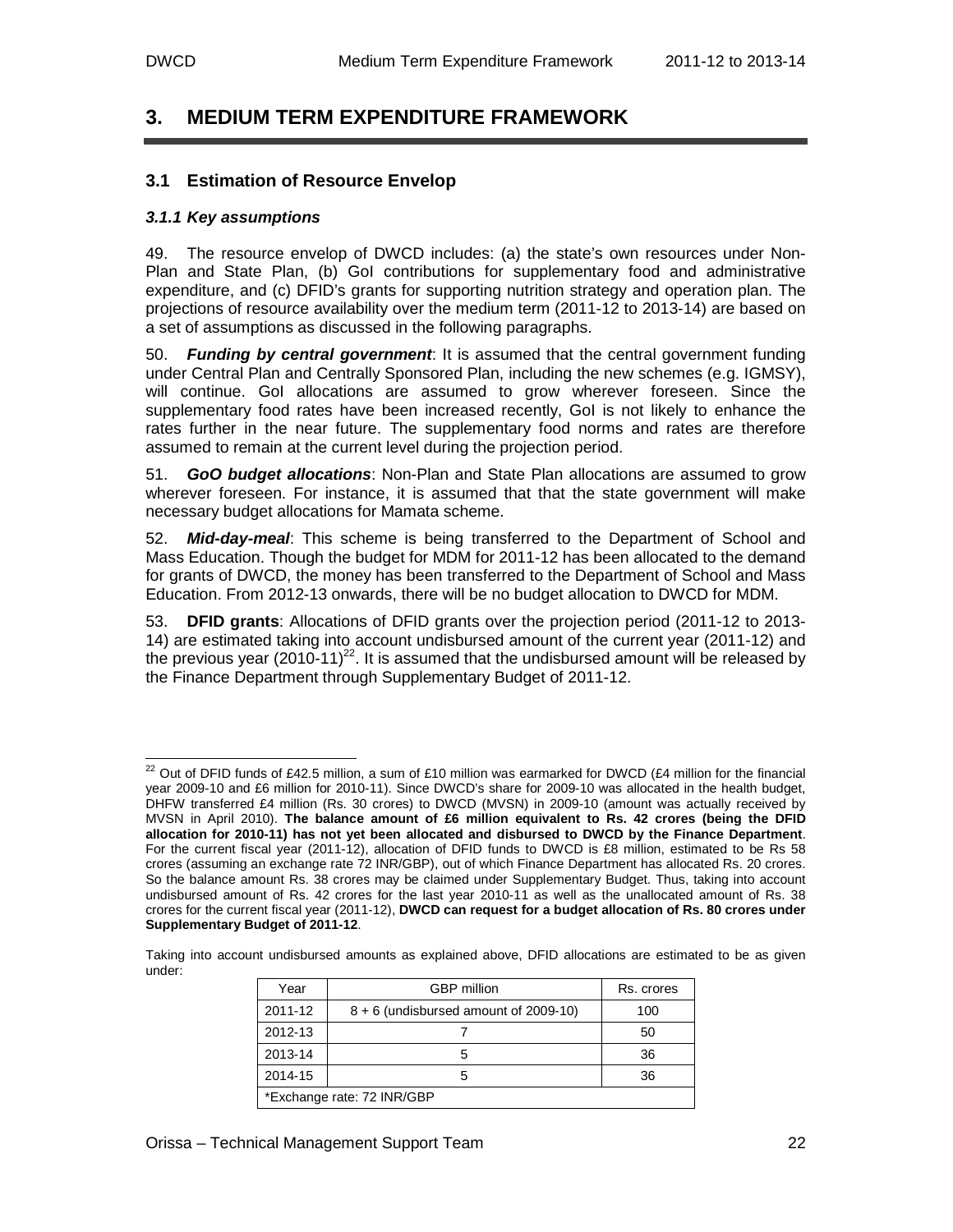#### **3.1.2 Resource estimates**

54. For the current fiscal year (2011-12), resource availability is estimated to be Rs. 3,228 crores as against the existing budget allocation of Rs. 2,517 crores (Table 3.1). The enhanced amount represents, among others, additional funds required for payments of incremental honorarium to AWW/AWH with effect from 1<sup>st</sup> April 2011, extra provision for pension for destitute due to increase in number of beneficiaries, required budget provision for introduction of Mamata scheme, and the undisbursed amount of DFID grants<sup>23</sup>.

| SL<br><b>No</b> | (Rs. Crores)             | 2011-12 | 2012-13 | 2013-14 | Total<br>(3 years) | Share<br>(% ) |
|-----------------|--------------------------|---------|---------|---------|--------------------|---------------|
| 1               | State's own resources    | 1,805   | 1,752   | 1,771   | 5,328              | 62            |
| 1.1             | Non-Plan                 | 262     | 265     | 267     | 795                | 9             |
| 1.2             | State Plan               | 1.543   | 1.487   | 1,503   | 4,533              | 52            |
| 2               | Govt. of India           | 1.323   | 902     | 921     | 3,146              | 36            |
| 3               | DFID grants              | 100     | 50      | 36      | 186                | $\mathcal{P}$ |
|                 | Resource envelop (1+2+3) | 3,228   | 2,704   | 2,727   | 8,660              | 100           |

**Table 3.1: Medium term resource envelop** 

55. The budget provision for the next fiscal year 2012-13 is set at Rs. 2,704 crores, which is lower than the current year's estimated provision by 16% (Table 3.1). The main contributing factor for the envisaged dip in budget provision is the transfer of mid-day-meal scheme (involving an outlay of Rs. 638 crores) from DWCD to the Department of School and Mass Education with effect from the fiscal year 2012-13. The budget dip in 2012-13 is expected to be partly offset by the state's budget provision for the new scheme Mamata, estimated to be little over Rs. 200 crores. For the third year (2013-14) of projection, the budget is estimated to increase by less than one per cent over the previous year.

56. It may be further noted from the medium term projection (2011-12 to 2013-14) that the state's own contribution to resource envelop would be 62%, followed by the central contribution of 36% (Table 3.1).

57. DFID's grant in the total resource envelop is expected to be about two per cent only. Though the grant amount is less, it is not tied to any particular scheme. The department needs to use the grants as flexi, catalytic funds for bringing about necessary reforms to improve nutrition status of the children and women in the state.

| Budget outlay for 2011-12 as given in Demand for Grants No. 36 | 2,517         |
|----------------------------------------------------------------|---------------|
| Amounts expected to be provided under RE                       |               |
| Conditional Maternity Benefit - Mamata                         | 102           |
| Honorarium of AWW/AWH                                          | 221           |
| SNP revised as per beneficiary                                 | 38            |
| Pension for destitute                                          | 259           |
| DFID assistance                                                | 80            |
| Personal accident insurance policy                             | 10            |
| Indira Gandhi national disable pension                         | $\mathcal{P}$ |
| State commission for women                                     | 0             |
| Estimated resource envelop for 2011-12                         | 3.22          |

- $^{23}$  Reconciliation of budget outlay as shown in Demand for Grants No. 36 and resource estimate is shown below: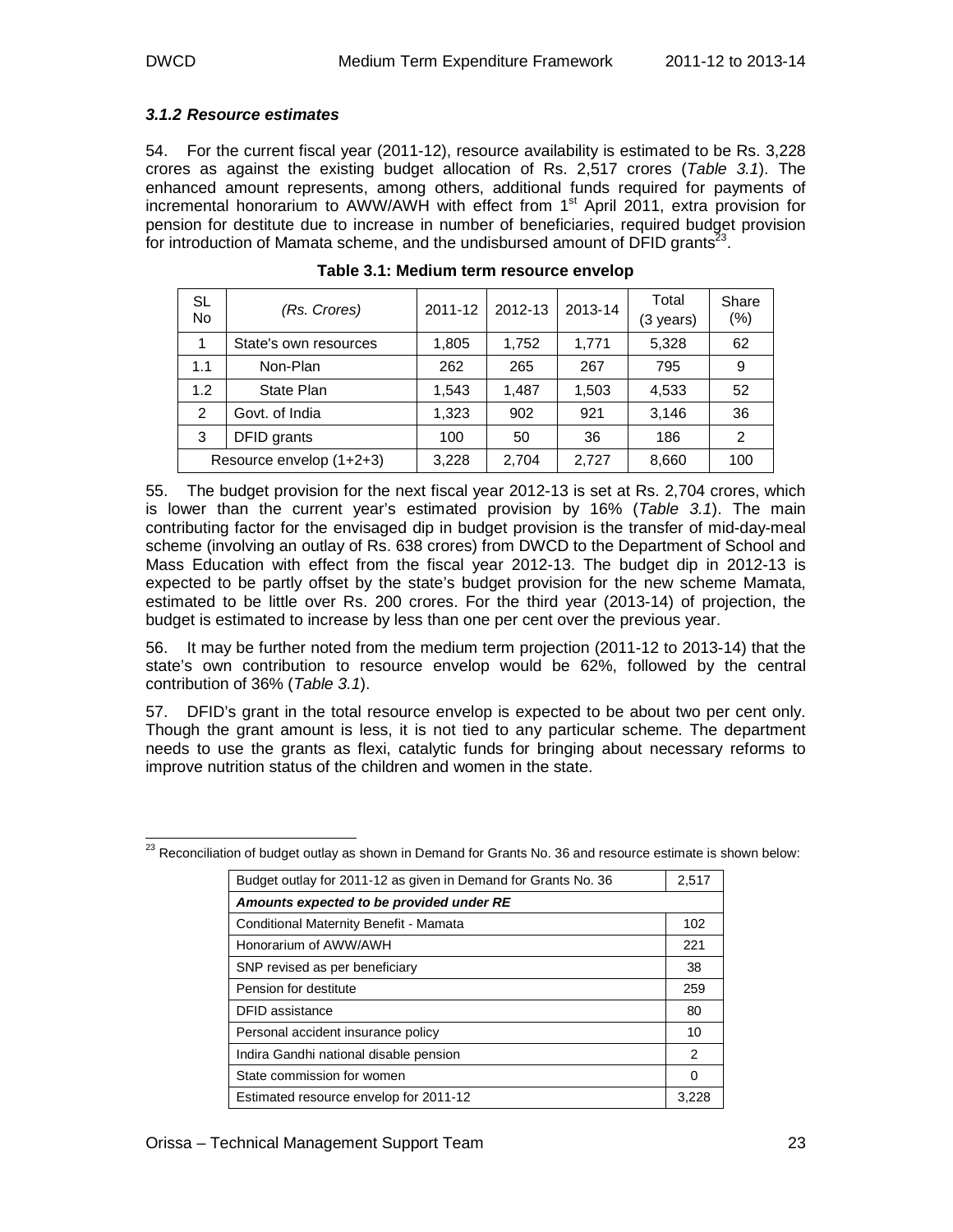## **3.2 Projections of the Medium Term Expenditure**

#### **3.2.1 Key assumptions**

58. The medium term (2011-12 to 2013-14) expenditures are estimated based on a set of assumptions as discussed in the following paragraphs (Table 3.2).

| Line items (Object Code)                            | 2011-12                                                                                                                         | 2012-13                                                                                                                           | 2013-14                                                                           |
|-----------------------------------------------------|---------------------------------------------------------------------------------------------------------------------------------|-----------------------------------------------------------------------------------------------------------------------------------|-----------------------------------------------------------------------------------|
| A. Assumptions for all the schemes other than ICDS  |                                                                                                                                 |                                                                                                                                   |                                                                                   |
| Salary (01003)                                      | As per budget estimate                                                                                                          | 10% increase                                                                                                                      | 10% increase                                                                      |
| Office Expenses (08001)                             | As per budget estimate                                                                                                          | 5% increase                                                                                                                       | 5% increase                                                                       |
| Others (18023)                                      | As per BE                                                                                                                       | Previous year's budget                                                                                                            | Previous year's budget                                                            |
|                                                     | Mid-day-meal: as per budget<br>estimate                                                                                         | Scheme transferred                                                                                                                | Scheme transferred                                                                |
| Other charges (20002)                               | Integrated Child Protection<br>Scheme: as per budget estimates                                                                  | 25% increase                                                                                                                      | Previous year's budget                                                            |
| Grants (41048)                                      | Construction of Working women<br>hostel : as per budget estimates                                                               | Rs. 6 crores is expected to<br>be received under CSP                                                                              | Rs. 6 crores is expected<br>to be received under<br><b>CSP</b>                    |
| Grants-in-aid (41078)                               | As per budget estimate                                                                                                          | 5% increase under scheme<br>for physically handicapped &<br>mentally retarded children"                                           | Rs. 14.53 crores<br>provided for giving<br>bicycle to school going<br>SC/ST girls |
| Seed money for SHGs<br>(41231)                      | As per budget estimate                                                                                                          | 30% increase                                                                                                                      | Previous year's budget                                                            |
| <b>Staff Support for Mission</b><br>Shakti (78356)  | As per budget estimate                                                                                                          | Budget provision is reduced<br>to Rs. 1.5 crores due to<br>availability of last year's un-<br>spent amount                        | Same budget amount<br>as provided in 2011-12                                      |
| National old age pension<br>for destitute (0959)    | Extra budget provision of Rs. 259<br>crores due to revision of nos. of<br>beneficiaries                                         | Previous year's budget                                                                                                            | Previous year's budget                                                            |
| Personal accident<br>insurance policy (1045)        | Under provision will met through<br>suppl. budget                                                                               | Previous year's budget                                                                                                            | Previous year's budget                                                            |
| Indira Gandhi national<br>disable pension (2432)    | Revised due to revision in nos. of<br>beneficiaries                                                                             | Previous year's budget                                                                                                            | Previous year's budget                                                            |
| State commission for<br>women (2393)                | Revised due to revision in nos. of<br>beneficiaries                                                                             | Previous year's budget                                                                                                            | Previous year's budget                                                            |
| <b>B. Assumptions for ICDS</b>                      |                                                                                                                                 |                                                                                                                                   |                                                                                   |
| Salary (01003)                                      | As per budget estimate                                                                                                          | Increase in salary due to<br>filling up of vacant posts of<br>CDPO and Supervisor; 10%<br>increase for salaries over<br>last year | 10% increase                                                                      |
| Office Expenses (08001)                             | As per budget estimate                                                                                                          | 5% increase                                                                                                                       | 5% increase                                                                       |
| Others (18023)                                      | Budget provision revised to give<br>effect to increase in honorarium<br>to AWW/AWH and filling up of<br>vacant posts.           | Previous year's budget                                                                                                            | Previous year's budget                                                            |
| Other charges (20002)                               | SNP budget is revised as per the<br>requirement (Finance Department<br>generally prunes down due to<br>under spending of budget | Amount Increased assuming<br>marginal improvement in<br>budget absorption                                                         | Amount Increased<br>assuming marginal<br>improvement in budget<br>absorption      |
| Construction of building<br>(37094)                 | As per BE (which includes budget<br>provision for construction of 140<br>nos. of CDPO buildings)                                | Provision for construction of<br>balance 40 nos. of CDPO<br>building                                                              | No more construction of<br>CDPO building                                          |
| 13th FC Award for<br>construction of AWC<br>(41048) | As per budget estimate                                                                                                          | Previous year's budget                                                                                                            | Previous year's budget                                                            |

**Table 3.2: Assumptions for projection of expenditure**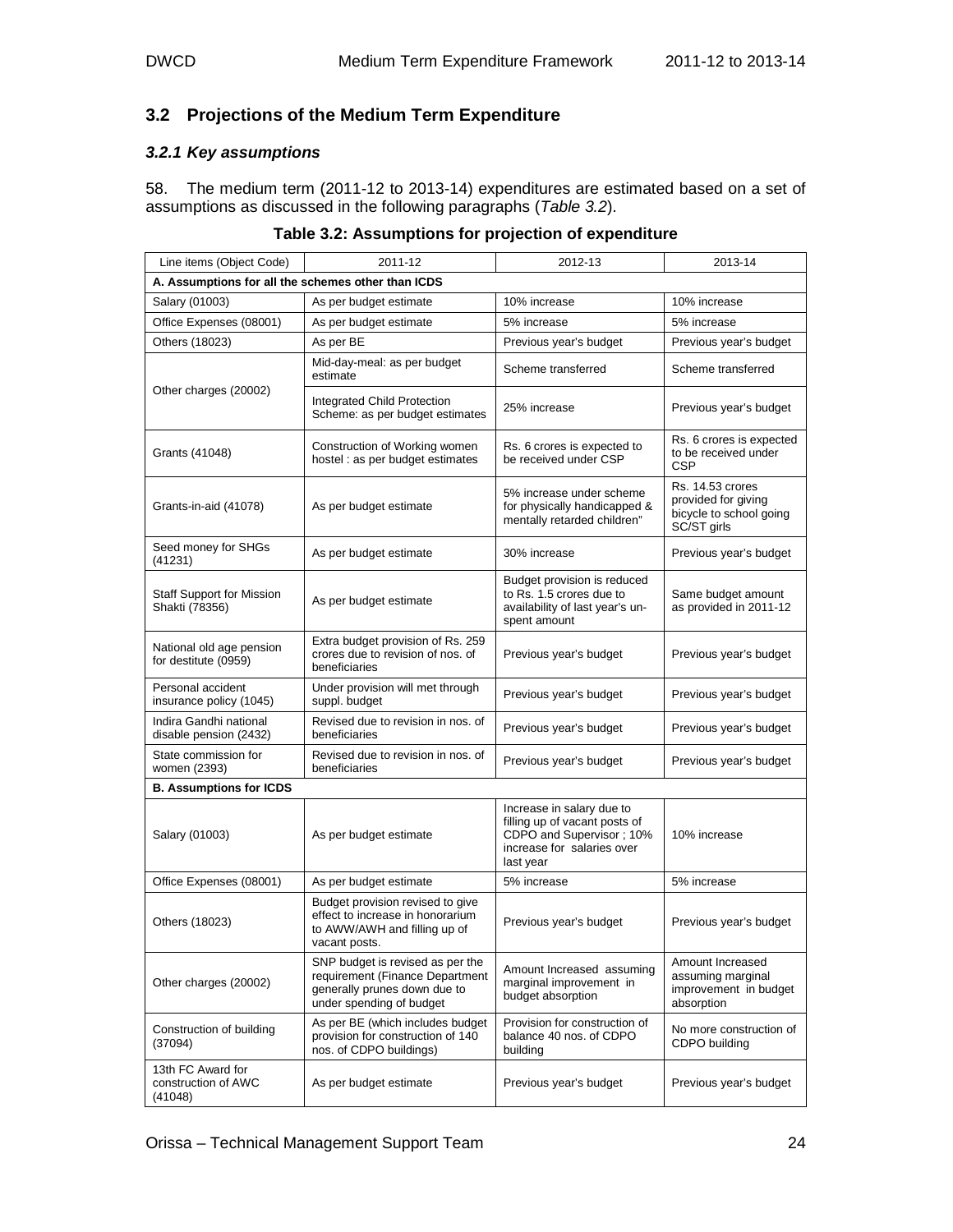| Line items (Object Code) | 2011-12                                                                                                                                | 2012-13                                                           | 2013-14                |
|--------------------------|----------------------------------------------------------------------------------------------------------------------------------------|-------------------------------------------------------------------|------------------------|
| Mamata scheme (78410)    | Budget requirement for half-year<br>is estimated to be Rs. 102 crores<br>(dept. will seek allocations<br>through supplementary budget) | Budget for the whole year is<br>estimated to be Rs. 203<br>crores | Previous year's budget |

59. **SNP budget provision under ICDS**: As mentioned in the previous chapter, the current year's (2011-12) budget allocations of Rs. 480 crores for SNP is much less than the required budget outlay, estimated to be Rs. 551 crores (Table 3.3). It is understood that the Finance Department usually prunes down the food budget due to under spending of funds by the department.

| Rs. crores                               | 2011-12 | 2012-13 | 2013-14 |  |  |
|------------------------------------------|---------|---------|---------|--|--|
| SNP budget estimate (gross)              | 551     | 551     | 551     |  |  |
| Budget utilization (assumed)             | 94%     | 95%     | 96%     |  |  |
| Adjusted SNP budget                      | 518     | 523     | 529     |  |  |
| Provision made in Demand Grant No. 36    | 480.00  |         |         |  |  |
| Additional budget required               | 37.55   |         |         |  |  |
| Note: See Annex III for further details. |         |         |         |  |  |

**Table 3.3: SNP budget estimates** 

60. For the purpose of projections, it is assumed that SNP budget utilisation will be 94% (which was the budget absorption rate in 2009-10) during the current fiscal year and it will increase slowly to 96% in 2013-14 (Table 3.3). Accordingly, supplementary food budget is estimated to go up from Rs. 518 crores in 2011-12 to Rs. 529 crores by the end of 2013-14. It is expected that the department will put up a claim for additional SNP budget of Rs. 37.55 crores for the current year (2011-12) under the supplementary budget.

61. **Manpower costs under ICDS**: For the purpose of projection of manpower costs under ICDS, it is assumed that vacant posts of 6,684 AWWs and 3,672 AWHs will be filled up during the current fiscal year. It is also assumed that supplementary budget provisions will be made to give effect to doubling of honorarium rates for AWW/AWH with effect from  $1<sup>st</sup>$ April 2011. The honorarium rates are kept constant from 2012-13 onwards since the central government is not likely to revise the rates again in the medium term.

62. The salaries to CDPOs and Supervisors are enhanced from the next year (2012-13) assuming that the department will fill up the vacant posts of 47 CDPOs and 858 Supervisors. Year-to-year salaries are raised by 10%.

63. On the whole, manpower costs under ICDS are expected to increase from Rs. 576 crores in the current year to Rs. 635 crores during 2013-14 (Table 3.4)

| Rs. crores                                               | 2011-12 | 2012-13 | 2013-14 |
|----------------------------------------------------------|---------|---------|---------|
| Revised honorarium to existing AWWs/AWHs                 | 431     | 431     | 431     |
| Incremental honorarium due to filling up of vacant posts | 35      | 35      | 35      |
| Total                                                    | 466     | 466     | 466     |
| Salaries to existing CDPOs/Supervisors                   | 110     | 121     | 133     |
| Incremental salaries due to filling up of vacant posts   |         | 33      | 36      |
| Total                                                    | 110     | 154     | 169     |
| Grand total                                              | 576     | 620     | 635     |
| Note: See Annex IV for further details.                  |         |         |         |

**Table 3.4: Budget provision for manpower costs under ICDS**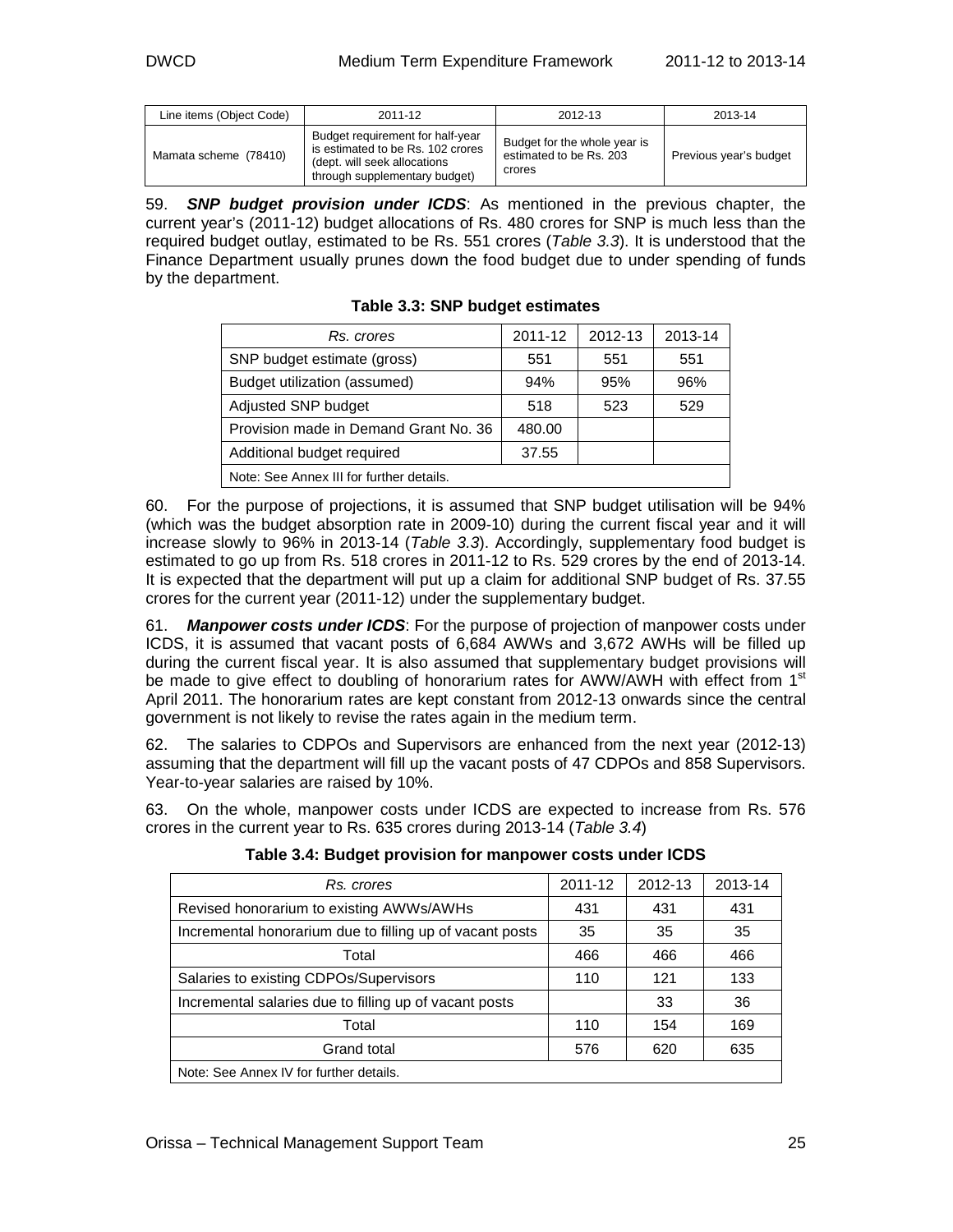64. **Construction of AWCs and CDPO office buildings**: The Thirteenth Finance Commission has recommended GoI allocation of Rs. 400 crores for construction of AWCs, out of which Rs. 100 crores has been budgeted for the current fiscal year (2011-12). This will enable to construct 2,000 AWCs at a cost of Rs. 5 lacs per unit<sup>24</sup>. It is assumed that the department will make the same budget provisions in each of the next two years of the projection period (Table 3.5).

| Rs, crores                                                                                                 | 2011-12 | 2012-13 | 2013-14 |
|------------------------------------------------------------------------------------------------------------|---------|---------|---------|
| <b>Construction of AWCs</b><br>(2000 units each year @ Rs. 5 lacs per unit)                                | 100     | 100     | 100     |
| Construction of CDPO buildings<br>(140 units in 2011-12 and 40 units in 2012-13 @ Rs. 10<br>lacs per unit) | 14      | 4       |         |
| Total                                                                                                      | 114     | 104     | 100     |

| Table 3.5: Budget estimates for construction of AWCs and CDPO office buildings |  |
|--------------------------------------------------------------------------------|--|
|--------------------------------------------------------------------------------|--|

65. There is a plan to construct 140 CDPO office buildings at a unit cost of Rs. 10 lacs during 2011-12 (Table 3.5). The department needs to construct another 40 nos. of office buildings. It is assumed that the department will undertake this construction in 2012-13.

66. **Estimated budget for launching Mamata scheme**: This scheme covers pregnant women and lactating mothers of 19 years of age or above and for the first two live births. At present there are 812,783 beneficiaries (average number over the period from April 2010 to March 2011) availing SNP through AWCs. Not all of them will be eligible to get cash support under the scheme. However, since it may not be feasible to identify eligible beneficiaries given the existing system, the budget estimates is based on 812,783 beneficiaries. Along with the incentive payments to AWW/AWH, it is estimated that the state would require allocating around Rs. 200 crores annually for Mamata scheme (Table 3.6). For the current fiscal year (2011-12), budget provision is created for half-year.

| Rs, crores                             | 2011-12<br>(half-year) | 2012-13 | 2013-14 |
|----------------------------------------|------------------------|---------|---------|
| Payments to 812,783 beneficiaries      | 90                     | 179     | 179     |
| Incentives to AWW/AWH                  | 12                     | 24      | 24      |
| Total                                  | 102                    | 203     | 203     |
| Note: See Annex V for further details. |                        |         |         |

**Table 3.6: Estimated budget for MAMTA scheme** 

#### **3.2.2 MTEF Projections (2011-12 to 2013-14)**

67. Annex I presents MTEF summary in terms of multi-year resource envelop and budget estimates. Further details are provided in Annexes II to V.

68. As mentioned earlier, existing budget allocations of Rs. 2,517 crores for the current fiscal year (2011-12) is revised upwards to Rs. 3,228 crores to incorporate budget provisions for, among others, incremental honorarium to AWW/AWH, additional pension for destitute, and for launching Mamata scheme (Table 3.1). Due to transfer of mid-day-meal scheme from DWCD to the Department of School and Mass Education, budget spends will decline to Rs. 2,704 crores in 2012-13 and thereafter expenditure is slated to rise marginally to Rs.

-

 $24$  The unit cost is very less and it is imperative that DWCD reviews the unit cost of construction of AWC.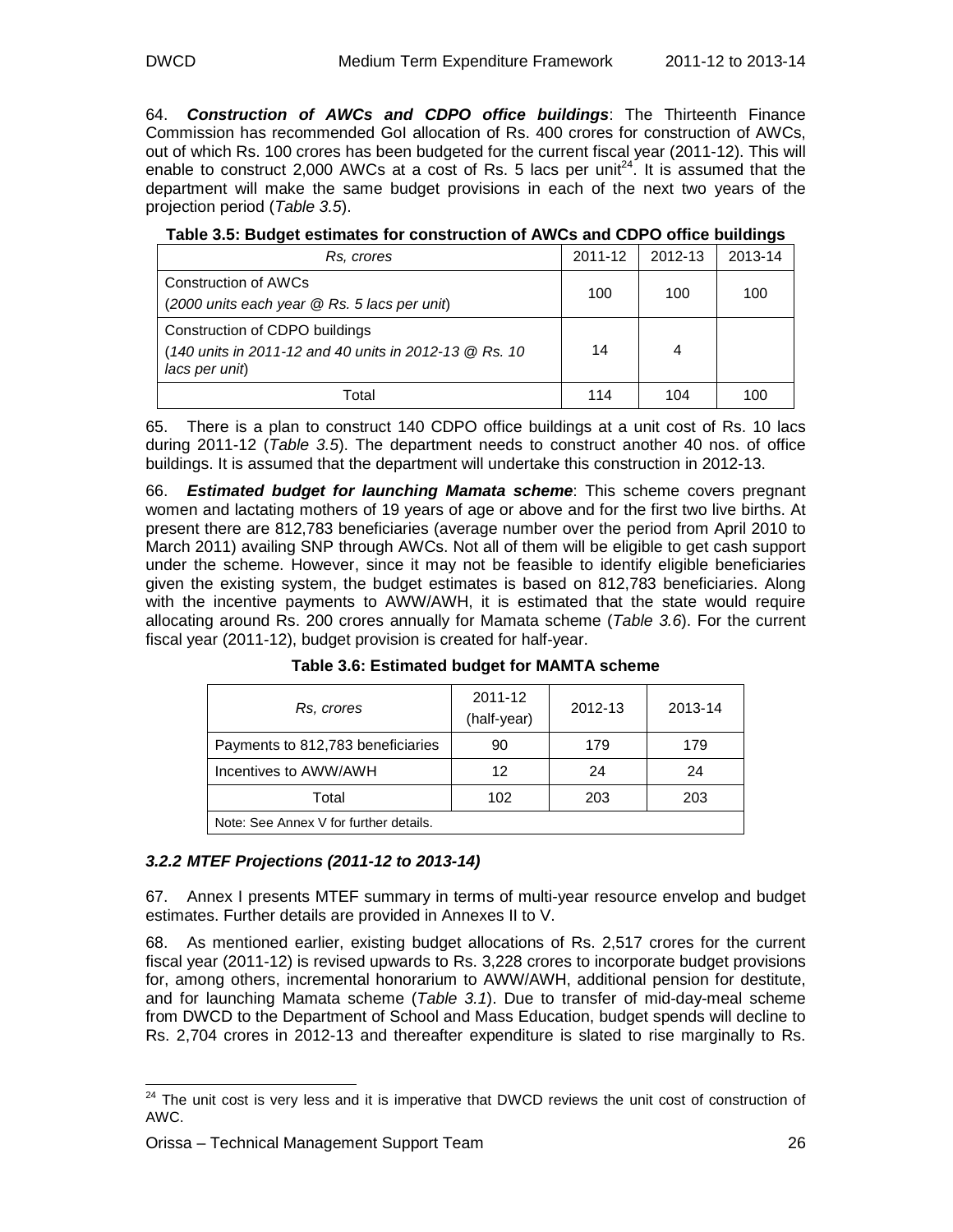2,727 crores by the end of 2013-14. During the three-year period under consideration, average expenditure-to-GSDP ratio is estimated to 1.2%.



**Figure 3.1: Medium term revenue and capital expenditure** 

69. It may be noted that about 96% of the projected expenditure of DWCD will be on revenue account. Total capital expenditure during the projection period is estimated to be Rs. 336 crores (4%) which include construction of 6,000 AWCs and 180 CDPO office buildings. Needless to say that planned construction of AWC falls far short of the required level; currently only 28% of the AWCs in the state are located in own buildings.

70. Break-up of budget estimates by object heads indicates some structural shift in budget spending during the projection period. The share of food expenditure will be reduced from 37% as of 2011-12 to around 21% by the end of 2013-14 (Table 3.7).

|                                      | 2011-12 |           |        | 2012-13   | 2013-14  |           |  |
|--------------------------------------|---------|-----------|--------|-----------|----------|-----------|--|
| Rs. crores                           | Amount  | Share (%) | Amount | Share (%) | Amount   | Share (%) |  |
| <b>Food expenditure</b>              |         |           |        |           |          |           |  |
| <b>SNP</b>                           | 518     | 16.0      | 523    | 19.3      | 529      | 19.4      |  |
| <b>MDM</b>                           | 638     | 19.8      | 0      | 0.0       | $\Omega$ | 0.0       |  |
| Emergency feeding programme          | 38      | 1.2       | 38     | 1.4       | 38       | 1.4       |  |
| Sub-total                            | 1,194   | 37.0      | 561    | 20.7      | 567      | 20.8      |  |
| <b>Non-food expenditure</b>          |         |           |        |           |          |           |  |
| Pension                              | 897     | 27.8      | 897    | 33.2      | 897      | 32.9      |  |
| <b>Conditional Maternity Benefit</b> | 126     | 3.9       | 227    | 8.4       | 227      | 8.3       |  |
| <b>Salaries</b>                      | 132     | 4.1       | 178    | 6.6       | 195      | 7.2       |  |
| Honorarium to AWW/AWH                | 466     | 14.4      | 466    | 17.2      | 466      | 17.1      |  |
| Civil works                          | 119     | 3.7       | 109    | 4.0       | 105      | 3.8       |  |
| DFID grants                          | 100     | 3.1       | 50     | 1.8       | 35       | 1.3       |  |
| <b>Others</b>                        | 195     | 6.0       | 217    | 8.0       | 236      | 8.6       |  |
| Sub-total                            | 2,035   | 63.0      | 2,143  | 79.3      | 2,161    | 79.2      |  |
| <b>Grand total</b>                   | 3,228   | 100.0     | 2,704  | 100.0     | 2,727    | 100.0     |  |

| Table 3.7: Object-head-wise break up of budget estimates under MTEF |  |  |
|---------------------------------------------------------------------|--|--|
|                                                                     |  |  |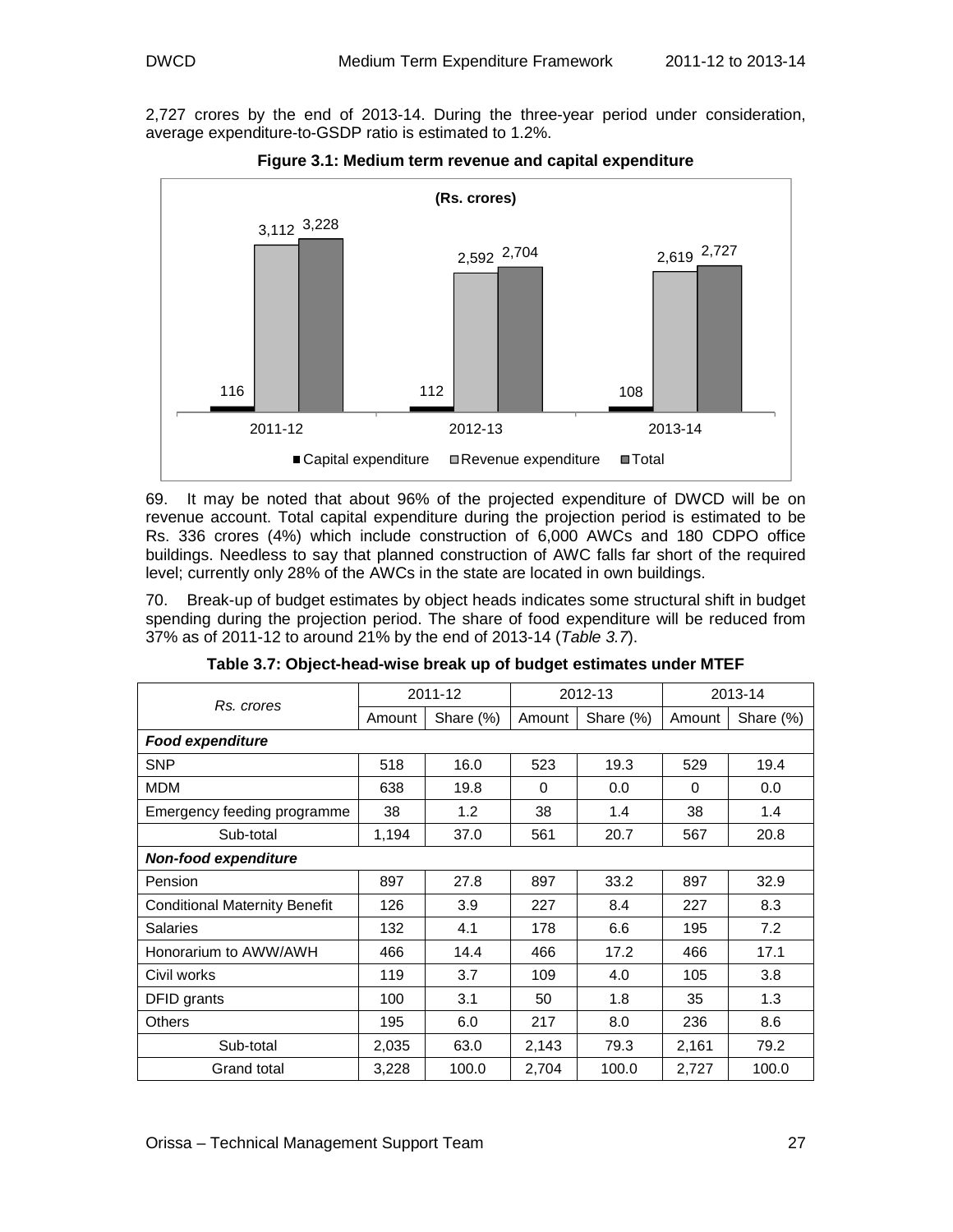71. Due to reduction in food budget, relative shares of other major components in the DWCD budget will increase. For instance, shares of pension outlay under different schemes will increase from 28% in the current year to 33% in 2013-14. Similarly, honorarium payments to AWWs/AWHs are expected to increase from 14% in 2011-12 to 17% in 2013-1

#### **3.3 Resource Gap**

72. As is evident from the MTEF projections presented hitherto, the budget outlay for different heads of expenditure are assumed to grow in tandem with the projected resource envelop thereby leaving no resource gap. However, resource availability and budget spends will depend on the realisation of various underlying assumptions.

### **3.4 Concluding Remarks**

73. While the department is not likely to face problems of budget allocations as projected under MTEF, fuller utilisation of funds may be a challenging task. Some areas that require close monitoring and control for effective utilisation of funds are the following:

- Filling up of vacant posts
- Construction of 6,000 AWCs over the projection period
- Implementation of conditional maternity benefit schemes

74. The number of children below 3 year of age suffering from Severely Acute Malnutrition (SAM) is estimated to be around 1.6 lacs. Currently, DWCD makes budget supplementary food provision for 35,566 severely malnourished children. The department therefore needs to develop targeted interventions to rehabilitate SAM children of the state. For effective implementation of any such targeted interventions, it is imperative that the department develops an appropriate system of tracking the beneficiaries using smart cards. The smart cards can also be used for tracking beneficiaries under Mamta scheme.

75. To ensure sustained supply of take-home-ration, subsidies must be provided for making SHGs financially viable. DFID grants may be used for this purpose. Once the DFID funding support is over, the required budget provision may be made out of the state's own resources.

76. TMST has recommended several measures for strengthening financial management systems (viz. developing integrated, computerized, double entry accounting system; appoint accountant at each CDPO office; develop necessary accounting, control, and monitoring manuals/guidelines; hire AG empaneled CA firms for onetime settlement of outstanding bank reconciliations; engage retired government auditors for conducting internal audit in each district; etc.). All these measures need to be implemented immediately for mitigating fiduciary risks.

77. Implementation of ICDS is severely constrained by lack of infrastructure. At present, only 28% of the AWCs are located in own building. It is imperative that the department adopts construction of low cost, eco-friendly AWCs. DFID grants may be used for developing model AWCs, which can be up-scaled at the state level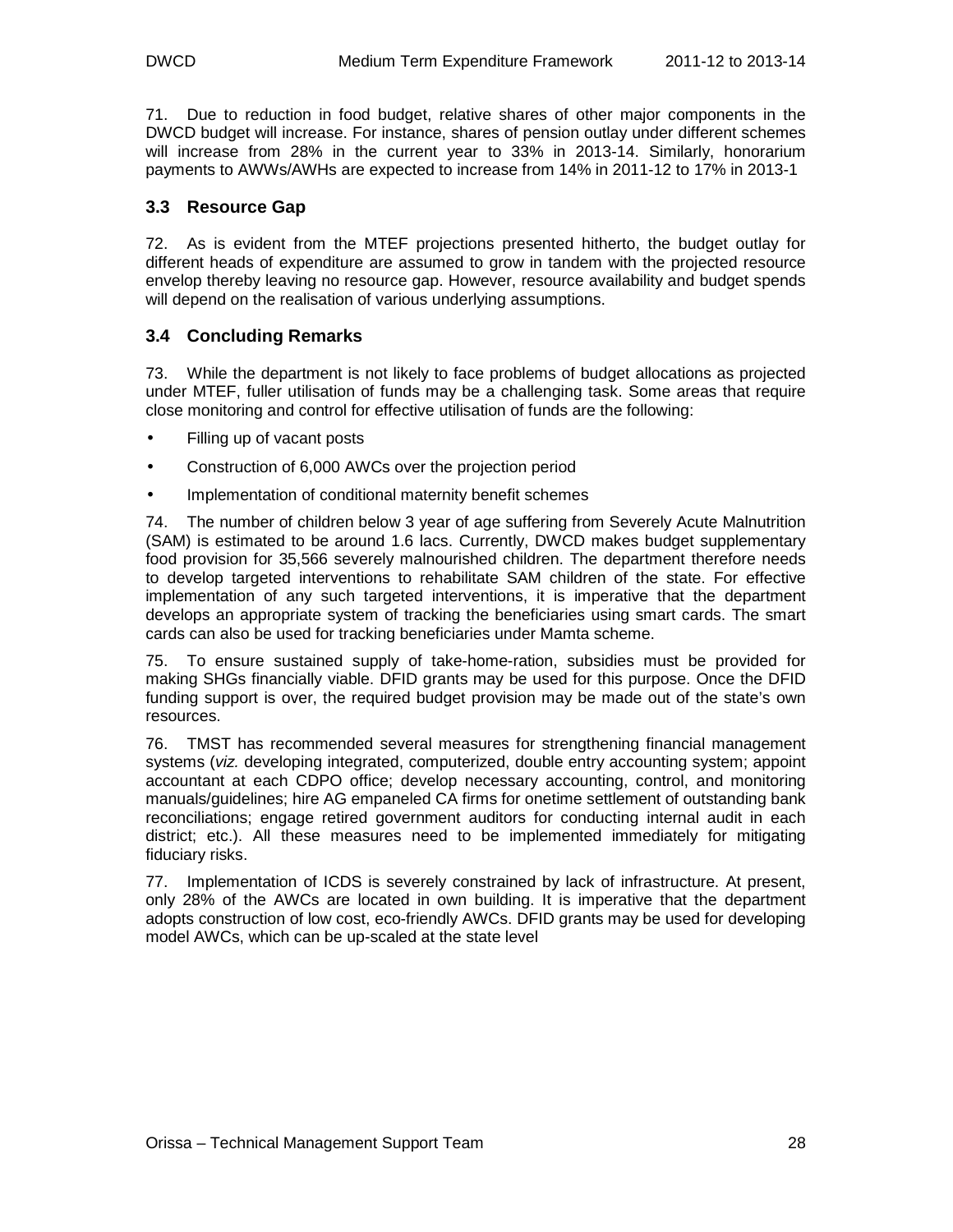# **Medium-Term Expenditure Framework (2011-12 to 2013-14)**

| Annex I          | <b>MTEF Summary</b>                       |
|------------------|-------------------------------------------|
| <b>Annex II</b>  | <b>Object-wise MTEF</b>                   |
| <b>Annex III</b> | <b>SNP Budget under ICDS</b>              |
| <b>Annex IV</b>  | <b>Manpower Costs under ICDS</b>          |
| <b>Annex IV</b>  | <b>Budget Estimates for Mamata Scheme</b> |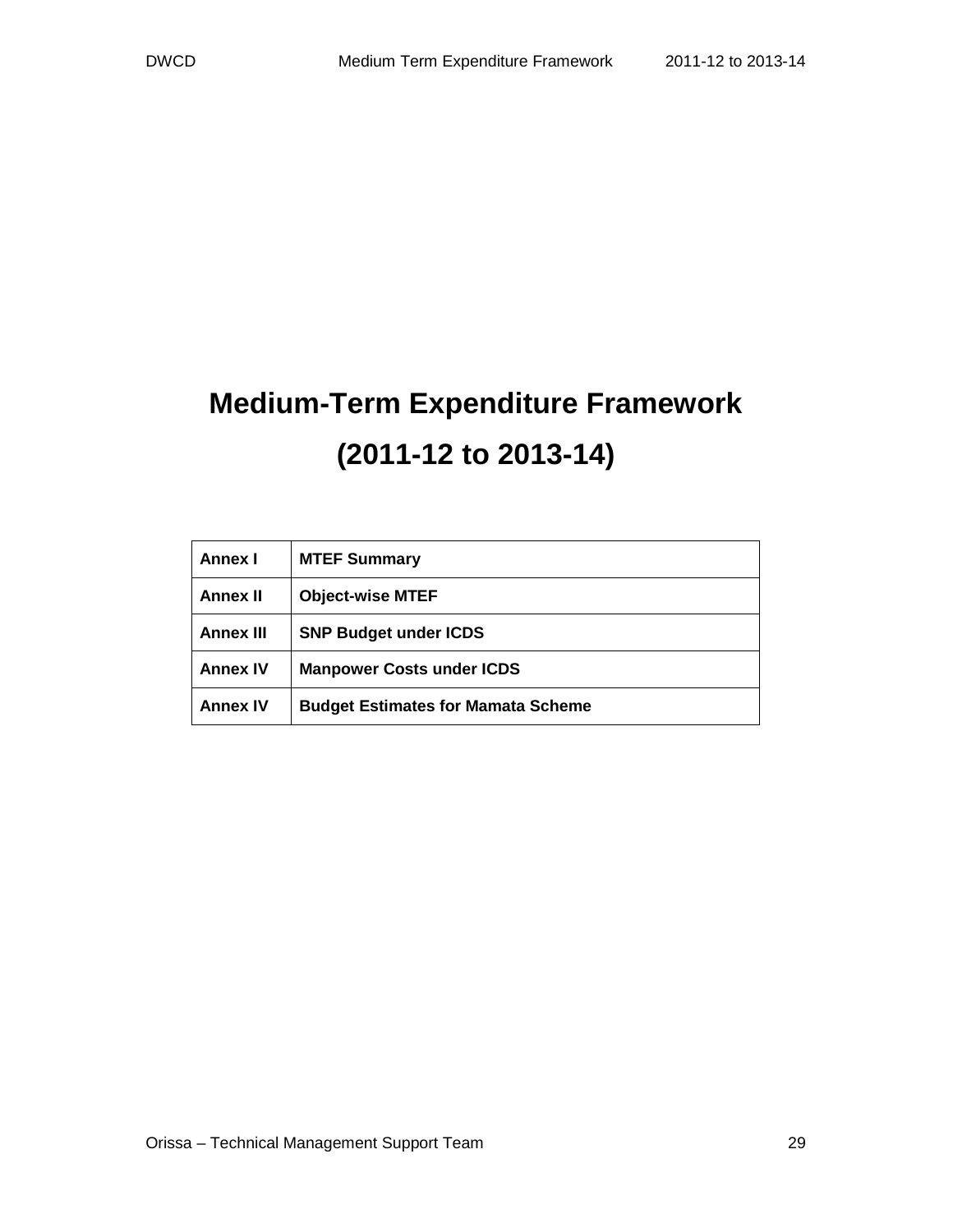| SI.<br>No.        | Rs. crores                       | 2011-12      | 2012-13     | 2013-14      | Total<br>(3 years) | Share<br>$(\%)$ |
|-------------------|----------------------------------|--------------|-------------|--------------|--------------------|-----------------|
| $\mathbf{1}$      | <b>Budget estimates</b>          | 3,228        | 2,704       | 2,727        | 8,660              | 100.0           |
| 1.1               | General education (mid-day-meal) | 638          | $\mathbf 0$ | $\Omega$     | 638                | 7.4             |
| 1.2               | Social security                  | 2,022        | 2,130       | 2,147        | 6,298              | 72.7            |
| 1.3               | <b>Public works</b>              | 2            | 2           | 2            | 7                  | 0.1             |
| 1.4               | Nutrition (SNP)                  | 563          | 569         | 575          | 1,708              | 19.7            |
| 1.4.1             | <b>SNP</b>                       | 518          | 523         | 529          | 1,569              | 18.1            |
| 1.4.2             | Emergency feeding programme      | 38           | 38          | 38           | 114                | 1.3             |
| 1.4.3             | Others                           | 8            | 8           | 9            | 25                 | 0.3             |
| 1.5               | Secretariat                      | 3            | 3           | 3            | 9                  | 0.1             |
| $\overline{2}$    | <b>Resource Envelope</b>         | 3,228        | 2,704       | 2,727        | 8,660              | 100.0           |
| 2.1               | State's own resources            | 1,805        | 1,752       | 1,771        | 5,328              | 62              |
| 2.1.1             | Non-Plan                         | 262          | 265         | 267          | 795                | 9               |
| 2.1.2             | State Plan                       | 1,543        | 1,487       | 1,503        | 4,533              | 52              |
| 2.2               | Gol                              | 1,323        | 902         | 921          | 3,146              | 36              |
| 2.3               | DFID grants                      | 100          | 50          | 36           | 186                | $\overline{2}$  |
| $\mathbf{3}$      | Resource surplus (+)/gap (-)     | $\mathbf{0}$ | $\bf{0}$    | $\mathbf{0}$ | $\mathbf{0}$       |                 |
| <b>Memo items</b> |                                  |              |             |              |                    |                 |
|                   | Budget estimates as % of GSDP    | 1.5          | 1.1         | 1.0          | 1.2                |                 |
| <b>GSDP</b>       |                                  | 214,309      | 244,146     | 278,137      |                    |                 |

# **ANNEX I: MTEF SUMMARY**

| SI.<br>No. | Rs. crores     | 2011-12 | 2012-13 | 2013-14 | Total<br>$(3 \text{ years})$ | Share<br>(% ) |
|------------|----------------|---------|---------|---------|------------------------------|---------------|
|            | Revenue budget | 3.112   | 2.592   | 2.619   | 8.324                        | 96            |
| ົ          | Capital budget | 116     | 112     | 108     | 336                          |               |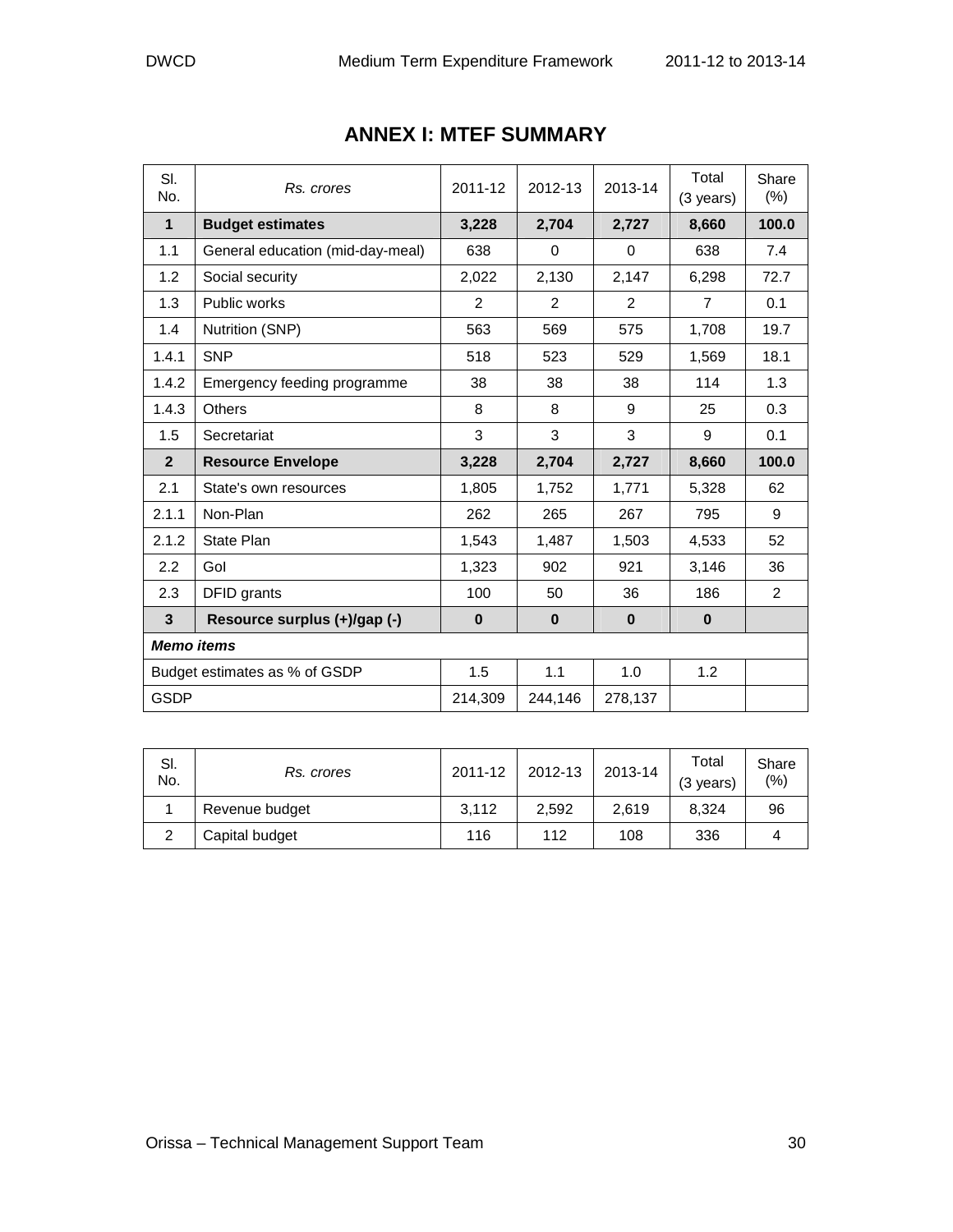|                                                                   | 2011-12 |                 | 2012-13 |                 | 2013-14 |                  |
|-------------------------------------------------------------------|---------|-----------------|---------|-----------------|---------|------------------|
| Rs. crores                                                        | Amount  | Share<br>$(\%)$ | Amount  | Share<br>$(\%)$ | Amount  | Share<br>$(\% )$ |
| Salary                                                            | 131.63  | 4.08            | 177.65  | 6.57            | 195.42  | 7.17             |
| Consolidated pay post                                             | 8.71    | 0.27            | 8.71    | 0.32            | 8.71    | 0.32             |
| <b>Travel expenses</b>                                            | 3.72    | 0.12            | 3.72    | 0.14            | 3.73    | 0.14             |
| <b>LTC</b>                                                        | 1.39    | 0.04            | 1.39    | 0.05            | 1.39    | 0.05             |
| Office expenses                                                   | 8.27    | 0.26            | 8.43    | 0.31            | 8.86    | 0.32             |
| Rent, rate, and taxes                                             | 10.87   | 0.34            | 10.87   | 0.40            | 10.87   | 0.40             |
| Consulting charges                                                | 0.00    | 0.00            | 0.00    | 0.00            | 0.00    | 0.00             |
| Clothing, bedding & Liveries                                      | 0.00    | 0.00            | 0.00    | 0.00            | 0.00    | 0.00             |
| Others                                                            | 466.10  | 14.44           | 466.10  | 17.23           | 466.10  | 17.09            |
| Mid-day-meal                                                      | 638.00  | 19.76           | 0.00    | 0.00            | 0.00    | 0.00             |
| Supplementary nutrition programme                                 | 517.55  | 16.03           | 523.06  | 19.34           | 528.57  | 19.38            |
| Rajiv Gandhi Scheme for Empowerment of<br><b>Adolescent Girls</b> | 4.80    | 0.15            | 4.80    | 0.18            | 4.80    | 0.18             |
| <b>Integrated Child Protection Schemes</b>                        | 24.89   | 0.77            | 31.11   | 1.15            | 31.11   | 1.14             |
| Other charges                                                     | 24.13   | 0.75            | 24.40   | 0.90            | 24.40   | 0.89             |
| <b>Diet</b>                                                       | 0.01    | 0.00            | 0.01    | 0.00            | 0.01    | 0.00             |
| Medicines                                                         | 3.48    | 0.11            | 3.48    | 0.13            | 3.48    | 0.13             |
| Spares and services                                               | 0.00    | 0.00            | 0.00    | 0.00            | 0.00    | 0.00             |
| Construction of building                                          | 18.97   | 0.59            | 9.00    | 0.33            | 5.00    | 0.18             |
| Pension                                                           | 896.92  | 27.78           | 896.92  | 33.16           | 896.92  | 32.89            |
| Scholarship & stipend                                             | 1.42    | 0.04            | 1.42    | 0.05            | 1.42    | 0.05             |
| Stipend                                                           | 0.55    | 0.02            | 0.55    | 0.02            | 0.55    | 0.02             |
| Training Support for Mahila Vikas & Shishu<br>Desks               | 0.10    | 0.00            | 0.20    | 0.01            | 0.20    | 0.01             |
| Grants to State Commission for Women                              | 1.33    | 0.04            | 1.50    | 0.06            | 1.50    | 0.05             |
| Grants to Mahila Vikas Samabaya Nigam                             | 0.56    | 0.02            | 1.01    | 0.04            | 1.51    | 0.06             |
| <b>Grants to State Social Welfare Boards</b>                      | 0.51    | 0.02            | 0.51    | 0.02            | 0.51    | 0.02             |
| Grants to voluntary organizations                                 | 2.76    | 0.09            | 2.76    | 0.10            | 2.76    | 0.10             |
| Grants                                                            | 108.79  | 3.37            | 114.79  | 4.24            | 114.42  | 4.20             |
| Grants-in-aid                                                     | 10.97   | 0.34            | 11.46   | 0.42            | 25.99   | 0.95             |
| Grants to State Council for Child Welfare                         | 0.06    | 0.00            | 0.06    | 0.00            | 0.06    | 0.00             |
| <b>Grants to Panchayat Samities</b>                               | 2.30    | 0.07            | 2.30    | 0.09            | 2.30    | 0.08             |
| Seed Money for SHGs                                               | 38.75   | 1.20            | 50.00   | 1.85            | 50.00   | 1.83             |
| <b>Grants for Emergency Feeding Programme</b>                     | 38.00   | 1.18            | 38.00   | 1.41            | 38.00   | 1.39             |

# **ANNEX II: OBJECT- WISE MTEF**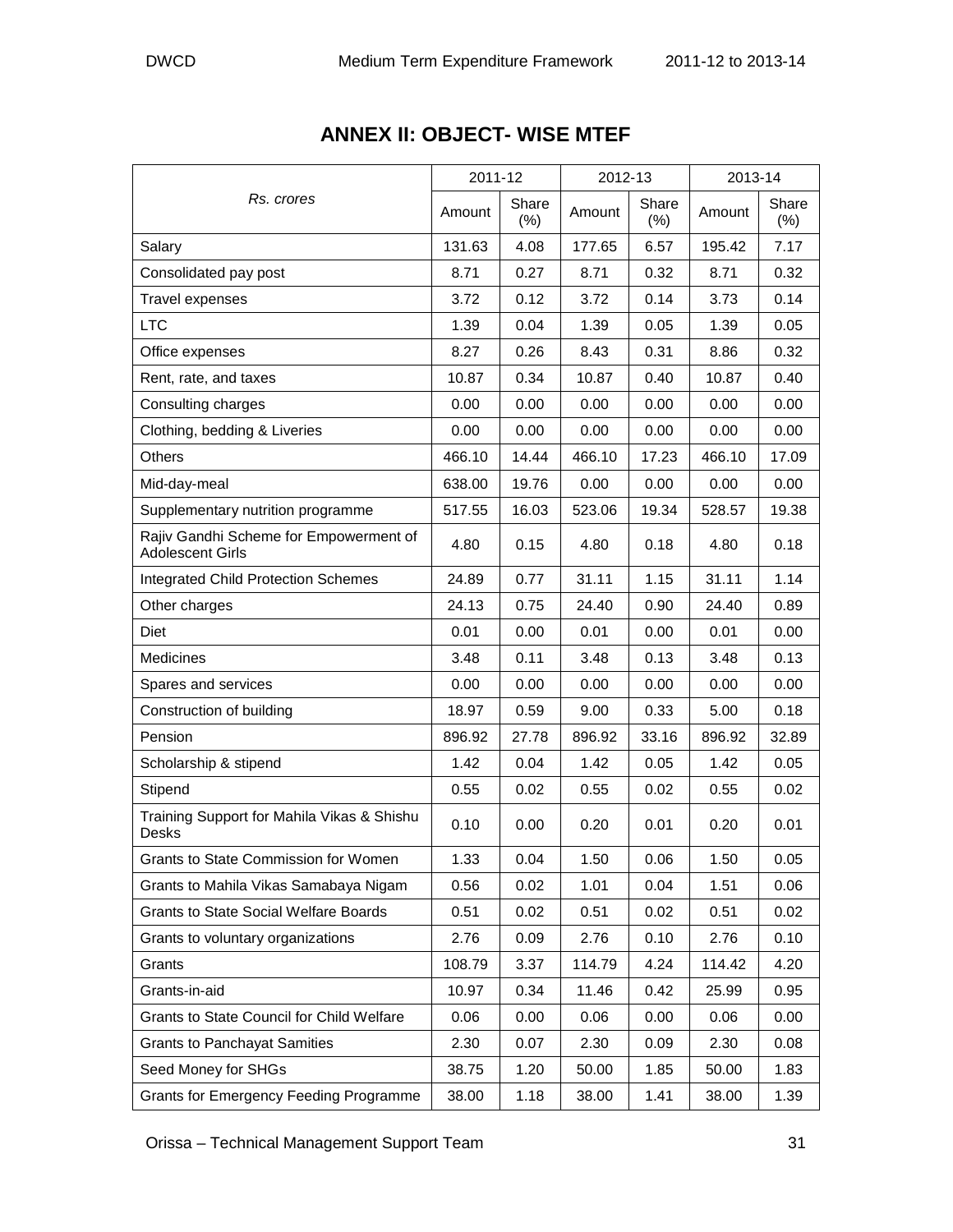|                                                              |           | 2011-12         |           | 2012-13          |           | 2013-14         |  |
|--------------------------------------------------------------|-----------|-----------------|-----------|------------------|-----------|-----------------|--|
| Rs. crores                                                   | Amount    | Share<br>$(\%)$ | Amount    | Share<br>$(\% )$ | Amount    | Share<br>$(\%)$ |  |
| Subsidy to Mahila Vikas Samabaya Nigam<br>(510)              | 0.67      | 0.02            | 0.75      | 0.03             | 0.75      | 0.03            |  |
| Deduct - state share of expenditure<br>charged to State Plan | $-458.10$ | $-14.19$        | $-302.58$ | $-11.19$         | $-305.33$ | $-11.20$        |  |
| National Family Benefit Scheme                               | 30.00     | 0.93            | 30.00     | 1.11             | 30.00     | 1.10            |  |
| Computer consumables                                         | 0.01      | 0.00            | 0.01      | 0.00             | 0.01      | 0.00            |  |
| State share of expenditure under CSP                         | 457.60    | 14.18           | 302.08    | 11.17            | 304.83    | 11.18           |  |
| Protection of Women from Domestic<br>Violence                | 0.25      | 0.01            | 0.25      | 0.01             | 0.25      | 0.01            |  |
| Functioning of Gender Cell                                   | 0.40      | 0.01            | 0.40      | 0.01             | 0.40      | 0.01            |  |
| Staff support for Mission Shakti                             | 5.00      | 0.15            | 1.50      | 0.06             | 5.00      | 0.18            |  |
| Anti-human trafficking measures                              | 1.05      | 0.03            | 1.06      | 0.04             | 1.06      | 0.04            |  |
| DFID assisted Nutrition Operation Plan                       | 100.00    | 3.10            | 50.00     | 1.85             | 35.00     | 1.28            |  |
| Conditional maternity benefit                                | 125.81    | 3.90            | 226.81    | 8.39             | 226.81    | 8.32            |  |
| Total                                                        | 3228.23   | 100.00          | 2704.50   | 100.00           | 2727.36   | 100.00          |  |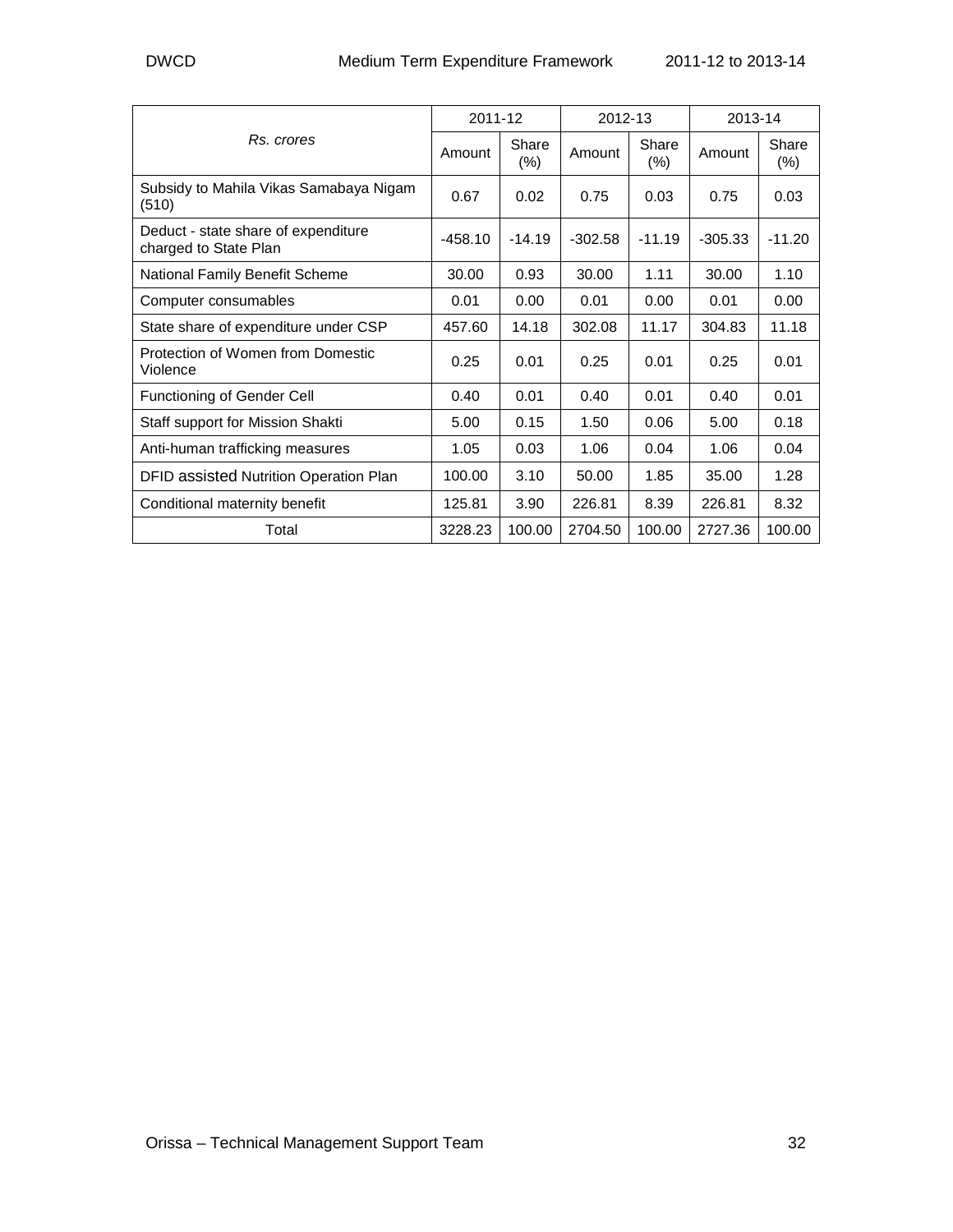| Rs. crores                               | 2011-12 | 2012-13 | 2013-14 | 2014-15 |
|------------------------------------------|---------|---------|---------|---------|
| SNP budget estimate (gross) <sup>1</sup> | 550.59  | 550.59  | 550.59  | 550.59  |
| Budget utilization (assumed)             | 94%     | 95%     | 96%     | 97%     |
| Adjusted SNP budget                      | 517.55  | 523.06  | 528.56  | 534.07  |
| Provision made in Demand Grant No. 36    | 480.00  |         |         |         |
| Additional budget required               | 37.55   |         |         |         |

# **ANNEX III: SNP BUDGET UNDER ICDS**

 $1$  If food is provided to all the beneficiaries as per norms, the required budget provision will be as given under:

| No. of<br><b>Districts</b> | Types of beneficiary                  | Nos.      | Rs. per<br>beneficiary<br>per day | Feeding<br>days | Rs. lacs |
|----------------------------|---------------------------------------|-----------|-----------------------------------|-----------------|----------|
|                            | Normal child                          | 3,518,241 | 4                                 | 300             | 42,219   |
| 27                         | Severely malnourished children        | 27.301    | 6                                 | 300             | 491      |
|                            | Pregnant women & lactating<br>mothers | 722,679   | 5                                 | 300             | 10,840   |
|                            | Sub-total                             | 4,268,221 |                                   |                 | 53,550   |
|                            | Normal child                          | 377,909   | 1.09                              | 300             | 1,236    |
| 3 WFP                      | Severely malnourished children        | 6,653     | 1.58                              | 300             | 32       |
| districts                  | Pregnant women & lactating<br>mothers | 75,793    | 1.06                              | 300             | 241      |
|                            | Sub-total                             | 460,355   |                                   |                 | 1,508    |
|                            | Grand total                           |           |                                   |                 | 55,059   |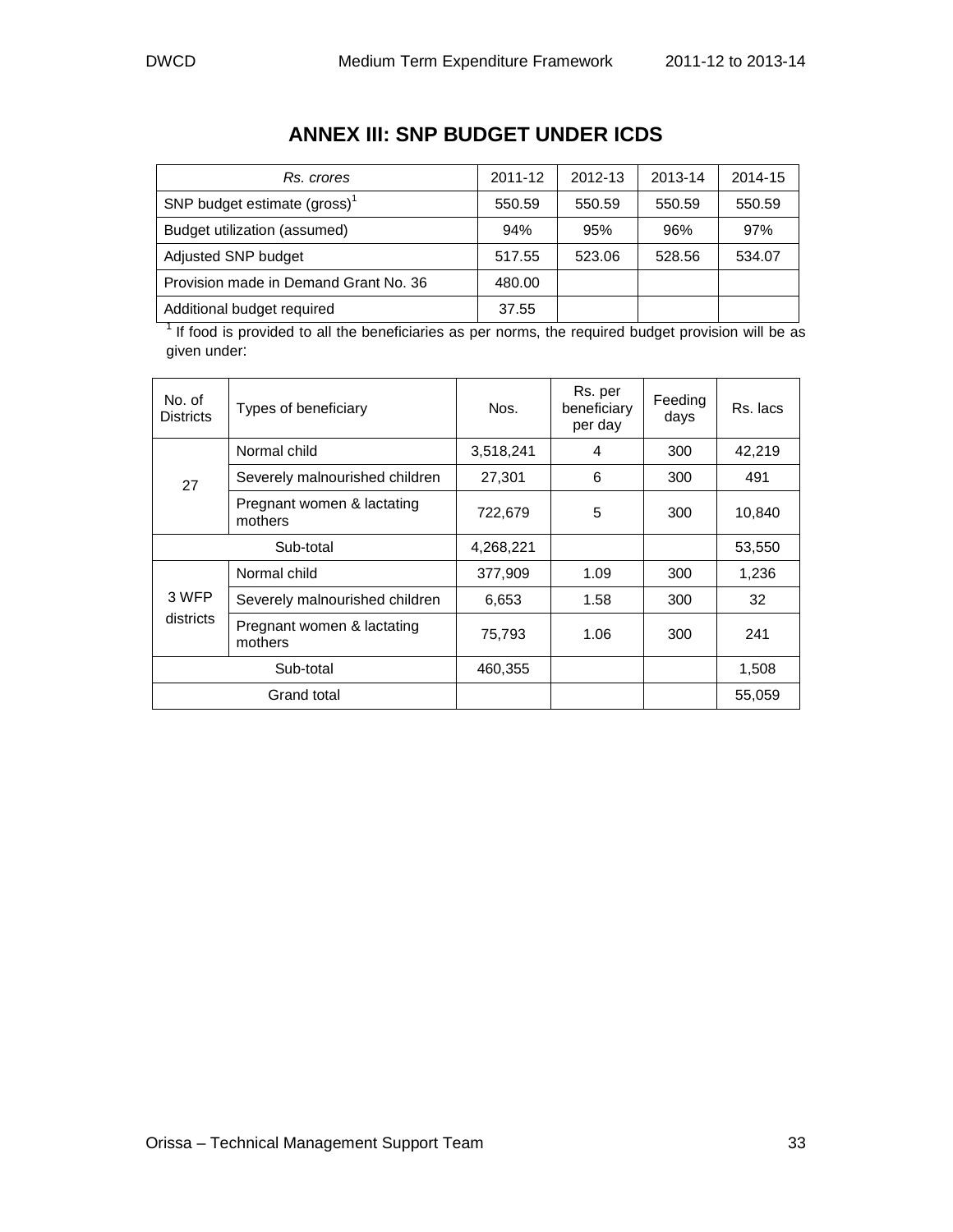# **ANNEX IV: MANPOWER COSTS UNDER ICDS**

| Rs. crores                                                      | 2011-12 | 2012-13 | 2013-14 | Remarks                                                                                                |
|-----------------------------------------------------------------|---------|---------|---------|--------------------------------------------------------------------------------------------------------|
| Honorarium before revision of rates                             |         |         |         |                                                                                                        |
| State Plan                                                      | 57.89   |         |         |                                                                                                        |
| <b>Centrally Sponsored Plan</b>                                 | 186.76  |         |         |                                                                                                        |
| After revision                                                  |         |         |         |                                                                                                        |
| State Plan                                                      | 57.89   | 57.89   | 57.89   | It is assumed that the<br>state will not enhance its<br>own contribution                               |
| Centrally Sponsored Plan                                        | 373.52  | 373.52  | 373.52  | honorarium<br>The<br>rates<br>doubled with effect from<br>1 <sup>st</sup> April 2011                   |
| Total                                                           | 431.41  | 431.41  | 431.41  |                                                                                                        |
| Incremental honorarium for filling up<br>vacant positions (CSP) | 34.68   | 34.68   | 34.68   | It is assumed that vacant<br>positions of 6,684 AWWs<br>and 3,672 AWHs will be<br>filled up in 2011-12 |
| Total                                                           | 466.09  | 466.09  | 466.09  |                                                                                                        |

#### **Estimated budget for payment of honorarium to AWW/AWH**

#### **Estimated budget for payment of salaries to CDPO and Supervisor**

| Rs. crores               | 2011-12 | 2012-13 | 2013-14 | Remarks                 |  |
|--------------------------|---------|---------|---------|-------------------------|--|
| Non Plan                 | 0.22    | 0.24    | 0.26    |                         |  |
| Centrally Sponsored Plan | 109.75  | 120.73  | 132.80  | Salaries are assumed to |  |
| Total                    | 109.97  | 120.97  | 133.06  | increase by 10% per     |  |
| Centrally Sponsored Plan |         | 32.86   | 36.15   | year                    |  |
| Total                    | 109.97  | 153.83  | 169.21  |                         |  |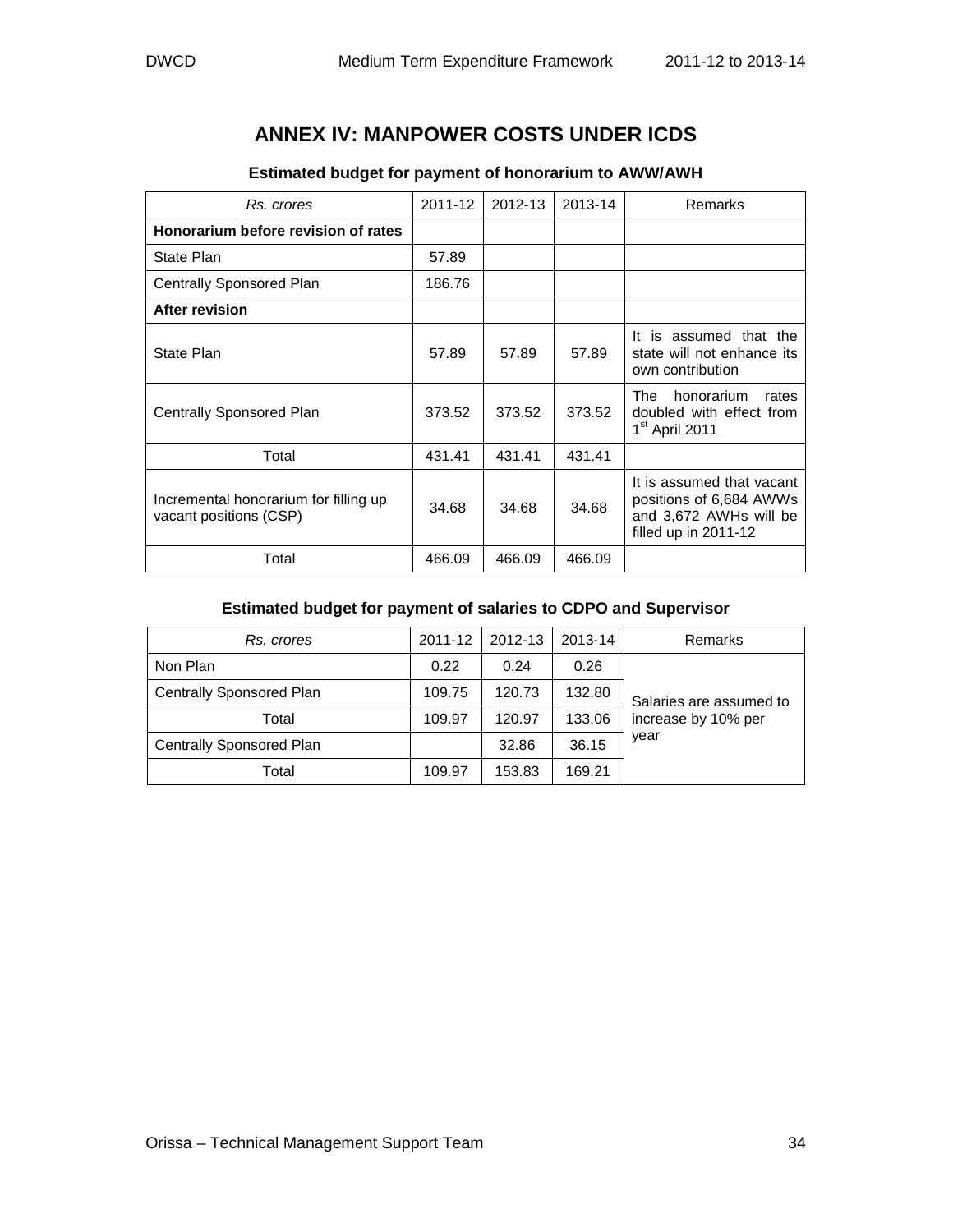## **ANNEX V: BUDGET ESTIMATES FOR MAMATA SCHEME**

**Payment schedules to a cohort of 24 beneficiaries spread over two years** 

|                | Year 1 |                |   |   |   |      |                |      |      |      |      | Year 2     |              |                |      |      |      |      |                |      |      |      |      |      |                |
|----------------|--------|----------------|---|---|---|------|----------------|------|------|------|------|------------|--------------|----------------|------|------|------|------|----------------|------|------|------|------|------|----------------|
|                | 1      | $\overline{2}$ | 3 | 4 | 5 | 6    | $\overline{7}$ | 8    | 9    | 10   | 11   | 12         | $\mathbf{1}$ | $\overline{2}$ | 3    | 4    | 5    | 6    | $\overline{7}$ | 8    | 9    | 10   | 11   | 12   |                |
| <b>B1</b>      |        |                |   |   |   | 1500 |                |      |      |      |      | 1500       |              |                | 1000 |      |      | 1000 |                |      |      |      |      |      | 2000           |
| <b>B2</b>      |        |                |   |   |   |      | 1500           |      |      |      |      |            | 1500         |                |      | 1000 |      |      | 1000           |      |      |      |      |      | 3500           |
| B <sub>3</sub> |        |                |   |   |   |      |                | 1500 |      |      |      |            |              | 1500           |      |      | 1000 |      |                | 1000 |      |      |      |      | 3500           |
| <b>B4</b>      |        |                |   |   |   |      |                |      | 1500 |      |      |            |              |                | 1500 |      |      | 1000 |                |      | 1000 |      |      |      | 3500           |
| <b>B5</b>      |        |                |   |   |   |      |                |      |      | 1500 |      |            |              |                |      | 1500 |      |      | 1000           |      |      | 1000 |      |      | 3500           |
| <b>B6</b>      |        |                |   |   |   |      |                |      |      |      | 1500 |            |              |                |      |      | 1500 |      |                | 1000 |      |      | 1000 |      | 3500           |
| <b>B7</b>      |        |                |   |   |   |      |                |      |      |      |      | 1500       |              |                |      |      |      | 1500 |                |      | 1000 |      |      | 1000 | 3500           |
| <b>B8</b>      |        |                |   |   |   |      |                |      |      |      |      |            | 1500         |                |      |      |      |      | 1500           |      |      | 1000 |      |      | 4000           |
| <b>B9</b>      |        |                |   |   |   |      |                |      |      |      |      |            |              | 1500           |      |      |      |      |                | 1500 |      |      | 1000 |      | 4000           |
| <b>B10</b>     |        |                |   |   |   |      |                |      |      |      |      |            |              |                | 1500 |      |      |      |                |      | 1500 |      |      | 1000 | 4000           |
| <b>B11</b>     |        |                |   |   |   |      |                |      |      |      |      |            |              |                |      | 1500 |      |      |                |      |      | 1500 |      |      | 3000           |
| <b>B12</b>     |        |                |   |   |   |      |                |      |      |      |      |            |              |                |      |      | 1500 |      |                |      |      |      | 1500 |      | 3000           |
|                |        |                |   |   |   |      |                |      |      |      |      | <b>B13</b> |              |                |      |      |      | 1500 |                |      |      |      |      | 1500 | 3000           |
|                |        |                |   |   |   |      |                |      |      |      |      | <b>B14</b> |              |                |      |      |      |      | 1500           |      |      |      |      |      | 1500           |
|                |        |                |   |   |   |      |                |      |      |      |      | <b>B15</b> |              |                |      |      |      |      |                | 1500 |      |      |      |      | 1500           |
|                |        |                |   |   |   |      |                |      |      |      |      | <b>B16</b> |              |                |      |      |      |      |                |      | 1500 |      |      |      | 1500           |
|                |        |                |   |   |   |      |                |      |      |      |      | <b>B17</b> |              |                |      |      |      |      |                |      |      | 1500 |      |      | 1500           |
|                |        |                |   |   |   |      |                |      |      |      |      | <b>B18</b> |              |                |      |      |      |      |                |      |      |      | 1500 |      | 1500           |
|                |        |                |   |   |   |      |                |      |      |      |      | <b>B19</b> |              |                |      |      |      |      |                |      |      |      |      | 1500 | 1500           |
|                |        |                |   |   |   |      |                |      |      |      |      | <b>B20</b> |              |                |      |      |      |      |                |      |      |      |      |      | $\mathbf 0$    |
|                |        |                |   |   |   |      |                |      |      |      |      | <b>B21</b> |              |                |      |      |      |      |                |      |      |      |      |      | $\mathbf 0$    |
|                |        |                |   |   |   |      |                |      |      |      |      | <b>B22</b> |              |                |      |      |      |      |                |      |      |      |      |      | $\mathbf 0$    |
|                |        |                |   |   |   |      |                |      |      |      |      | <b>B23</b> |              |                |      |      |      |      |                |      |      |      |      |      | 0              |
|                |        |                |   |   |   |      |                |      |      |      |      | <b>B24</b> |              |                |      |      |      |      |                |      |      |      |      |      | $\overline{0}$ |

In a year, some beneficiaries whose pregnancy begins from the  $8<sup>th</sup>$  month of the year onwards will not get any payment in that year, whereas some payments will be due to some beneficiaries who became pregnant in the previous year. Taking into account the second year's cash flow mapping of 24 beneficiaries, average cash flow per beneficiary per year works out to be Rs. 2,208.

| Amount       | No. of beneficiaries | % share | (1) x(2) |
|--------------|----------------------|---------|----------|
| (1)          | (2)                  | (3)     | (4)      |
| <b>Rs. 0</b> | 5                    | 21      | 0        |
| Rs. 1,000    | 0                    | 0       | 0        |
| Rs. 1,500    | 6                    | 25      | 375      |
| Rs. 2,000    | 1                    | 4       | 83       |
| Rs. 2,500    | 0                    | 0       | 0        |
| Rs. 3,000    | 3                    | 13      | 375      |
| Rs. 3,500    | 6                    | 25      | 875      |
| Rs. 4,000    | 3                    | 13      | 500      |
| Rs. 4,500    | 0                    | 0       | 0        |
| Rs. 5,000    | 0                    | 0       | 0        |
| Total        | 24                   | 100     | 2208     |

#### **Average payment per beneficiary per year**